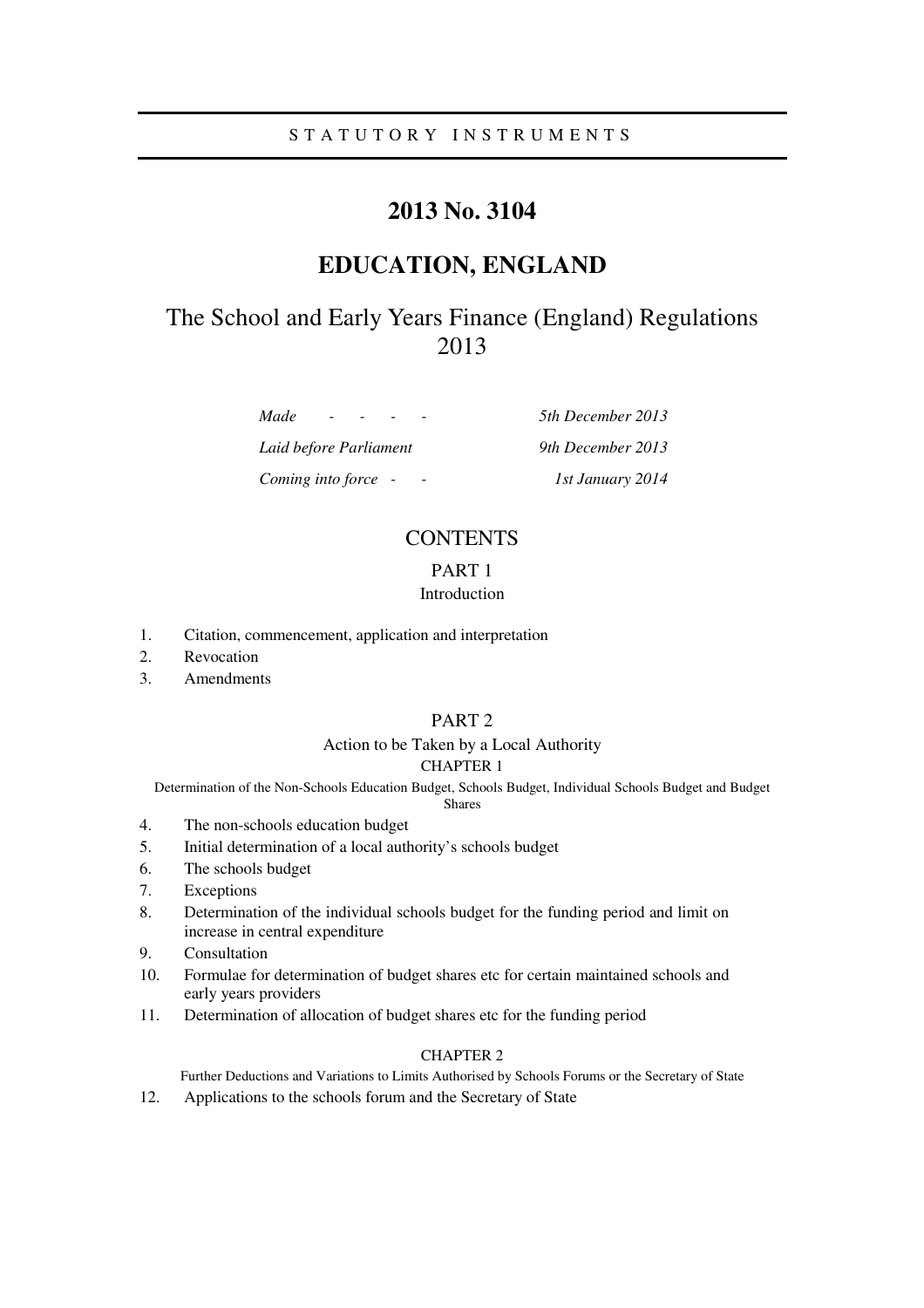## PART 3

## Determination of Budget Shares etc

## CHAPTER 1

#### Requirements, and Factors and Criteria Taken into Account

- 13. Pupil numbers
- 14. Places
- 15. Social deprivation
- 16. Special arrangements for pupils in maintained nursery schools and nursery classes and for children receiving relevant early years provision, exempt early years provision and community early years provision
- 17. Differential funding
- 18. Additional requirements, factors or criteria
- 19. Minimum funding guarantee
- 20. Sixth form funding
- 21. New schools, merged schools and closing schools
- 22. Federated schools

#### CHAPTER 2

Adjustments, Correction of Errors, and Alternative Arrangements Authorised by the Secretary of State

- 23. Pupils permanently excluded from, or leaving, maintained schools
- 24. Correction of errors and changes in non-domestic rates
- 25. Alternative arrangements approved by Secretary of State

## PART 4

#### Schemes

- 26. Required content of schemes
- 27. Approval by the schools forum or the Secretary of State of proposals to revise schemes
- 28. Publication of schemes
	- SCHEDULE 1 CLASSES OR DESCRIPTIONS OF PLANNED EXPENDITURE PRESCRIBED FOR THE PURPOSES OF THE NON-SCHOOLS EDUCATION BUDGET OF A LOCAL **AUTHORITY**
	- SCHEDULE  $2 C$ LASSES OR DESCRIPTIONS OF PLANNED EXPENDITURE PRESCRIBED FOR THE PURPOSES OF THE SCHOOLS BUDGET OF A LOCAL AUTHORITY WHICH MAY BE DEDUCTED FROM IT TO DETERMINE THE INDIVIDUAL SCHOOLS BUDGET
		- PART 1 Central Services
		- PART 2 Central Schools Expenditure
		- PART 3 Central Early Years Expenditure
		- PART 4 Children And Young People With High Needs
		- PART 5 Items That May Be Removed From Maintained Schools' Budget **Shares**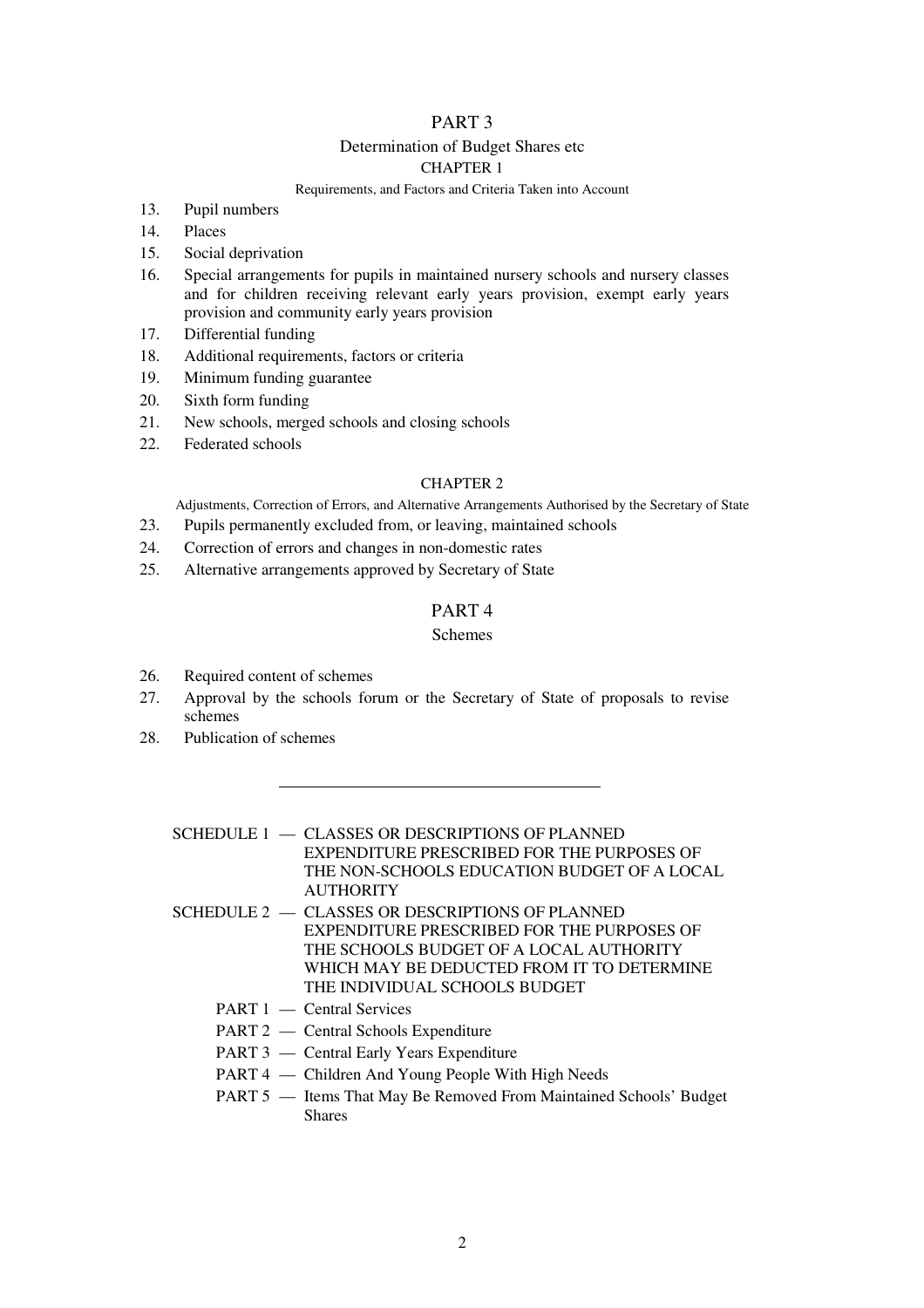| SCHEDULE 3 - ADDITIONAL REQUIREMENTS, OR FACTORS OR              |
|------------------------------------------------------------------|
| CRITERIA WHICH MAY BE TAKEN INTO ACCOUNT, IN                     |
| A LOCAL AUTHORITY'S FORMULA UNDER                                |
| <b>REGULATION 18</b>                                             |
| PART 1 — Applicable only to budget shares for maintained schools |
| PART 2 — Applicable only to budget shares for, and amounts to be |
| allocated to, providers of prescribed early years provision      |
| SCHEDULE 4 - MINIMUM FUNDING GUARANTEE                           |
| SCHEDULE 5 - CONTENTS OF SCHEMES                                 |

The Secretary of State for Education makes the following Regulations in exercise of powers conferred by sections 45A(**a**), 45AA(**b**), 47(**c**), 47ZA(**d**), 47A(4)(**e**), 48(1) and (2)(**f**), 49(2) and (2A)(**g**), 138(7) of, and paragraph 2B(**h**) of Schedule 14 to, the School Standards and Framework Act 1998(**i**) and section 24(3) of the Education Act 2002(**j**).

## PART 1

#### Introduction

#### **Citation, commencement, application and interpretation**

**1.**—(1) These Regulations may be cited as the School and Early Years Finance (England) Regulations 2013 and come into force on 1st January 2014.

(2) These Regulations apply in relation to the financial year beginning on 1st April 2014.

(3) These Regulations apply only in relation to England.

(4) In these Regulations—

"the 1996 Act" means the Education Act 1996(**k**);

"the 1998 Act" means the School Standards and Framework Act 1998;

"the 2002 Act" means the Education Act 2002;

"the 2005 Act" means the Education Act 2005(**l**);

"the 2006 Act" means the Education and Inspections Act 2006(**m**);

"the 2009 Act" means the Apprenticeships, Skills, Children and Learning Act 2009(**n**);

"the 2012 Regulations" means the School and Early Years Finance (England) Regulations 2012(**o**);

<sup>(</sup>**a**) Inserted by section 41(1) of the 2002 Act and amended by section 101 of, and paragraph 3 of Schedule 16 to, the 2005 Act.

<sup>(</sup>**b**) Inserted by section 101 of, and paragraph 4 of Schedule 16 to, the 2005 Act.

<sup>(</sup>**c**) Amended by section 101 of, and paragraph 6 of Schedule 16 to, the 2005 Act.

<sup>(</sup>**d**) Inserted by section 202 of the Apprenticeships, Skills, Children and Learning Act 2009 (c.22).

<sup>(</sup>**e**) Section 47A was inserted by section 43 of the 2002 Act and amended by section 101 of, and paragraph 7 of Schedule 16 to, the 2002 Act, section 57 of, paragraph 2 of Schedule 5 to, the 2006 Act, section 165 of the Education and Skills Act 2008 (c.25) and section 194 of the Apprenticeships, Skills, Children and Learning Act 2009.

<sup>(</sup>**f**) Section 48 was amended by section 40 of, and paragraph 2 of Schedule 3 to, the 2002 Act, section 117 of, and paragraph 7 of Schedule 18 to, the 2005 Act, section 57 of, and paragraph 3 of Schedule 5 to, the 2006 Act.

<sup>(</sup>**g**) Subsections (2) and (2A) were substituted for subsections (2) and (3), as originally enacted, by section 57 of, and paragraph 4 of Schedule 5 to, the 2006 Act.

<sup>(</sup>**h**) Paragraph 2B of Schedule 14 was substituted for paragraph 2, as originally enacted, by section 57 of, and paragraph 5 of Schedule 5 to, the 2006 Act.

<sup>(</sup>**i**) 1998 c.31. For the meaning of "prescribed" and "regulations", see section 142(1) of the 1998 Act.

<sup>(</sup>**j**) 2002 c.32. For the meaning of "prescribed" and "regulations", see section 212 of the 2002 Act.

<sup>(</sup>**k**) 1996 c.56.

<sup>(</sup>**l**) 2005 c.18. (**m**) 2006 c.40.

<sup>(</sup>**n**) 2009 c.22.

<sup>(</sup>**o**) S.I. 2012/2991.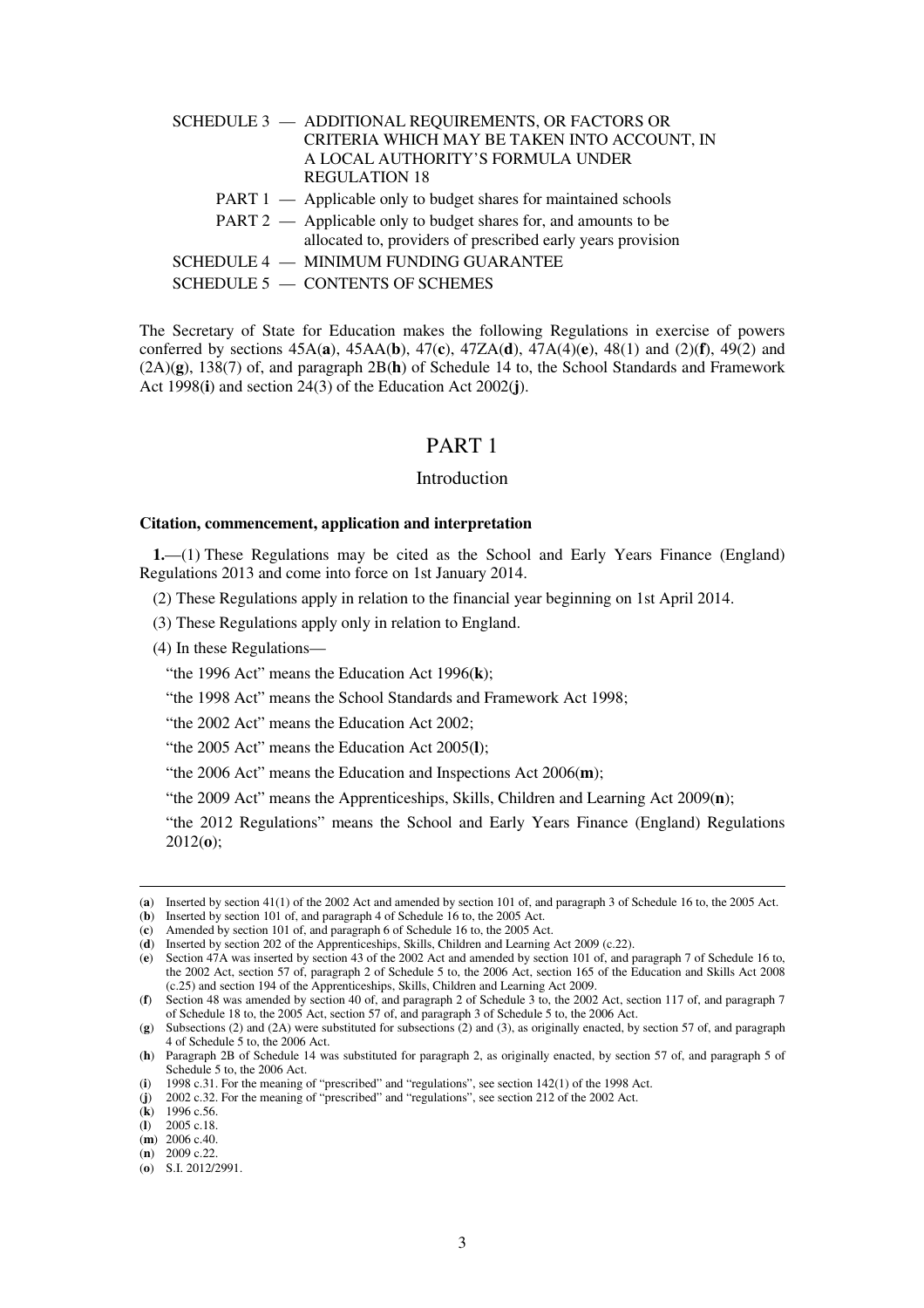"the 2008 Document" means the document entitled "Statutory Framework for the Early Years Foundation Stage" published by the Secretary of State on 19th May 2008(**a**);

"the 2012 Document" means the document entitled "Statutory Framework for the Early Years Foundation Stage" published by the Secretary of State on 27th March 2012(**b**);

"the 2013 Document" means the document entitled "2013 Key Stage 2 Assessment and Reporting Arrangements"(**c**) containing provisions made pursuant to Article 11 of the Education (National Curriculum) (Key Stage 2 Assessment Arrangements) (England) Order 2003(**d**), made under section 87(3) of the Education Act 2002;

"academic year" means any period commencing with 1st August and ending with the next 31st July;

"all-through schools" means those primary or secondary schools known by this title where pupils may join the school at an age of between three and five years and remain at the school until the age of between 16 and 19 years;

"capital expenditure" means expenditure of a local authority which falls to be capitalised in accordance with proper accounting practices, or expenditure treated as capital expenditure by virtue of any regulations or directions made under section 16 of the Local Government Act 2003(**e**);

"central expenditure" means, in respect of the funding period, the total amount deducted by a local authority from their schools budget in accordance with regulation 8, or in respect of the previous funding period, the total amount deducted by a local authority from their schools budget in accordance with regulation 8 of the 2012 Regulations;

"CERA" means capital expenditure which a local authority expect to charge to a revenue account of the authority within the meaning of section 22 of the Local Government Act 2003;

"community early years provision" means prescribed early years provision provided by the governing body of a maintained school under section 27(1) of the 2002 Act to children other than pupils at the school, where the local authority have chosen to fund such provision;

"the Early Years Foundation Stage Profile" has the meaning given in section 2 of the 2008 Document or the 2012 Document, as the context specifies more particularly;

"early years provision" has the meaning given in section 20 of the Childcare Act 2006(**f**);

"eligibility for free school meals" means eligibility for free lunches under section 512ZB of the 1996 Act(**g**);

"exempt early years provider" means a provider of exempt early years provision;

"exempt early years provision" means early years provision which is not included in prescribed early years provision for the purposes of section 7(1) of the 2006 Act by virtue of regulation 2(2) of the Local Authority (Duty to Secure Early Years Provision Free of Charge) Regulations 2012(**h**);

"expenditure on the schools specific contingency" is central expenditure deducted for the purpose of ensuring that monies are available to enable an increase in a school's budget share after it has been allocated and where it subsequently becomes apparent that a governing body have incurred expenditure which it would be unreasonable to expect them to meet from the school's budget share which may include expenditure in relation to—

(**h**) S.I. 2012/2488.

<sup>(</sup>**a**) Available at: www.education.gov.uk/publications/eOrderingDownload/00267-2008BKT-EN.pdf

<sup>(</sup>**b**) Available at: www.education.gov.uk/publications/standard/AllPublications/Page1/DFE-00023-2012

<sup>(</sup>**c**) Available at: http://media.education.gov.uk/assets/files/pdf/2/sta136001\_2013%20ks2%20ara.pdf

<sup>(</sup>**d**) S.I. 2003/1038, amended by S.I. 2009/1585, 2010/290, 2011/2392, 2013/1513, there are other amending instruments but none is relevant.

<sup>(</sup>**e**) 2003 c.26. Regulations made under this section in relation to England are the Local Authorities (Capital Finance and Accounting) (England) Regulations 2003 (S.I. 2003/3146) as amended by S.I. 2004/534, 2004/3055 and 2007/573. (**f**) 2006 c.21.

<sup>(</sup>**g**) Section 512ZB was inserted by section 201(1) of the 2002 Act and amended by section 28 of, and paragraph 16(3) of Schedule 3 to, the Welfare Reform Act 2007 (c. 5), section 26(1)(a) to (e) of the Child Poverty Act 2010 (c. 9) and section 31, and paragraph 39(a) and (b) of Schedule 2 to, the Welfare Reform Act 2012 (c.5).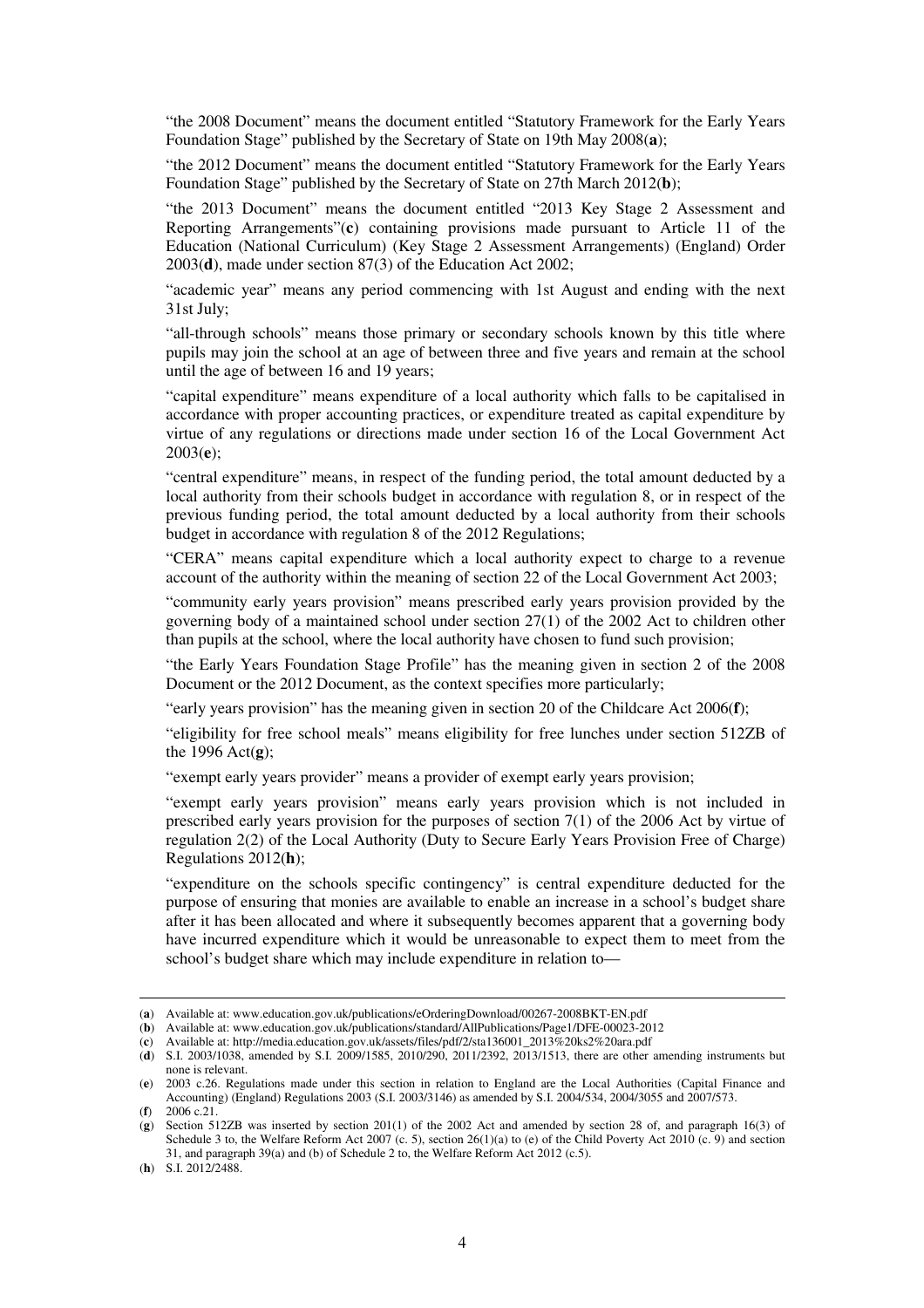- (i) schools in financial difficulty,
- (ii) the writing-off of deficits of schools which are discontinued, excluding any associated costs and overheads,
- (iii) new, amalgamating or closing schools, or
- (iv) other expenditure where the circumstances were unforeseen when initially determining the school's budget share;

"funding period" means the financial year beginning on 1st April 2014;

"home school" means, in respect of a pupil, a school which is the shortest distance in a straight line from the pupil's home and which admits pupils of the pupil's age and sex, other than—

- (i) a selective school,
- (ii) a special school, or
- (iii) an independent school which is not an Academy;

"hospital education" means education provided at a community special school or foundation special school established in a hospital, or under any arrangements made by the local authority under section 19 of the 1996 Act (exceptional provision of education), where the child is being provided with such education by reason of a decision made by a medical practitioner and "hospital education places" shall be read accordingly;

"IDACI" means the Income Deprivation Affecting Children Index referred to in the document named "English Indices of Deprivation 2010" published by the Department for Communities and Local Government(**a**);

"IDACI bands" means the groupings of IDACI scores as published by the Department for Education in the document named "Schools Block Dataset Technical Specification: 2014 to 2015"(**b**);

"IDACI score" means the score allocated to a child under IDACI;

"key stage" means the key stage of the National Curriculum for England comprising the requirements and entitlements described in sections 84, 85 and 85A of the 2002 Act(**c**) and "key stage 1", "key stage 2", "key stage 3" and "key stage 4" mean the first, second, third and fourth key stages referred to in those sections respectively;

"learning difficulty" means difficulty in learning that a person has that is significantly greater than the majority of persons of his or her age, or a disability which either prevents or hinders the person from making use of facilities of a kind generally provided for further education to persons of his or her age;

"learning difficulty assessment" has the meaning given in section 13(5) of the 1996 Act(**d**), and a reference to a person being subject to learning difficulty assessment has the meaning given in section 13(4) of the 1996 Act(**e**);

"looked after child" means a person who, for the purposes of the Children Act 1989, is a child looked after by a local authority, and references to the authority looking after the child are to be read accordingly;

"middle school single sum formula" is  $A \times (B/C) + D \times (E/C)$  where—

- (i)  $\overline{A}$  is the amount allocated per school by the authority under paragraph  $1(a)$  of Schedule 3 (primary single sum),
- (ii) *B* is the number of primary-age year groups in the school,
- (iii)  $C$  is the number of year groups in the school,

<sup>(</sup>**a**) Available at: www.gov.uk/government/publications/english-indices-of-deprivation-2010

<sup>(</sup>**b**) Available at: www.gov.uk/government/publications/2014-to-2015-schools-block-dataset-technical-specification

<sup>(</sup>**c**) Sections 85 and 85A were substituted for section 85, as originally enacted, by section 74(1) of the 2006 Act.

<sup>(</sup>**d**) Subsection (5) of section 13 was inserted by section 59 of, and paragraphs 1 and 2 of Schedule 2 to, the 2009 Act.

<sup>(</sup>**e**) Subsection (4) of section 13 was inserted by section 59 of, and paragraph 1 and 2 of Schedule 2 to, the 2009 Act.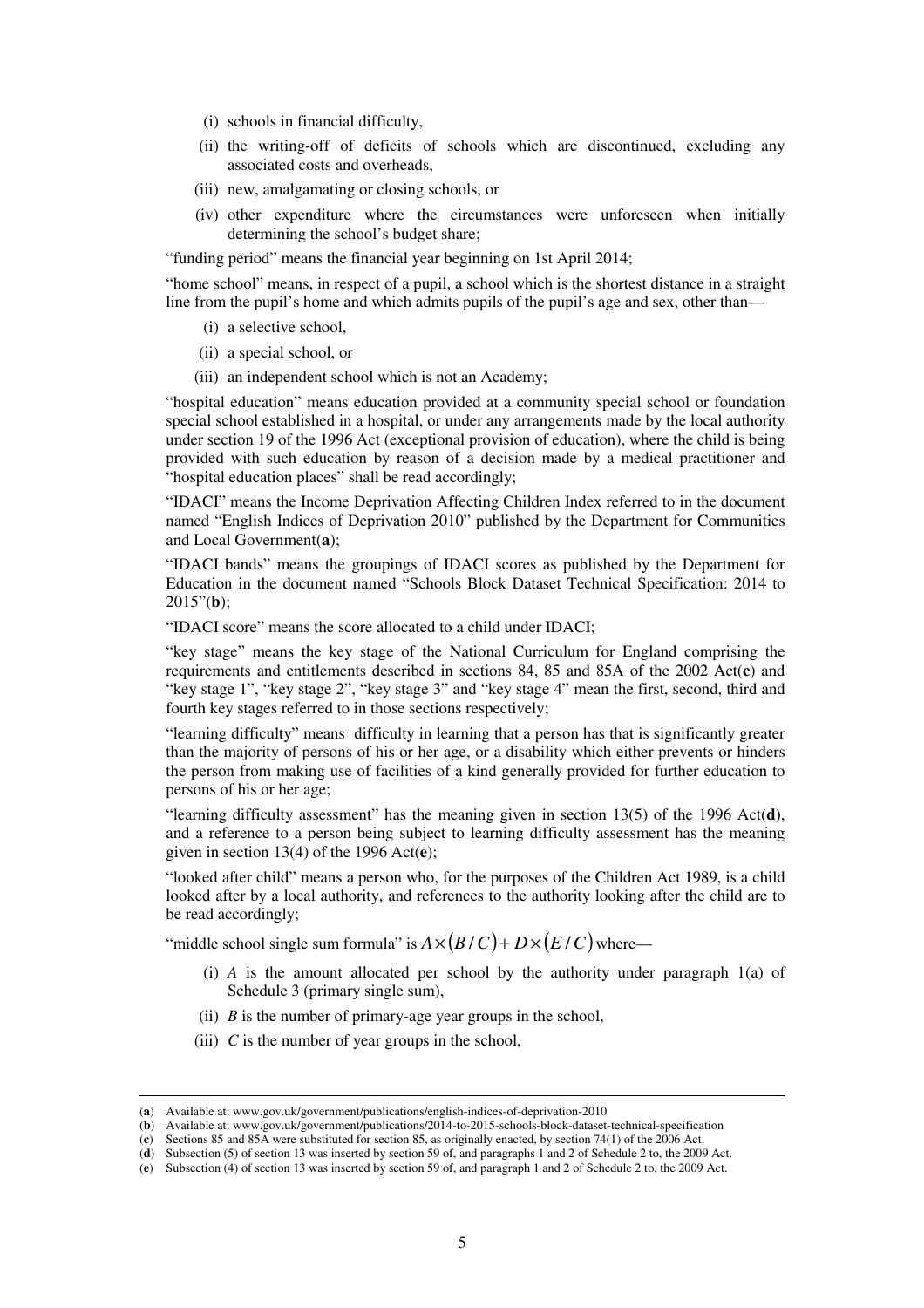- (iv) *D* is the amount allocated per school by the authority under paragraph  $2(a)$  of Schedule 3 (secondary single sum),
- (v) *E* is the number of secondary-age year groups in the school;

"non-domestic rate" has the meaning given in section 54 of the Local Government Finance Act 1988(**a**);

"prescribed early years provision" means early years provision prescribed for the purposes of section 7(1) of the Childcare Act 2006:

"previous funding period" means the financial year beginning on 1st April 2013 and "previous funding periods" means such financial years as the context specifies more particularly;

"proper accounting practices" means those accounting practices which a local authority are required to follow by virtue of any enactment, or which, so far as they are consistent with any such enactment are generally regarded, whether by reference to any generally recognised published code or otherwise, as proper accounting practices to be followed in the keeping of the accounts of local authorities, either generally or of the description concerned(**b**);

"provider", in relation to prescribed early years provision, includes a governing body of a maintained school or a relevant early years provider;

"prudential borrowing" means borrowing money for the purpose of facilitating the modernisation and rationalisation of the school estate, where the revenue savings expected to be achieved as a result are equal to or more than the expenditure expected to be incurred in borrowing the money;

"pupil premium" means the amount allocated by a local authority from the pupil premium grant to a school under the terms and conditions of the grant;

"pupil premium grant" is a grant of that name paid to a local authority by the Secretary of State under section 14 of the 2002 Act in respect of pupils who are entitled to a pupil premium;

"relevant early learning goals" means the early learning goals in the prime areas in section 1 of the 2012 Document and also the early learning goals of reading, writing, numbers and shape, space and measures in section 1 of that document;

"relevant early years provider" means a provider of prescribed early years provision, other than the governing body of a maintained school;

"relevant early years provision" means prescribed early years provision provided by a relevant early years provider;

"school census" means the record of individual pupil information supplied by local authorities to the Secretary of State under section 537A of the 1996 Act(**c**);

"second closest school" means, in respect of a pupil, a school which is the second shortest distance in a straight line from the pupil's home and which admits pupils of the pupil's age and sex, other than—

- (i) a selective school,
- (ii) a special school, or
- (iii) an independent school which is not an Academy;

"sixth form grant" means a grant of that name paid to a local authority by the Secretary of State under section 14 of the 2002 Act in respect of sixth form pupils, on condition that it is passed on to a particular school;

"special Academy" means an Academy which meets the requirements of section 1A(2) of the Academies Act 2010(**d**);

<sup>(</sup>**a**) 1988 c.41.

<sup>(</sup>**b**) This definition is taken from section 21 of the Local Government Act 2003 and regulation 31 of the Local Government (Capital Finance and Accounting) (England) Regulations 2003 (S.I. 2003/3146).

<sup>(</sup>**c**) Section 537A was inserted by section 140(1) of, and paragraph 153 of Schedule 30 to, the 1998 Act.

<sup>(</sup>**d**) 2010 c.32 as amended by section 53(7) of the Education Act 2011 (c.21).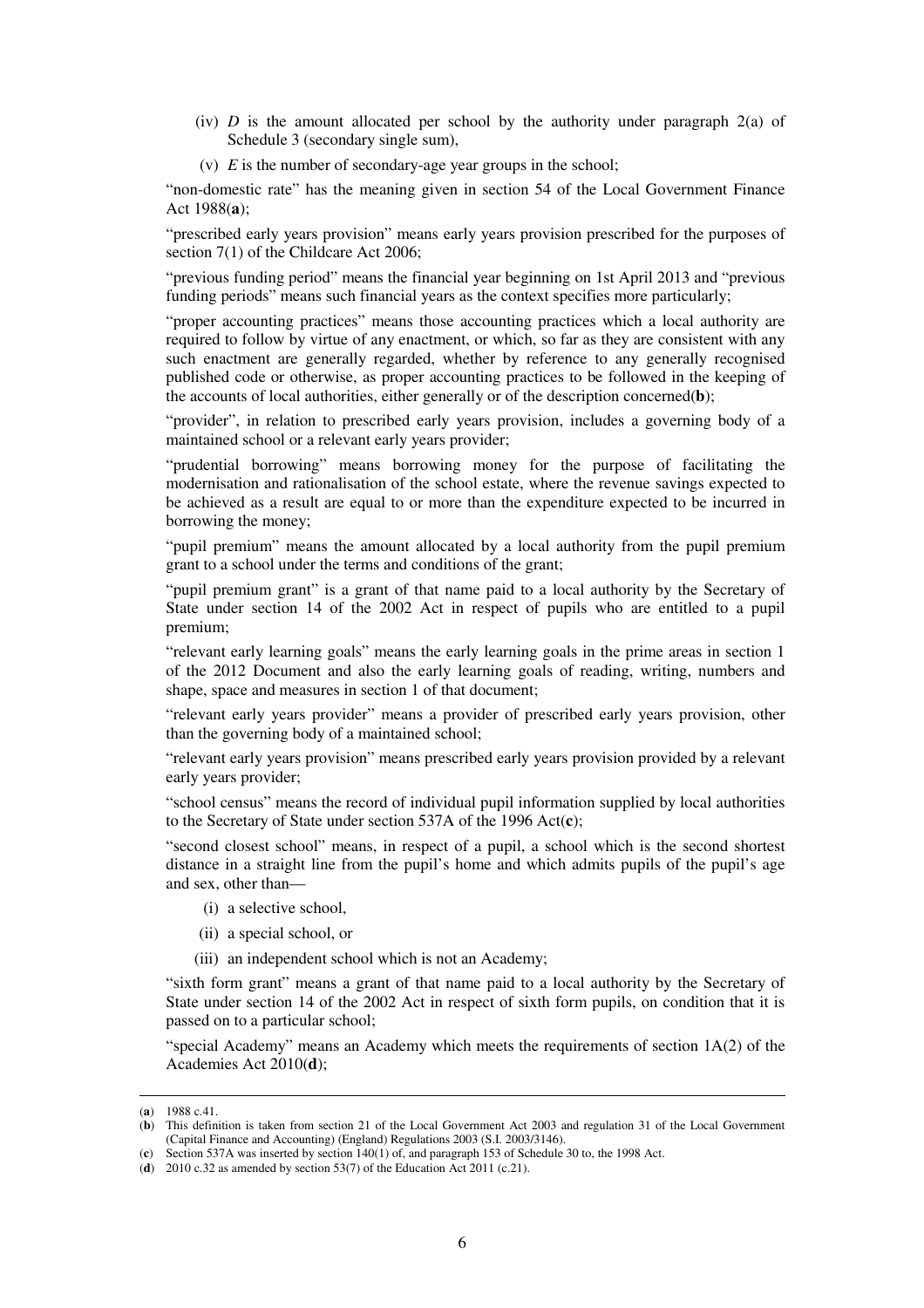"specific grant" means any grant paid to a local authority under conditions which impose restrictions on the particular purposes for which the grant may be used other than—

- (i) a grant named "Dedicated Schools Grant", paid to a local authority by the Secretary of State under section 14 of the 2002 Act, or
- (ii) any sixth form grant;

"teaching assessment of English writing" means the assessment referred to as such in the 2013 Document;

"unavoidable costs" means costs which must be incurred by virtue of a statutory requirement;

"selective school" means a school where all the pupils in the school are selected by ability or by aptitude;

"Year 1" means the school year in which the majority of pupils attain the age of six;

"Year 2" means the school year in which the majority of pupils attain the age of seven;

"Year 3" means the school year in which the majority of pupils attain the age of eight;

"Year 4" means the school year in which the majority of pupils attain the age of nine;

"Year 5" means the school year in which the majority of pupils attain the age of ten;

(5) In these Regulations—

- (a) a reference to a determination or redetermination of a budget share or amount to be allocated is a reference to such a determination or redetermination for the funding period, unless otherwise stated;
- (b) a reference to an Academy school's "predecessor school" is a reference to—
	- (i) the school that was discontinued and which that Academy school replaced, or
	- (ii) the maintained school which converted into that Academy school in accordance with section 4 of the 2010 Act;
- (c) a reference to a "governing body" of a school includes the management committee of a pupil referral unit;
- (d) a reference to an inspection under section 5 of the 2005 Act includes a reference to an inspection under section 8 of that Act (other inspections) which has been treated by the Chief Inspector as an inspection under section 5;
- (e) a reference to the number of pupils at a particular key stage is a reference to the number on 3rd October 2013, unless otherwise stated;
- (f) a reference to "pupils or children" in regulations 15 and 16 is a reference to—
	- (i) in respect of a nursery school, the pupils at the school,
	- (ii) in respect of a nursery class, the pupils in the class,
	- (iii) in respect of a prescribed early years provider, the children receiving prescribed early years provision from the provider,
	- (iv) in respect of a relevant early years provider, the children receiving relevant early years provision from the provider,
	- (v) in respect of an exempt early years provider, the children receiving exempt early years provision from the provider, and
	- (vi) in respect of community early years provision, the children receiving such provision at the school;
- (g) a reference to "pupils" includes only those pupils who are recorded on the school census as either—
	- (i) registered solely at that school, or
	- (ii) registered at more than one school, but attending that school for the majority of their time,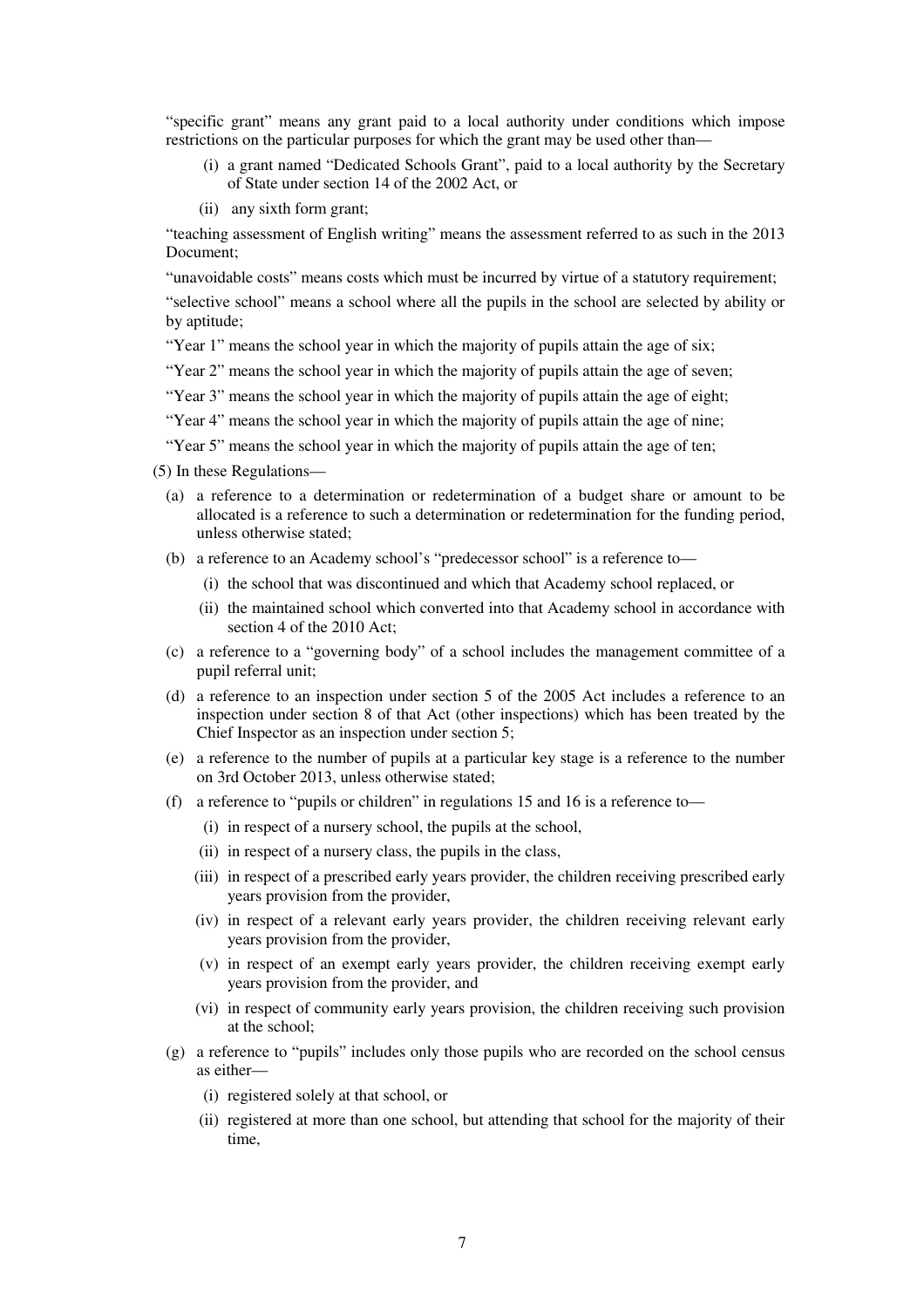except in regulations 15(5), 15(6) and 16 where "pupil" means a registered pupil(**a**);

- (h) a reference to "schools" in Schedules 1 and 2 includes maintained schools and Academies except where the context requires otherwise:
- (i) a reference to "special educational needs transport costs", for the purposes of paragraph 4(d) of Schedule 2, is a reference to the costs of home to school transport for pupils with special educational needs in schools maintained by a local authority where the authority are meeting such costs because the revenue savings that will be achieved by placing such children in a school maintained by them are equal to, or greater than, the costs of such transport; and
- (j) a reference to "termination of employment costs", for the purposes of paragraph 4(b) of Schedule 2, is a reference to expenditure relating to the dismissal or premature retirement of, or for the purpose of securing the resignation of, any person employed in a maintained school.

#### **Revocation**

**2.** The School Finance (England) Regulations 2012(**b**) are revoked on 1st April 2014.

#### **Amendments**

**3.**—(1) The Schools Forums (England) Regulations 2012(**c**) are amended as follows.

- (2) In regulation 1(3), after "In these Regulations—", insert—
	- ""16 to 19 provider" means-
	- (a) an institution within the further education sector, or
	- (b) an educational institution other than one referred to in subparagraph (a) that is principally concerned with providing further education suitable for persons over compulsory school age who have special educational needs or learning difficulties or are subject to learning difficulty assessment,

where 20% or more of the students at the institution reside in the authority's area;".

(3) In regulation 1(3), in the definition of "representative", after "save for in", insert—

"regulation  $7(1)(a)$  and".

(4) In regulation  $4(2)(c)$ , after "non-schools members appointed" insert—

"or elected".

(5) For regulation 4(3), substitute—

"(3) If, for any reason, an election for a schools member under regulation  $5(1)$ , an Academies member under regulation 6(1), or person to represent 16 to 19 providers under regulation 7(1)(a) either does not take place by the date (if any) set by an authority or results in a tie between two or more candidates, the authority must appoint the schools member, Academies member or person to represent 16 to 19 providers to their schools forum instead."

(6) In regulation 7, for paragraph  $(1)$ , substitute—

"(1) The schools forum must include—

- (a) where there is at least one 16 to 19 provider, at least one person to represent 16 to 19 providers, that person to be elected by representatives of the 16 to 19 providers, or if there is only one 16 to 19 provider, by the representatives of that provider; and
- (b) one or more persons appointed by the authority to represent early years providers."

<sup>(</sup>**a**) "Registered pupil" is defined in section 434(5) of the 1996 Act.

<sup>(</sup>**b**) S.I. 2012/335.

<sup>(</sup>**c**) S.I. 2012/2261, amended by S.I. 2012/2991.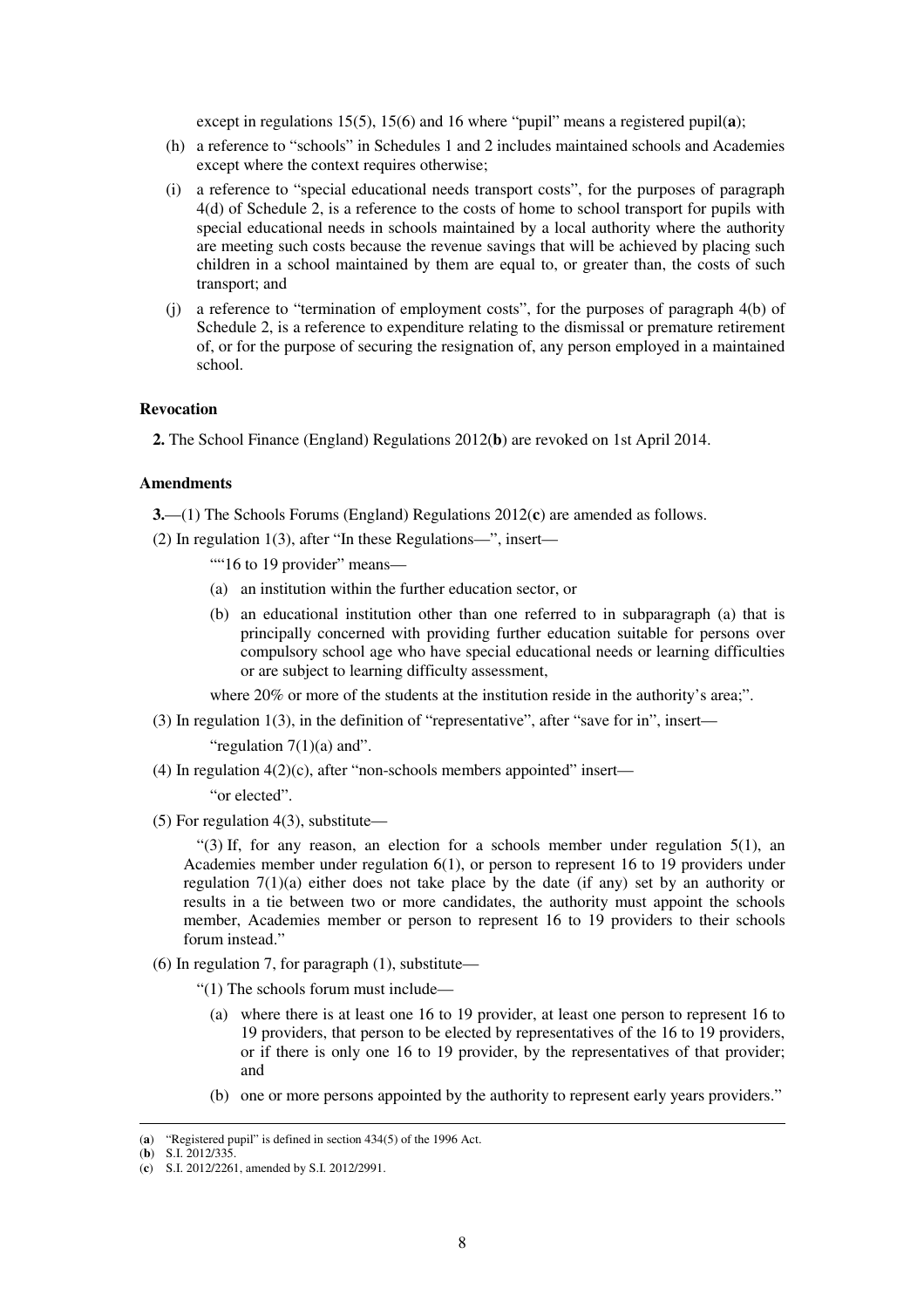(7) In regulation 8, for paragraphs (9A) and (9B), substitute—

"(9A) Only the schools members of the schools forum who are representatives of primary schools may vote to decide whether or not to authorise the matters referred to in regulation 12(1)(d) of the School and Early Years Finance (England) Regulations 2013 where they relate to primary schools.

(9B) Only the schools members of the schools forum who are representatives of secondary schools may vote to decide whether or not to authorise the matters referred to in regulation 12(1)(d) of the School and Early Years Finance (England) Regulations 2013 where they relate to secondary schools.".

# PART 2

### Action to be Taken by a Local Authority

#### CHAPTER 1

## Determination of the Non-Schools Education Budget, Schools Budget, Individual Schools Budget, and Budget Shares

#### **The non-schools education budget**

**4.** The following classes or descriptions of local authority expenditure are prescribed for the purposes of section 45A(1) of the 1998 Act and the determination of a local authority's nonschools education budget, subject to the exceptions in regulation 7—

- (a) those specified in Schedule 1, including expenditure on associated administrative costs and overheads; and
- (b) any expenditure which falls outside the classes or descriptions of expenditure specified in regulation 6 and Schedule 2 (the schools budget).

#### **Initial determination of a local authority's schools budget**

**5.** A local authority must not later than 28th February 2014—

- (a) make an initial determination of their schools budget; and
- (b) give notice of that determination to the governing bodies of the schools they maintain.

#### **The schools budget**

**6.**—(1) The classes or descriptions of local authority expenditure specified in paragraph (2) and Schedule 2 are prescribed for the purposes of section 45A(2) of the 1998 Act and the determination of a local authority's schools budget, subject to the exceptions in regulation 7.

(2) The classes or descriptions of local authority expenditure are—

- (a) expenditure on the provision and maintenance of maintained schools and on the education of pupils at maintained schools;
- (b) expenditure on the education of children at independent schools, non-maintained special schools, pupil referral units, at home or in hospital, and on any other arrangements for the provision of primary and secondary education for children otherwise than at schools maintained by a local authority;
- (c) all other expenditure incurred in connection with the authority's functions in relation to the provision of primary and secondary education, in so far as that expenditure does not fall within sub-paragraphs (a) or (b);
- (d) expenditure on the education of—
	- (i) children or students up to the age of 25 with special educational needs;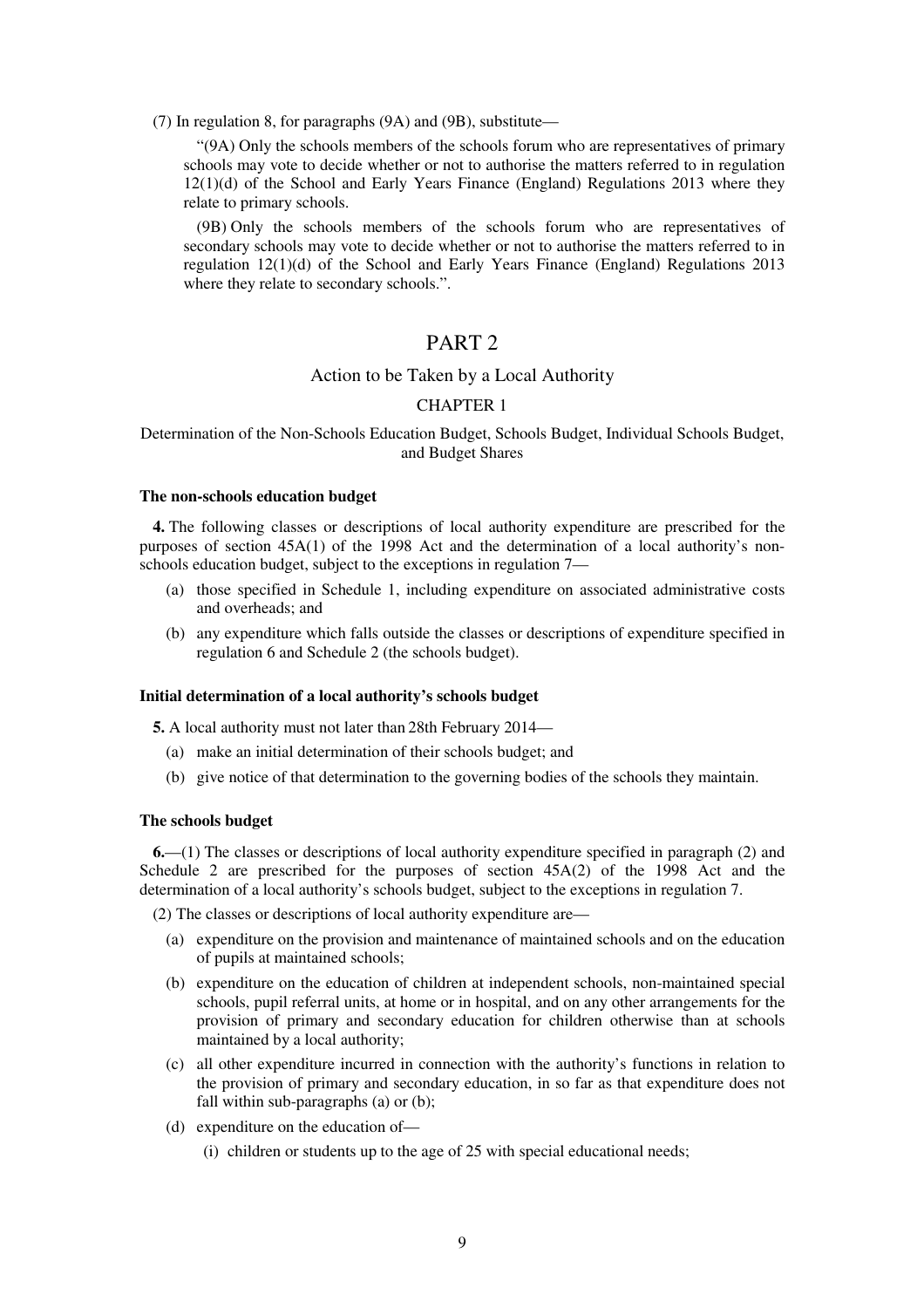- (ii) persons provided with further education who are aged under 19 and have a learning difficulty; and
- (iii) persons provided with further education who are aged 19 or over but under 25 and are subject to learning difficulty assessment,

in so far as that expenditure does not fall within sub-paragraphs (a) to (c); and

(e) expenditure on early years provision, in so far as that expenditure does not fall within sub-paragraphs (a) to (d).

#### **Exceptions**

<u>.</u>

**7.** A local authority's non-schools education budget or schools budget must not include the following classes or descriptions of expenditure—

- (a) capital expenditure, other than—
	- (i) CERA,
	- (ii) capital expenditure appropriated to the schools budget for the purpose of funding pay arrears due to staff whose salaries are met from the schools budget;
- (b) expenditure on capital financing, other than expenditure incurred—
	- (i) on prudential borrowing,
	- (ii) for the purpose of meeting the costs of financing the payment of pay arrears referred to in paragraph  $(a)(ii)$ ; and
- (c) expenditure for the purposes of section 26 of the Road Traffic Regulation Act 1984(**a**) (arrangements for patrolling school crossings).

### **Determination of the individual schools budget for the funding period and limit on increase in central expenditure**

**8.**—(1) Subject to paragraphs (2) to (10), not later than 28th February 2014, a local authority must deduct from their schools budget such of the classes or descriptions of planned expenditure set out in Schedule 2 as they propose to deduct, in order to determine their individual schools budget.

(2) Expenditure referred to in paragraphs 3 and 4 of Part 1 (Central Services) of Schedule 2 may only be deducted by the local authority where the expenditure is to be incurred as a result of decisions taken prior to 1st April 2013 that commit the authority to incur expenditure in the funding period.

(3) In deducting the expenditure referred to in Part 1 (Central Services) of Schedule 2, a local authority must not exceed the limits referred to in paragraph 5 of Schedule 2, unless they are authorised to do so under regulation 25(1)(a).

(4) A local authority must not deduct the expenditure referred to in paragraphs 8 to 10 of Schedule 2 without authorisation of the criteria for determining the expenditure from their schools forum under regulation 12(1), or from the Secretary of State under regulation 12(3).

(5) A local authority must not deduct the expenditure referred to in Part 1 (Central Services), Part 2 (Central Schools Expenditure), Part 3 (Central Early Years Expenditure) or Part 5 (Items That May Be Removed From Maintained Schools' Budget Shares) of Schedule 2 without authorisation from their schools forum under regulation 12(1), or from the Secretary of State under regulation 12(3).

(6) Where a local authority carries forward a deficit from the previous funding period to the funding period which reduces the amount of the schools budget available, the funding of this

<sup>(</sup>**a**) 1984 c.27. Section 26 was amended by section 8 of, and Schedule 5 to, the Local Government Act 1985 (c.51), sections 288 and 423 of, and Schedule 34 to, the Greater London Authority Act 1999 (c.29) and sections 270 and 274 of, and Schedule 31 to, the Transport Act 2000 (c.38).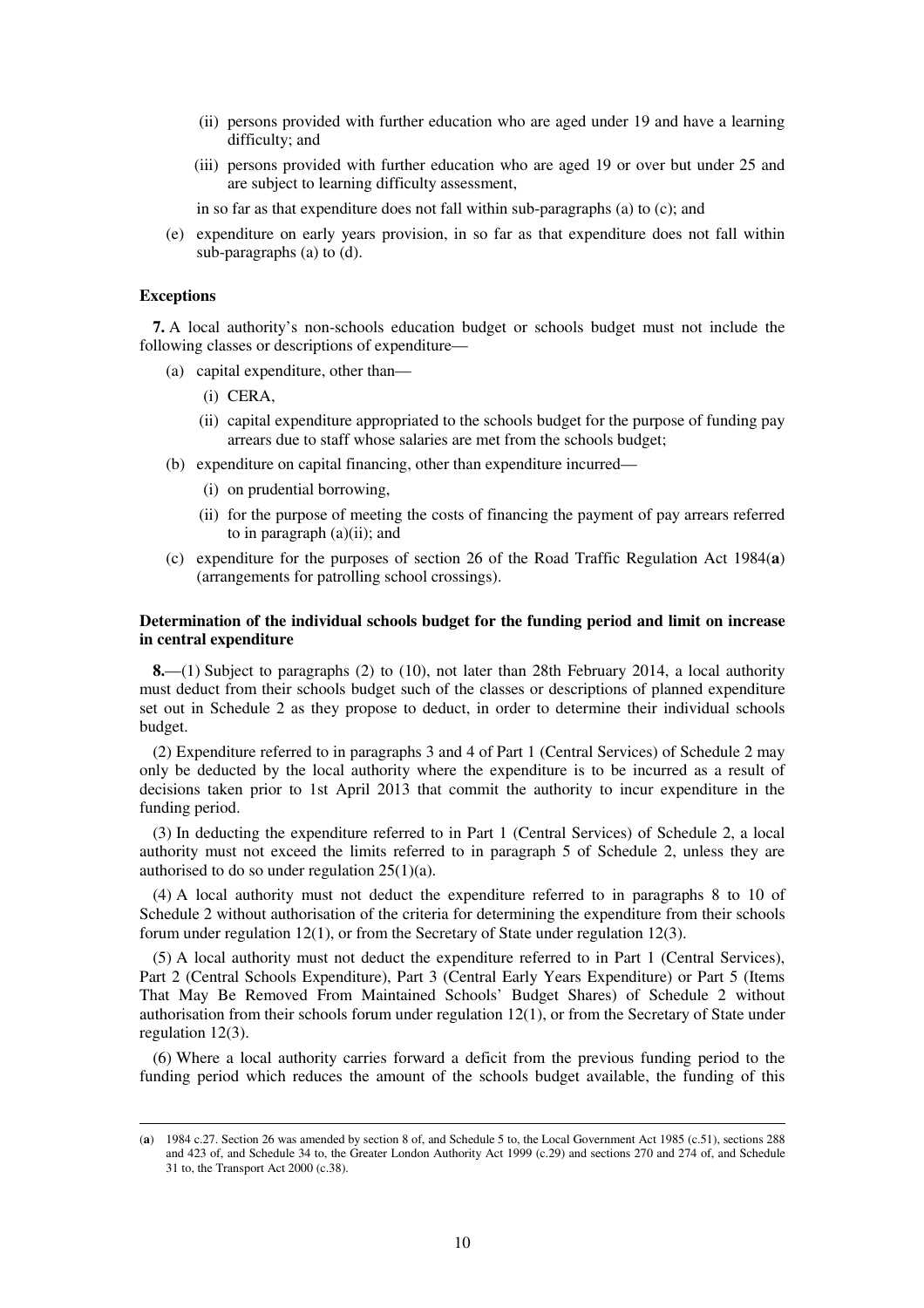deficit from the schools budget must be authorised by their schools forum under regulation 12(1), or the Secretary of State under regulation 12(3).

(7) Any amount of expenditure which was deducted under paragraphs 8 (growth fund) and 10 (extra infant classes) of Schedule 2 to the 2012 Regulations for the previous funding period and which remains unspent may be used by the local authority in the funding period for the purposes listed in paragraphs 8 and 10 of Schedule 2 of the 2012 Regulations that applied to such expenditure.

(8) Where a local authority treated any expenditure described in Part 5 of Schedule 2 to the 2012 Regulations (Items That May Be Removed From Maintained Schools' Budget Shares) as central expenditure under regulation 11(3) of the 2012 Regulations for the previous funding period and any such amounts remain unspent, such amounts may be used by the local authority in the funding period for the purposes listed in Part 5 of Schedule 2 to the 2012 Regulations that applied to such expenditure.

(9) A local authority may apply to the Secretary of State for authorisation under regulation 25(1)  $to$ 

- (a) deduct from their schools budget any expenditure falling outside the classes or descriptions of planned expenditure set out in Schedule 2, in order to determine their individual schools budget; and
- (b) alter the operation of regulation 11(3) (additional costs of pupils with special educational needs);

(10) References to planned expenditure in this regulation and Schedule 2 are references to that expenditure net of—

- (a) all related specific grants;
- (b) all related fees, charges and income; and
- (c) any funding received from the Secretary of State in respect of a charge payable by a local authority under a private finance transaction, as defined in regulation 16 of the Local Authorities (Capital Finance) Regulations 1997(**a**);

(11) The expenditure referred to in Schedule 2 includes expenditure on associated administrative costs and overheads.

#### **Consultation**

<u>.</u>

**9.**—(1) In determining the formulae under regulation 10 a local authority may make changes to the formulae they determined under regulation 10 of the 2012 Regulations.

(2) Subject to paragraph (4), a local authority must consult their schools forum and schools maintained by them about any proposed changes under paragraph (1), in relation to the factors and criteria taken into account, and the methods, principles and rules adopted.

(3) Where a local authority propose to make changes under paragraph (1) which will affect relevant early years providers or exempt early years providers in their area they must also consult those providers in relation to the factors and criteria taken into account, and the methods, principles and rules adopted.

(4) Paragraph (2) does not apply to changes made relating to matters referred to in regulation 20 (Sixth form funding) or 23 (Excluded pupils).

(5) A local authority must consult their schools forum before incurring any of the expenditure referred to in paragraphs 8 to 10 of Schedule 2.

<sup>(</sup>**a**) S.I. 1997/319. These Regulations have lapsed but article 11 of the Local Authorities (Capital Finance) (Consequential, Transitional and Savings Provisions) Order 2004 (S.I. 2004/533) contains a savings provision for regulation 16 of the 1997 Regulations.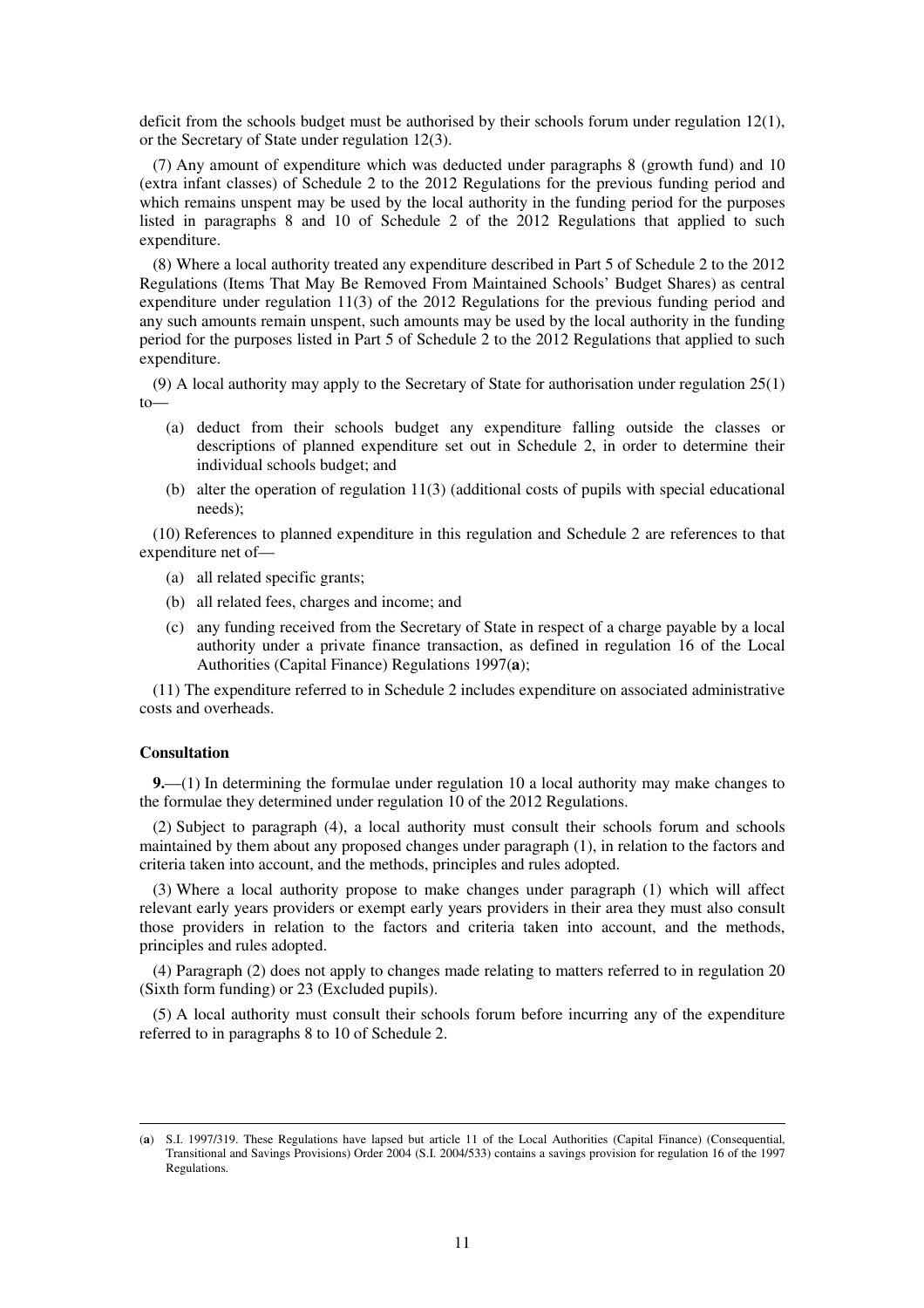#### **Formulae for determination of budget shares etc for certain maintained schools and early years providers**

**10.**—(1) A local authority must, before the beginning of the funding period and after carrying out any consultation required by regulation 9(2), decide upon the formula which they will use to determine the budget shares for schools maintained by them (other than special schools, pupil referral units, nursery schools and in relation to nursery classes in schools maintained by them).

(2) A local authority must use the formula determined under paragraph (1) in all determinations of school budget shares in respect of the funding period.

(3) A local authority must, before the beginning of the funding period and after carrying out any consultation required by regulation 9(2) or 9(3), decide upon the formula they will use to determine—

- (a) the budget shares for nursery schools maintained by them;
- (b) the amounts to be allocated in respect of nursery classes in schools maintained by them;
- (c) the amounts to be allocated to relevant early years providers in their area;
- (d) the amounts to be allocated to exempt early years providers in their area; and
- (e) the amounts to be allocated in respect of community early years provision in schools maintained by them.

(4) A local authority must use the formula determined under paragraph (3) when making all of the determinations referred to in paragraph (3)(a) to (e) in respect of the funding period.

(5) A local authority may not make changes to their formulae after the funding period has commenced.

(6) The formulae must be determined in accordance with Part 3.

#### **Determination of allocation of budget shares etc for the funding period**

**11.**—(1) Except as provided for in paragraphs (2), (5) and (6), not later than 28th February 2014, a local authority must determine the budget share for each of the schools maintained by them (using the formula referred to in regulation  $10(1)$  in accordance with Part 3 of these Regulations.

(2) Paragraph (1) does not apply to any determination of amounts to be included in budget shares under regulation 20 (Sixth form funding) and in relation to such determinations the local authority must make the determination and notify the school to which the determination relates within a reasonable period after the notification given by the Secretary of State under regulation 20(1).

(3) When making the determination under paragraph (1) the local authority must identify within each budget share an amount calculated by reference to the requirements, factors and criteria specified in Part 3 which are relevant to pupils with special educational needs, such amount must be calculated using a sum of £6,000 as the threshold below which school will be expected to meet the additional costs of pupils with special educational needs from its budget share.

(4) After the local authority have made a determination under paragraph (1) but before giving notice under paragraph (7), the authority may apply to their schools forum under regulation 12(1), or to the Secretary of State under regulation 12(2) for authorisation to redetermine schools' budget shares by removing any of the expenditure referred to in Part 5 of Schedule 2 (Items That May Be Removed From Maintained Schools' Budget Shares) from the budget shares of—

- (a) all primary schools other than nursery schools;
- (b) all secondary schools; or
- (c) all primary schools other than nursery schools, and all secondary schools,

where the expenditure is instead to be treated as if it were part of central expenditure.

(5) Not later than 31st March 2014, a local authority must determine the budget share for each of the special schools and pupil referral units maintained by them in accordance with Part 3 of these Regulations.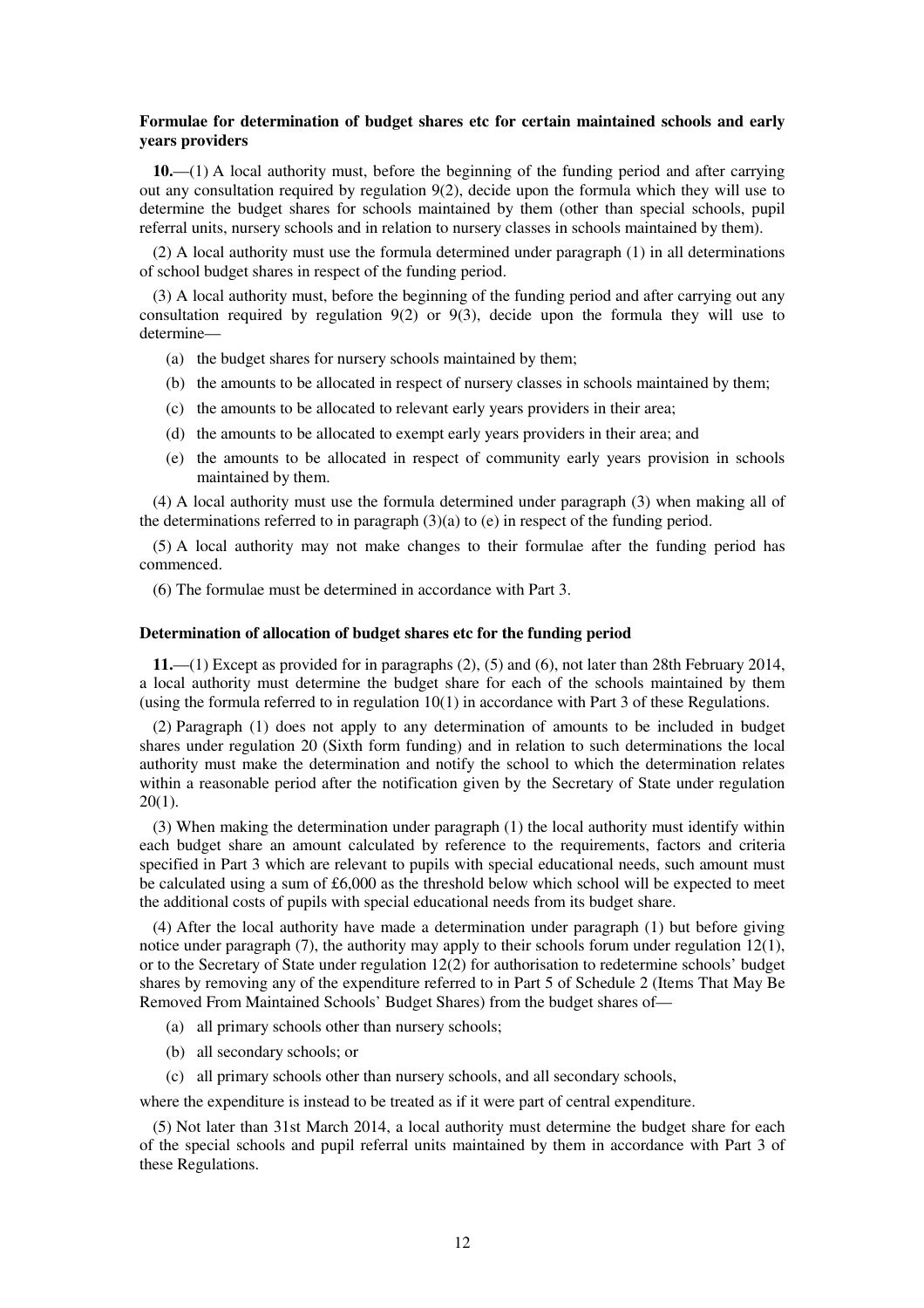(6) Not later than 31st March 2014, a local authority must determine the budget share for each of the nursery schools maintained by them, the amount to be allocated in respect of each nursery class in schools maintained by them, the amount to be allocated to each relevant early years provider in their area, the amount to be allocated to each exempt early years provider in their area and the amount to be allocated in respect of community early years provision, using the formula referred to in regulation 10(3) in accordance with Part 3 of these Regulations.

(7) Not later than 31st March 2014, a local authority must give notice of—

- (a) each budget share or amount determined under paragraphs (1), (5) and (6); or
- (b) the redetermined budget share, when the budget share has been redetermined under paragraph (4),

to the governing body of the school, the exempt early years provider or the relevant early years provider concerned.

(8) Save as provided in this regulation and in regulations 16 (Special arrangements for pupils in maintained nursery schools and nursery classes and children receiving relevant early years provision), 17 (Differential funding), 20 (Sixth form funding), 22 (Federated schools), 23 (Excluded pupils), 24 (Correction of errors and non-domestic rates) and 25 (Alternative arrangements), the authority must not redetermine a school's budget share, or the amount allocated to a relevant early years provider or an exempt early years provider.

### CHAPTER 2

Further Deductions and Variations to Limits Authorised by Schools Forums or the Secretary of State

#### **Applications to the schools forum and the Secretary of State**

**12.**—(1) Subject to paragraph (2), on the application of a local authority, their schools forum may authorise—

- (a) the criteria for determining expenditure referred to in paragraphs 8, 9 or 10 of Schedule 2, under regulation 8(4);
- (b) the making of deductions from the authority's schools budget of expenditure under regulation  $8(5)$ ;
- (c) the funding of any deficit from the schools budget under regulation 8(6); or
- (d) the redetermination of schools' budget shares by removal of any of the expenditure referred to in Part 5 of Schedule 2 (Items That May Be Removed From Maintained Schools' Budget Shares) from schools' budget shares where it is instead to be treated by the authority as if it were part of central expenditure, under regulation 11(4).
- (2) Where—
	- (a) a schools forum does not authorise any of the matters referred to in paragraph (1); or
	- (b) a local authority are not required to establish a schools forum for their area,

the authority may make an application to the Secretary of State for such authorisation.

(3) On the application of a local authority under paragraph (2), the Secretary of State may authorise the matters referred to in paragraph (1).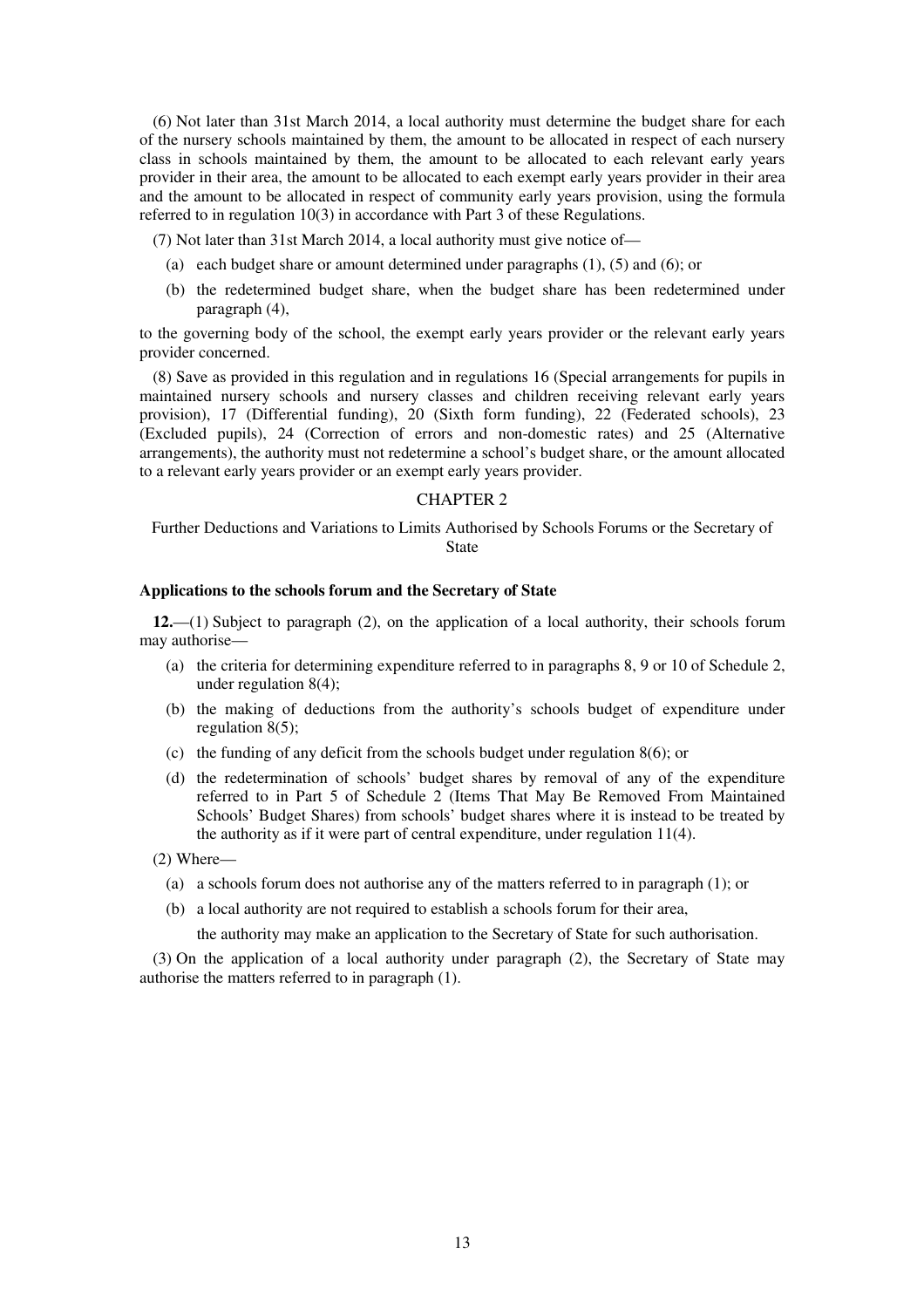## PART 3

## Determination of Budget Shares etc

#### CHAPTER 1

#### Requirements, and Factors and Criteria Taken into Account

#### **Pupil numbers**

**13.**—(1) In determining budget shares for primary and secondary schools, except in respect of nursery classes a local authority must ascertain and take into account in their formula the number of pupils at those schools in accordance with paragraph (2) on the date specified in paragraph (3).

(2) For the purposes of paragraph (1), the number of pupils is  $A - (B - C) - D$  where—

- (a) *A* is the total number of pupils in the school;
- (b) *B* is the number of places in the school which the authority have reserved for children with special educational needs;
- (c) *C* is the number of children in places in the school which the authority have reserved for children with special educational needs where those places are occupied by a child in a nursery class, or by a child who is not a pupil at the school;
- (d) *D* is the number of pupils in the school in respect of whom sixth form grant is payable.
- (3) The date for ascertaining pupil numbers is 3rd October 2013.

(4) Where a primary school had more pupils in reception classes on 17th January 2013 than on 4th October 2012, the local authority may take into account in their formula the number of additional pupils, and where they do so this factor must be applied to all primary schools in the area.

(5) A local authority must include in their formula a single per pupil amount of at least—

- (a) £2,000 for each of the pupils in reception classes and at key stages 1 and 2;
- (b) £3,000 for each of the pupils at key stage 3; and
- (c) £3,000 for each of the pupils at key stage 4;

where the number of pupils is calculated with reference to paragraphs (2) to (4).

### **Places**

**14.**—(1) In determining budget shares for special schools, a local authority must include the sum of £10,000 for each place other than hospital education places and places for pupils in respect of whom sixth form grant is payable, but only where the sixth form grant is payable for a period up to 31st July 2014.

(2) In determining budget shares for primary or secondary schools maintained by the local authority, with places which the authority have reserved for children with special educational needs, a local authority must include the sum of £10,000 for each place other than places for pupils in respect of whom a sixth form grant is payable and hospital education places.

(3) In determining budget shares for pupil referral units, a local authority must include the sum of £8,000 for each place other than hospital education places.

(4) For each hospital education place referred to in paragraphs (1) to (3) the local authority must include the equivalent amount per hospital education place which the authority included in the budget share of the school or pupil referral unit, as the case may be, in the previous funding period.

#### **Social deprivation**

**15.**—(1) In determining budget shares for schools maintained by them (other than special schools, pupil referral units or nursery schools), a local authority must take into account in their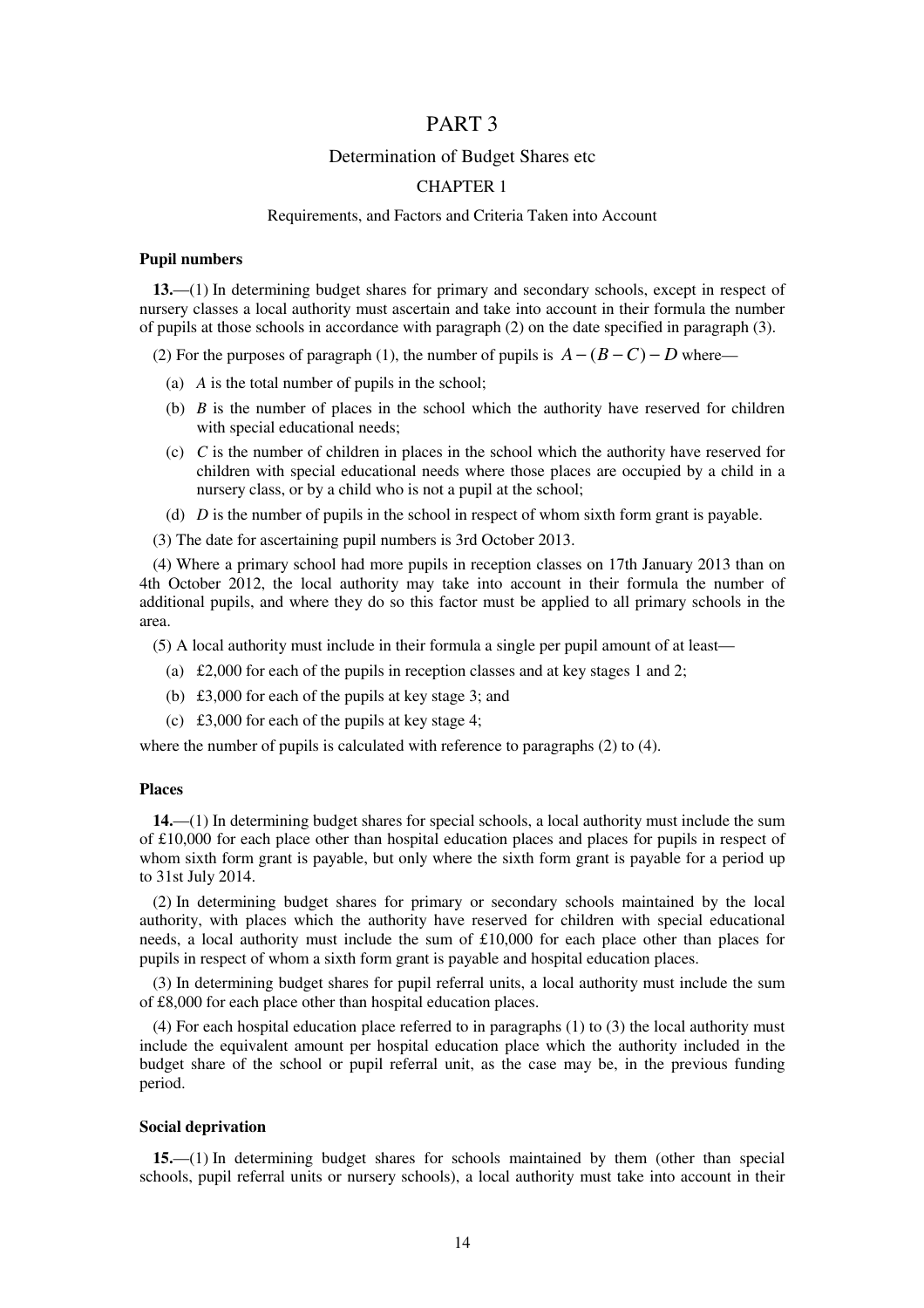formula a factor or factors based on the incidence of social deprivation in pupils at the schools maintained by them.

(2) The authority must base the incidence of social deprivation referred to in paragraph (1) on one or both of the following—

- (a) a pupil's eligibility for free school meals on 3rd October 2013 or a pupil's eligibility for free school meals recorded in any school census between and including Summer 2007 and Spring 2013;
- (b) a pupil's IDACI score on 3rd October 2013,

and where it is based on an IDACI score the authority may use factors which differentiate between different IDACI bands.

(3) In determining budget shares pursuant to paragraph (1), the authority may take into account in their formula a single per pupil amount for each socially deprived pupil in reception classes and at key stage 1 and 2, and a single per pupil amount for each socially deprived pupil at key stage 3 and 4.

(4) In paragraph (3) a reference to a "socially deprived pupil" is to a pupil who has been determined as being such pursuant to paragraph (2).

(5) Other than in respect of two year olds, in determining—

- (a) budget shares for maintained nursery schools;
- (b) amounts to be allocated in respect of nursery classes in schools maintained by them;
- (c) amounts to be allocated to relevant early years providers in their area;
- (d) amounts to be allocated to exempt early years providers in their area; and
- (e) amounts to be allocated in respect of community early years provision in schools maintained by them,

a local authority must take into account in their formula a factor or factors based on the incidence of social deprivation in pupils or children, and the determination of the incidence of social deprivation must be based on the characteristics of the pupils or children and not on the location of the school or provider.

(6) In respect of two year olds, in determining—

- (a) budget shares for maintained nursery schools;
- (b) amounts to be allocated in respect of nursery classes in schools maintained by them;
- (c) amounts to be allocated to relevant early years providers in their area;
- (d) amounts to be allocated to exempt early years providers in their area; and
- (e) amounts to be allocated in respect of community early years provision in schools maintained by them,

a local authority may take into account in their formula a factor or factors based on the incidence of social deprivation in pupils or children, and the determination of the incidence of social deprivation must be based on the characteristics of the pupils or children and not on the location of the school or provider.

### **Special arrangements for pupils in maintained nursery schools and nursery classes and for children receiving relevant early years provision, exempt early years provision and community early years provision**

**16.**—(1) Subject to paragraphs (5) and (6), in determining—

- (a) budget shares for nursery schools maintained by them;
- (b) amounts to be allocated in respect of nursery classes in schools maintained by them;
- (c) amounts to be allocated to relevant early years providers in their area;
- (d) amounts to be allocated to exempt early years providers in their area; and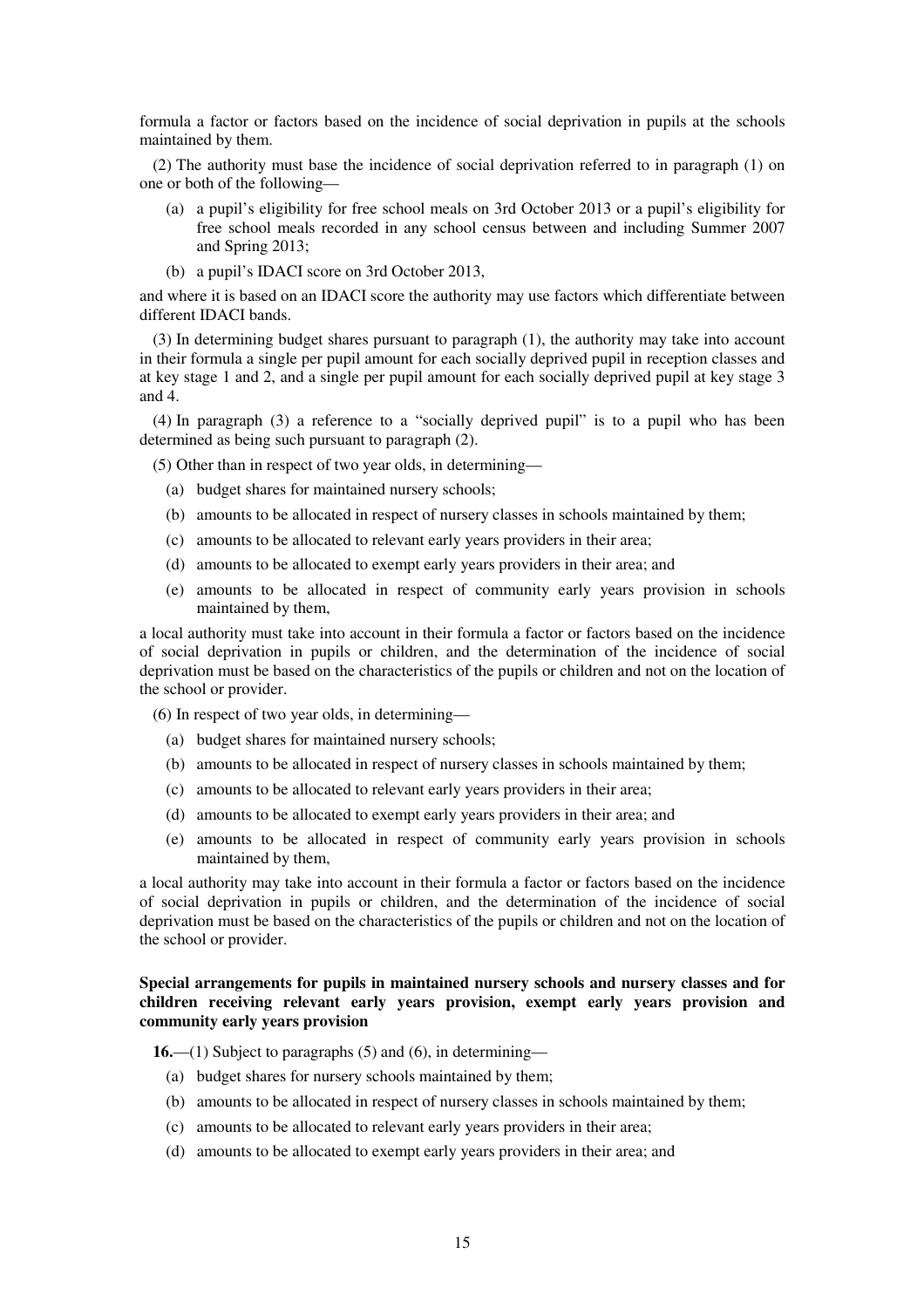(e) amounts to be allocated in respect of community early years provision in schools maintained by them,

a local authority must take into account in their formula the predicted total number of hours of attendance of pupils or children, using as a basis for the calculation the most recent data available about the actual numbers of pupils or children.

(2) When further information about hours of attendance becomes available a local authority must—

- (a) review the budget share for each maintained nursery school, the amount allocated in respect of each nursery class and the amount allocated in respect of community early years provision; and
- (b) redetermine that budget share or amount allocated, as the case may be.

(3) When carrying out a review and redetermination under paragraph (2) the local authority must—

- (a) in the case where the local authority decide to fund only prescribed early years provision, take into account—
	- (i) the predicted total number of hours of attendance of pupils in the nursery school or nursery class, and children being provided community early years provision, who will receive prescribed early years provision during the period (using as a basis for the calculation the actual hours of such attendance in each of at least three sample weeks); or
	- (ii) the actual total number of hours of such attendance for the period;
- (b) in the case where the local authority decide to fund early years provision in excess of that which is prescribed take into account—
	- (i) the predicted total number of hours of attendance of pupils in the nursery school or nursery class, and children being provided community early years provision, who will receive early years provision during the period (using as a basis for the calculation the actual hours of such attendance in each of at least three sample weeks); or
	- (ii) the actual total number of hours of such attendance for the period.

(4) When further information about hours of attendance becomes available, a local authority must—

- (a) review the amount allocated to each relevant early years provider and exempt early years provider; and
- (b) redetermine the amount allocated.

(5) When carrying out a review and redetermination under paragraph (4) the local authority must take into account—

- (a) the predicted total number of hours of attendance of children who will receive prescribed early years provision from the relevant early years provider, or exempt early years provision from the exempt early years provider as the case may be, during the period (using as a basis for the calculation the actual hours of such attendance in each of at least three sample weeks); or
- (b) the actual total numbers of hours of such attendance for the period.

(6) Within 28 days of making any redetermination pursuant to paragraph (2) or (4) the local authority must give notice of the redetermination and the date on which it will be implemented to the governing body of the school, the relevant early years provider, or the exempt early years provider concerned, within 28 days of the redetermination.

(7) When making determinations under this regulation a local authority may weight the predicted total number of hours of attendance of pupils or children, according to the special educational needs of any such pupils or children.

(8) When determining—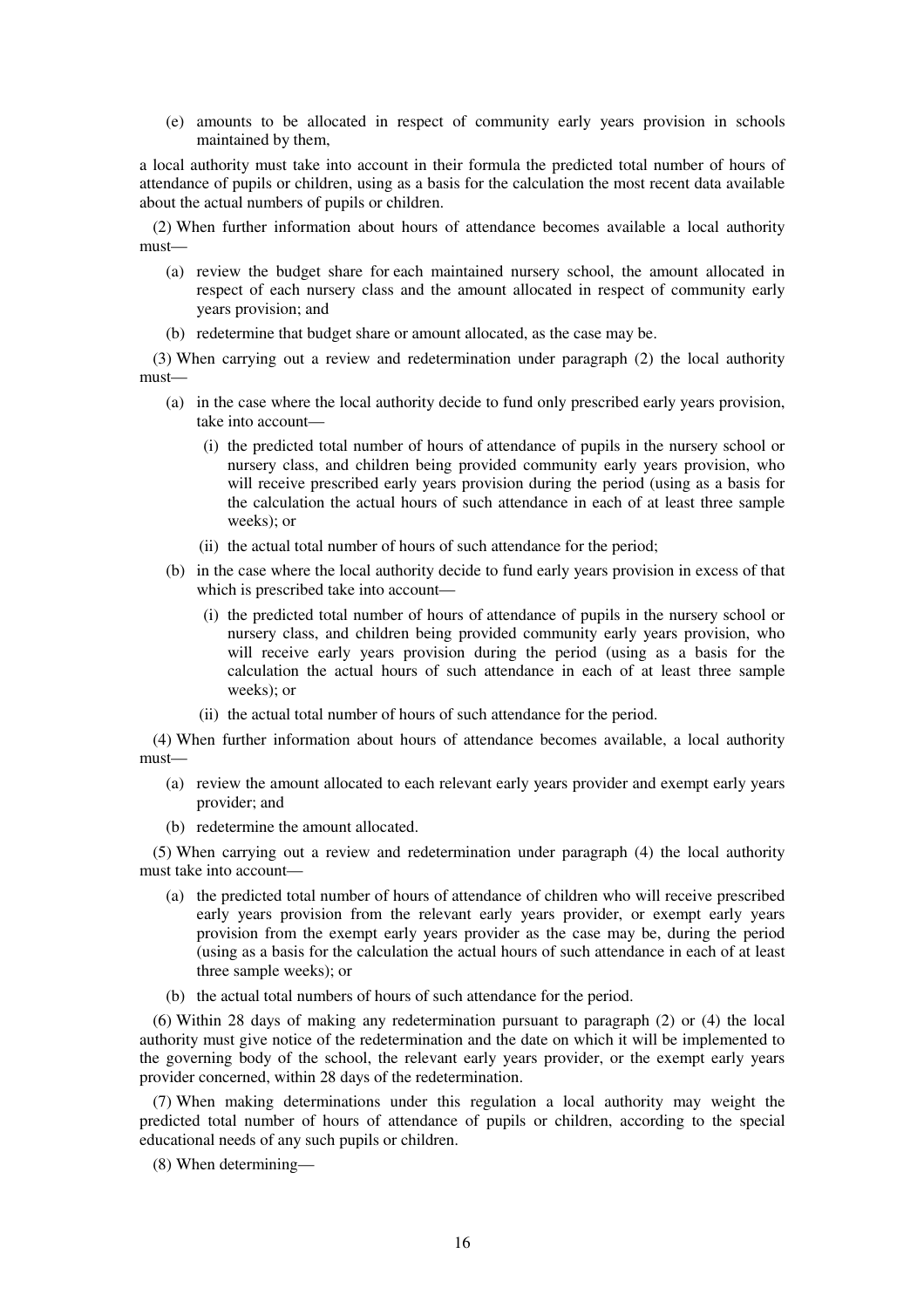- (a) budget shares for nursery schools maintained by them;
- (b) amounts to be allocated in respect of nursery classes in schools maintained by them;
- (c) amounts to be allocated to relevant early years providers in their area;
- (d) amounts to be allocated to exempt early years providers in their area;
- (e) amounts to be allocated in respect of community early years provision in schools maintained by them,

a local authority may take into account in their formula the number of places they wish to fund in the school, class or provider (instead of the predicted total number of hours of attendance), where those places have been reserved by the authority for children with special educational needs, children in need or children that meet the condition prescribed by regulation 3(2) of the Local Authority (Duty to Secure Early Years Provision Free of Charge) Regulations 2012(**a**).

(9) In paragraph (8) "children in need" means children in respect of whom the local authority in whose area they reside must provide a range of services appropriate to their needs under section 17 of the Children Act 1989(**b**).

#### **Differential funding**

**17.** For the purpose of determining or redetermining—

- (a) budget shares for nursery schools maintained by them;
- (b) amounts to be allocated in respect of nursery classes in schools maintained by them;
- (c) amounts to be allocated to relevant early years providers in their area;
- (d) amounts to be allocated to exempt early years providers in their area; and
- (e) amounts to be allocated in respect of community early years provision in schools maintained by them,

a local authority may use factors or criteria which differentiate between different categories or descriptions of school or provider on the basis of unavoidable costs.

#### **Additional requirements, factors or criteria**

**18.**—(1) Subject to paragraph (3), in determining budget shares, a local authority may take into account in their formula any or all of the requirements, factors or criteria set out in Part 1 of Schedule 3, and where they do the date for ascertaining pupil numbers is 3rd October 2013, save as otherwise stated.

(2) Subject to regulation 17 (Differential funding), in determining—

- (a) budget shares for nursery schools maintained by them;
- (b) amounts to be allocated in respect of nursery classes in schools maintained by them;
- (c) amounts to be allocated to relevant early years providers in their area;
- (d) amounts to be allocated to exempt early years providers in their area; and
- (e) amounts to be allocated in respect of community early years provision in schools maintained by them,

a local authority may take into account in their formula any or all of the requirements, factors or criteria set out in Part 2 of Schedule 3.

(3) The requirements, factors and criteria set out in Schedule 3 may not be taken into account by a local authority on the basis of actual or estimated cost unless otherwise stated in that Schedule.

<sup>(</sup>**a**) S.I. 2012/2488.

<sup>(</sup>**b**) 1989 c.41.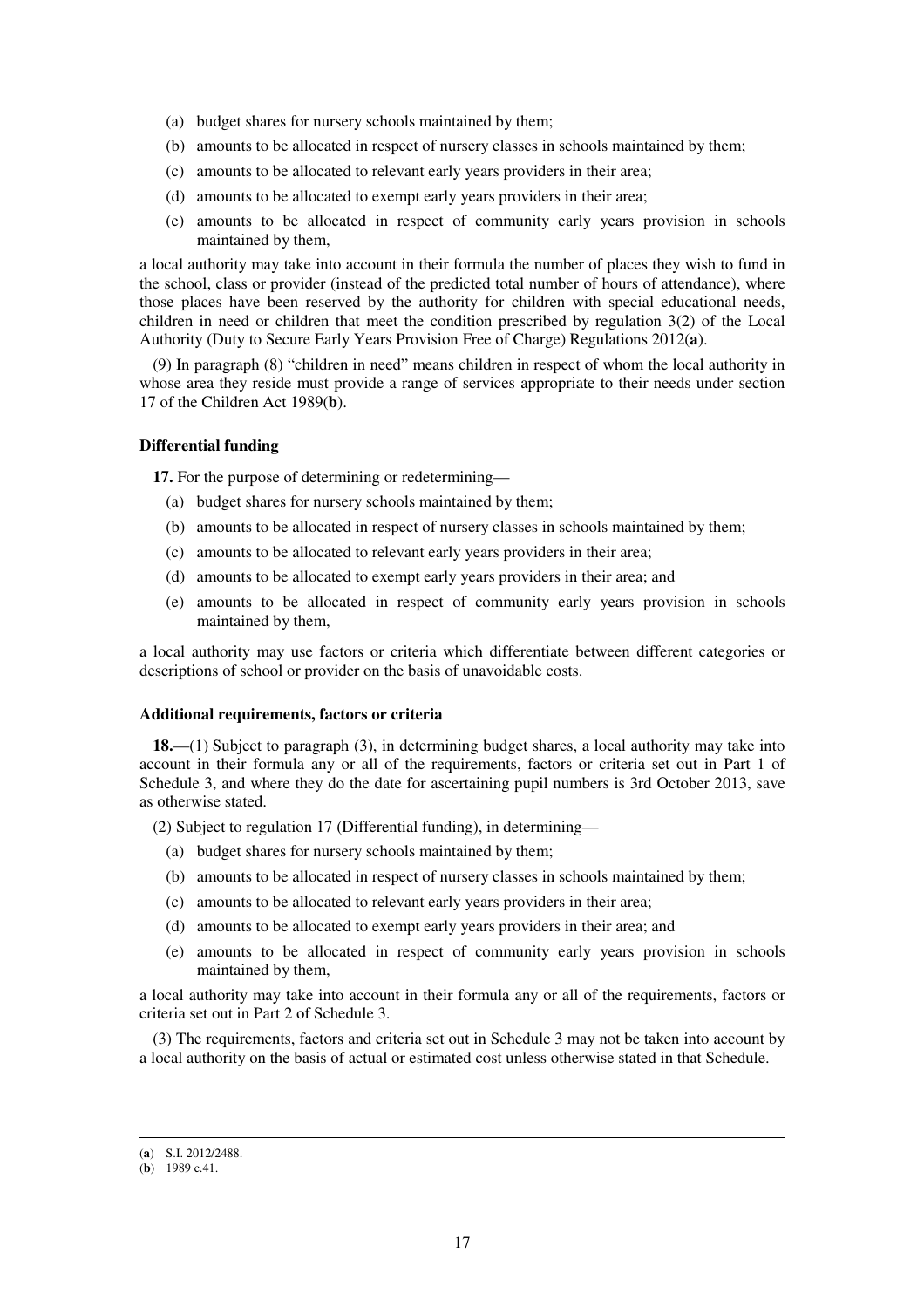(4) Subject to paragraphs (5) to (7), where a school would otherwise receive a greater amount of redetermined adjusted budget share per pupil than it did in the previous funding period, the local authority may do one or both of the following—

- (a) determine a percentage beyond which the per pupil amount of redetermined adjusted budget may not increase by;
- (b) determine a percentage by which the amount that the per pupil redetermined adjusted budget share would otherwise increase by will be reduced.

(5) In paragraph (4) "redetermined adjusted budget share for the previous funding period" and "redetermined adjusted budget share" have the same meanings as in Schedule 4.

(6) Where the local authority decide to take one or both of the actions described in paragraph (4)(a) and (b), this must be applied to the budget shares of all schools in the local authority area.

(7) Paragraph (4) does not apply to the determination of budget shares for—

- (a) special schools;
- (b) pupil referral units;
- (c) nursery schools; and
- (d) schools that have opened in any of the previous seven funding periods and do not yet have pupils in each year group for which the school proposes to provide education.

#### **Minimum funding guarantee**

**19.**—(1) Subject to paragraph (4), in determining and redetermining budget shares for primary and secondary schools maintained by them, a local authority must ensure that an amount equal to the guaranteed funding level is included, calculated in accordance with Schedule 4.

(2) For the purpose of determining budget shares, paragraph (1) does not apply to any school opening during the funding period, except in the circumstances set out in paragraph 3 of Schedule 4.

(3) In determining and redetermining—

- (a) budget shares for nursery schools maintained by them;
- (b) amounts to be allocated in respect of nursery classes in schools maintained by them;
- (c) amounts to be allocated to relevant early years providers in their area;
- (d) amounts to be allocated to exempt early years providers in their area,

a local authority must ensure that the number by which they multiply the predicted total number of hours calculated pursuant to regulation 16(1) is no lower than 1.5 percent less than the number by which they multiplied the predicted total number of hours calculated pursuant to regulation  $16(1)$ of the 2012 Regulations for making such determinations and redeterminations in the previous funding period.

(4) A local authority may make changes to the operation of this regulation and to the operation of Schedule 4 in determining and redetermining budget shares where authorised to do so by the Secretary of State under regulation 25 (Alternative arrangements).

#### **Sixth form funding**

**20.**—(1) A local authority must include in the budget shares of maintained secondary schools and special schools an amount equal to any sum notified to the local authority by the Secretary of State as being the allocation in respect of that school's sixth form grant.

(2) A local authority may, in determining budget shares, use a factor which allocates funding in respect of the number of pupils in sixth forms on 3rd October 2013 subject to the limitation in paragraph (3).

(3) Where a local authority use a factor in determining budget shares pursuant to paragraph (2) they must ensure that the amount allocated per pupil in respect of this factor in the funding period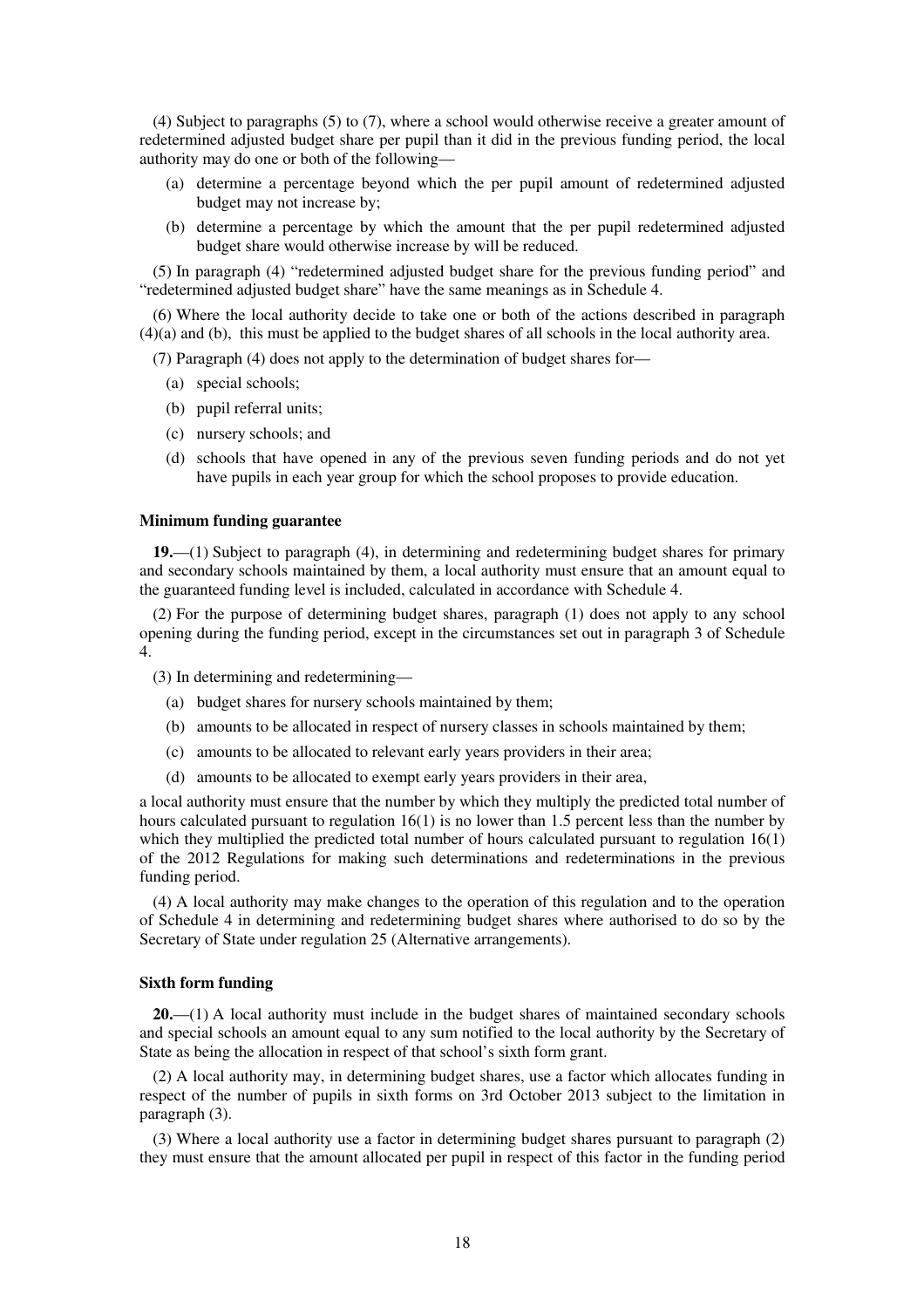is no greater than the amount that was allocated per pupil in sixth forms in the previous funding period.

(4) A local authority must redetermine the budget share of a secondary school before the end of the funding period where the authority receive a written notification from the Secretary of State of a revised allocation in respect of the sum referred to in paragraph (1).

#### **New schools, merged schools and closing schools**

**21.**—(1) Where in the funding period a new maintained school opens and is a replacement for two or more maintained schools that are discontinued during that funding period a local authority must calculate the budget share of the new school by adding together the budget shares of the schools that have been discontinued.

(2) Except where paragraph (1) applies, a local authority must determine a budget share for any new maintained school in their area from the date of the school's opening in accordance with this Part.

(3) Where in the previous funding period or on 1st April 2014 a new maintained school opened or opens and is a replacement for two or more maintained schools that were discontinued during that funding period, a local authority must include in the budget share of the new school an amount equal to 85% of the total amount which the schools that it replaced would have been allocated in their budget shares under paragraphs 1 and 2 of Schedule 3 (single sums), had the schools not been discontinued.

(4) A local authority must determine a budget share for any maintained school which is to be discontinued in the funding period in their area up to the date the school is discontinued in accordance with this Part.

(5) A local authority may make changes to the operation of this regulation where authorised to do so by the Secretary of State under regulation 25 (Alternative arrangements).

#### **Federated schools**

**22.**—(1) Subject to paragraphs (2) and (3), where two or more maintained schools are federated under section 24 of the 2002 Act, the local authority must determine a budget share for each school in accordance with Part 3 of these Regulations.

(2) After carrying out the determination under paragraph (1) the local authority may treat the schools as a single school for the purposes of these Regulations and, accordingly, allocate a single budget share to the governing body of the federation.

(3) Where the local authority decide to allocate a single budget share to the governing body of a federation under paragraph (2) they must determine this by combining the budget shares of all the schools that form part of that federation.

(4) Where one or more schools are to leave a federation which has been allocated a single budget share under paragraph (2), the local authority must—

- (a) determine the budget share for each of the leaving schools; and
- (b) redetermine the budget share for the federation,

in accordance with Part 3 of these Regulations.

#### CHAPTER 2

Adjustments, Correction of Errors, and Alternative Arrangements Authorised by the Secretary of State

#### **Pupils permanently excluded from, or leaving, maintained schools**

**23.**—(1) Where a pupil is permanently excluded from a school maintained by a local authority (other than a special school, pupil referral unit or from a place which the authority have reserved for children with special educational needs) ("the excluding school") the authority must redetermine the excluding school's budget share in accordance with paragraph (2).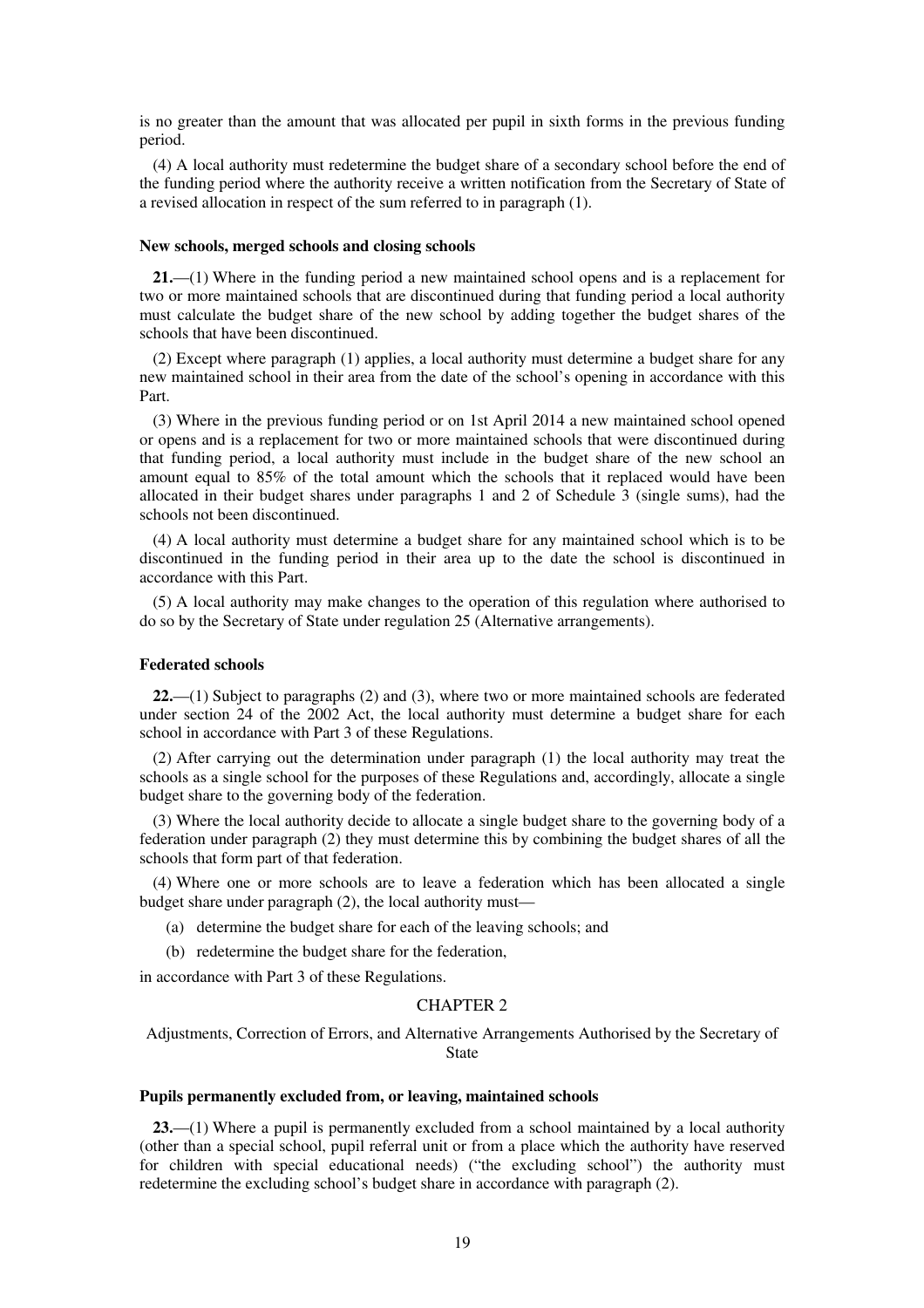(2) The excluding school's budget share must be reduced by the amount  $A \times (B/52) + C$  where—

- (a) *A* is the amount determined by the authority in accordance with this Part, that would be attributable to a pupil of the same age and personal circumstances as the pupil in question at primary or secondary schools maintained by the authority for the full funding period;
- (b) *B* is either—
	- (i) the number of complete weeks remaining in the funding period calculated from the relevant date; or
	- (ii) where the permanent exclusion takes effect on or after 1st April in a school year(**a**) at the end of which pupils of the same age, or age group, as the pupil in question normally leave that school before being admitted to another school with a different pupil age range, the number of complete weeks remaining in that school year calculated from the relevant date; and
- (c) *C* is the amount of the adjustment made to the school's budget share pursuant to a financial adjustment order.

(3) Where a pupil who has been permanently excluded from the excluding school and is admitted to another school maintained by a local authority (other than a special school, pupil referral unit or to a place which the authority have reserved for children with special educational needs) ("the admitting school") in the funding period, the authority must redetermine the admitting school's budget share in accordance with paragraphs (4) and (5).

(4) The admitting school's budget share must be increased by an amount which may not be less than the amount  $D \times (E/F)$  where—

- (a) *D* is the amount by which the authority reduced the budget share of the excluding school, or would have reduced the budget share had that school been maintained by the authority, except that any reduction in the excluding school's budget share made pursuant to a financial adjustment order must not be taken into account for these purposes;
- (b) *E* is the number of complete weeks remaining in the funding period during which the pupil is a pupil at the admitting school; and
- (c) *F* is the number of complete weeks remaining in the funding period calculated from the relevant date.

(5) In redetermining the admitting school's budget share, the authority may increase it by any amount up to the amount of the adjustment made by the excluding school's budget share pursuant to a financial adjustment order.

(6) Where a permanently excluded pupil is subsequently reinstated by the governing body of the school, the school's budget share must be increased by an amount which is no less than  $G \times (H/I)$  where—

- (a) *G* is the amount by which the authority reduced the school's budget share under paragraph (2);
- (b) *H* is the number of complete weeks remaining in the funding period during which the pupil is reinstated; and
- (c)  $I$  is the number of complete weeks remaining in the funding period calculated from the relevant date.

(7) Paragraphs (1) and (2) also apply where a pupil leaves a maintained school (other than a special school, pupil referral unit or from a place which the authority have reserved for children with special educational needs) for reasons other than permanent exclusion and is receiving education funded by a local authority other than at a school which is maintained by that authority.

(8) For the purposes of paragraph (2)(a), the amount attributable to a pupil is the sum of the amounts determined in accordance with the authority's formula, by reference to pupil numbers

<sup>(</sup>**a**) "School year" is defined in section 579(1) of the 1996 Act.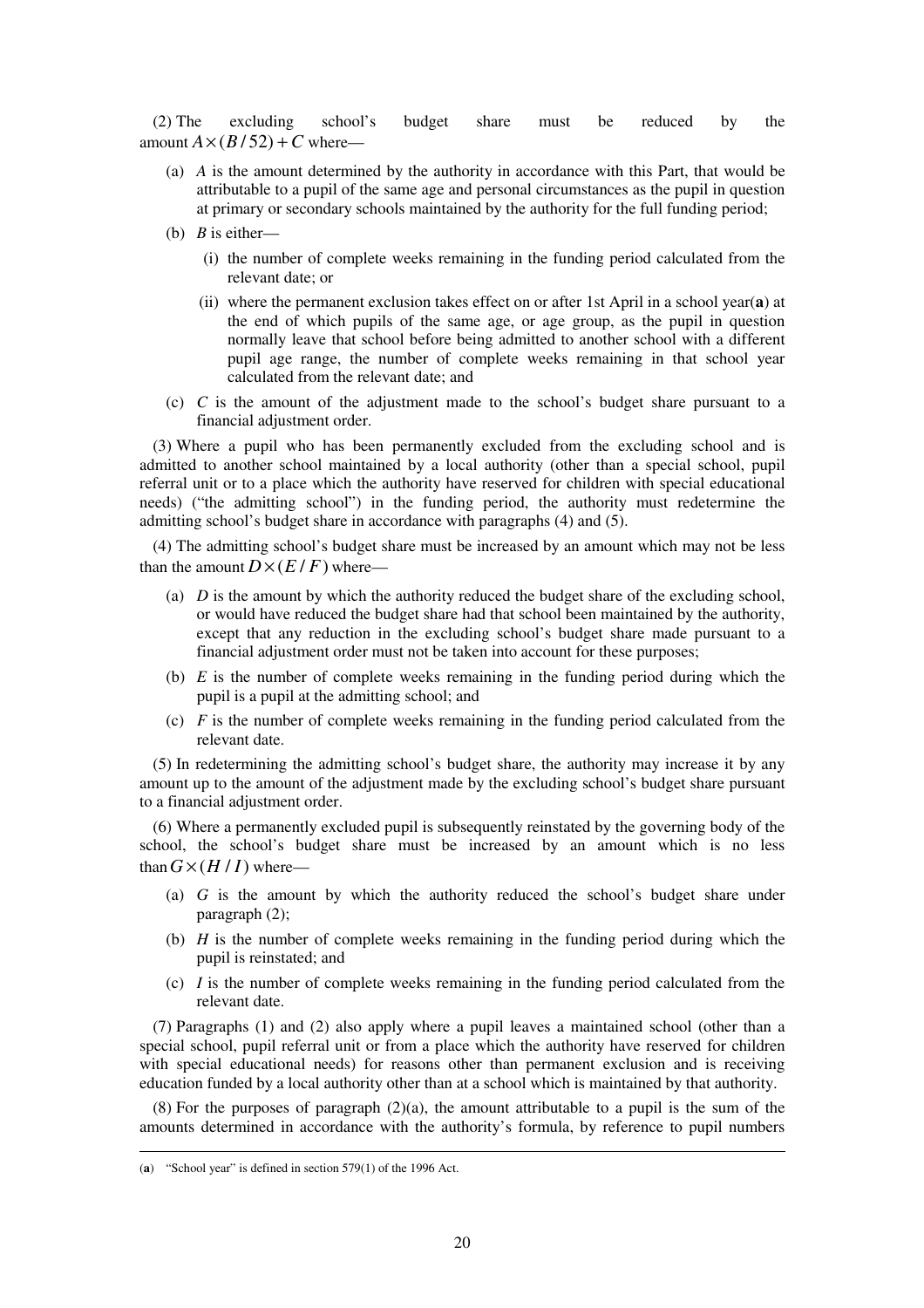rather than by reference to any other factor or criterion not dependent on pupil numbers (except that, where the pupil in question is a pupil in respect of whom a sixth form grant is payable, the amount attributable to that pupil is £4,000 for the funding period).

(9) Where a pupil in respect of whom a pupil premium is payable has been permanently excluded from a school maintained by a local authority ("the excluding school") the local authority must redetermine the excluding school's budget share in accordance with paragraph (10).

- (10) The excluding school's budget share must be reduced by  $J \times (K/52)$  where—
	- (a) *J* is the amount of the pupil premium allocated to the excluding school for the funding period in respect of that child; and
	- (b) *K* is either—
		- (i) the number of complete weeks remaining in the funding period calculated from the relevant date; or
		- (ii) where the permanent exclusion takes effect on or after 1st April in a school year at the end of which pupils of the same age, or age group, as the pupil in question normally leave that school before being admitted to another school with a different pupil age range, the number of complete weeks remaining in that school year calculated from the relevant date.

(11) Where a pupil in respect of whom a pupil premium is payable has been permanently excluded from a school maintained by a local authority and admitted to another school maintained by a local authority ("the admitting school") in the funding period, the authority must redetermine the budget share of the admitting school in accordance with paragraph (12).

(12) The admitting school's budget share must be increased by an amount which may not be less than  $L \times (M/N)$  where—

- (a) *L* is the amount by which the authority reduced the budget share of the excluding school or would have reduced the budget share had that school been maintained by the authority;
- (b) *M* is the number of complete weeks remaining in the funding period during which the pupil is a pupil at the admitting school; and
- (c) *N* is the number of complete weeks remaining in the funding period calculated from the relevant date.

(13) Where a permanently excluded pupil in respect of whom a pupil premium is payable is subsequently reinstated by the governing body of the school, the school's budget share must be increased by an amount which is no less than  $O \times (P/O)$  where—

- (a) *O* is the amount by which the authority reduced the school's budget share under paragraph (10);
- (b) *P* is the number of complete weeks remaining in the funding period during which the pupil is reinstated; and
- (c) *Q* is the number of complete weeks remaining in the funding period calculated from the relevant date.

(14) Paragraphs (9) and (10) also apply where a pupil in respect of whom a pupil premium is payable leaves a maintained school for reasons other than permanent exclusion and is receiving education funded by a local authority other than at a school which is maintained by that authority.

(15) For the purposes of this regulation—

- (a) "the relevant date" is the sixth school day following the date on which the pupil has been permanently excluded; and
- (b) "a financial adjustment order" means an order for the adjustment of a school's budget share made under regulation  $25(5)(b)$  of the School Discipline (Pupil Exclusions and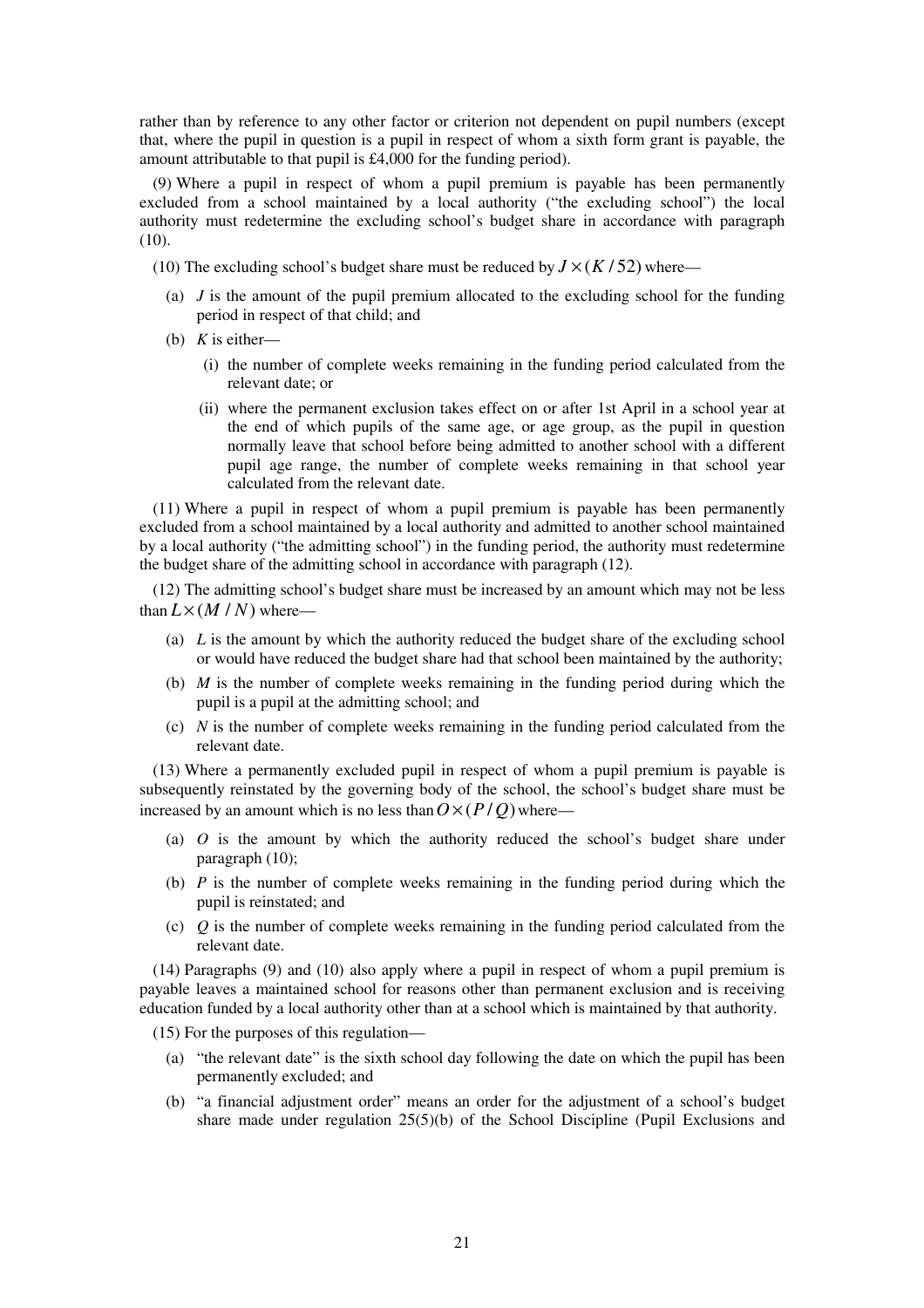Reviews) (England) Regulations 2012(**a**) in respect of the exclusion of the pupil from the excluding school.

#### **Correction of errors and changes in non-domestic rates**

**24.**—(1) A local authority may at any time during the funding period redetermine a maintained school's budget share, the amount allocated to a relevant early years provider, or the amount allocated to an exempt early years provider for the funding period or any previous funding period in order to correct an error in a determination or redetermination under these or any previous Regulations, whether arising from a mistake as to the number of pupils at the school or otherwise, and any such redetermination will take effect in the next financial year following the funding period.

(2) A local authority may redetermine a school's budget share to take into account any changes in that school's non-domestic rate liability in relation to the funding period or any previous funding period.

(3) In so far as any redetermination under paragraph (1) would require the amount that would otherwise have been the budget share of a school to be reduced, it may not be reduced to a figure which is lower than that which could have been allocated to that school under the Regulations in force during the funding period in which the error occurred.

#### **Alternative arrangements approved by Secretary of State**

**25.**—(1) Subject to paragraph (2), on application by a local authority, the Secretary of State may authorise the authority to—

- (a) disregard the limits referred to in paragraph 5 of Schedule 2 when deducting any expenditure referred to in regulation 8(3) (Central Services expenditure);
- (b) deduct any expenditure referred to in regulation 8(9)(a) (expenditure falling outside of Schedule 2):
- (c) alter the operation of regulation 11(3) (additional expenditure on children with special educational needs);
- (d) determine or redetermine budget shares of schools maintained by them;
- (e) determine or redetermine amounts to be allocated in respect of nursery classes in schools maintained by them;
- (f) determine or redetermine amounts to be allocated to relevant early years providers in their area;
- (g) determine or redetermine amounts to be allocated to exempt early years providers in their area;
- (h) include additional factors or criteria in their formula under regulation 10(1) (formula for determining budget shares) where the nature of a school's premises exceptionally gives rise to significant additional cost;
- (i) include additional factors or criteria that the authority propose to include in their formula under regulation 10(3) (early years single funding formula);
- (j) vary the amount by which a school's redetermined adjusted budget share shall be reduced for the purpose of determining the guaranteed level of funding in paragraph 1 of Schedule 4;
- (k) disregard regulation 13 (Pupil numbers);
- (l) alter the operation of regulation 21 (New schools, merged schools and closing schools) in respect of particular schools; and

<sup>&</sup>lt;u>.</u> (**a**) S.I. 2012/1033.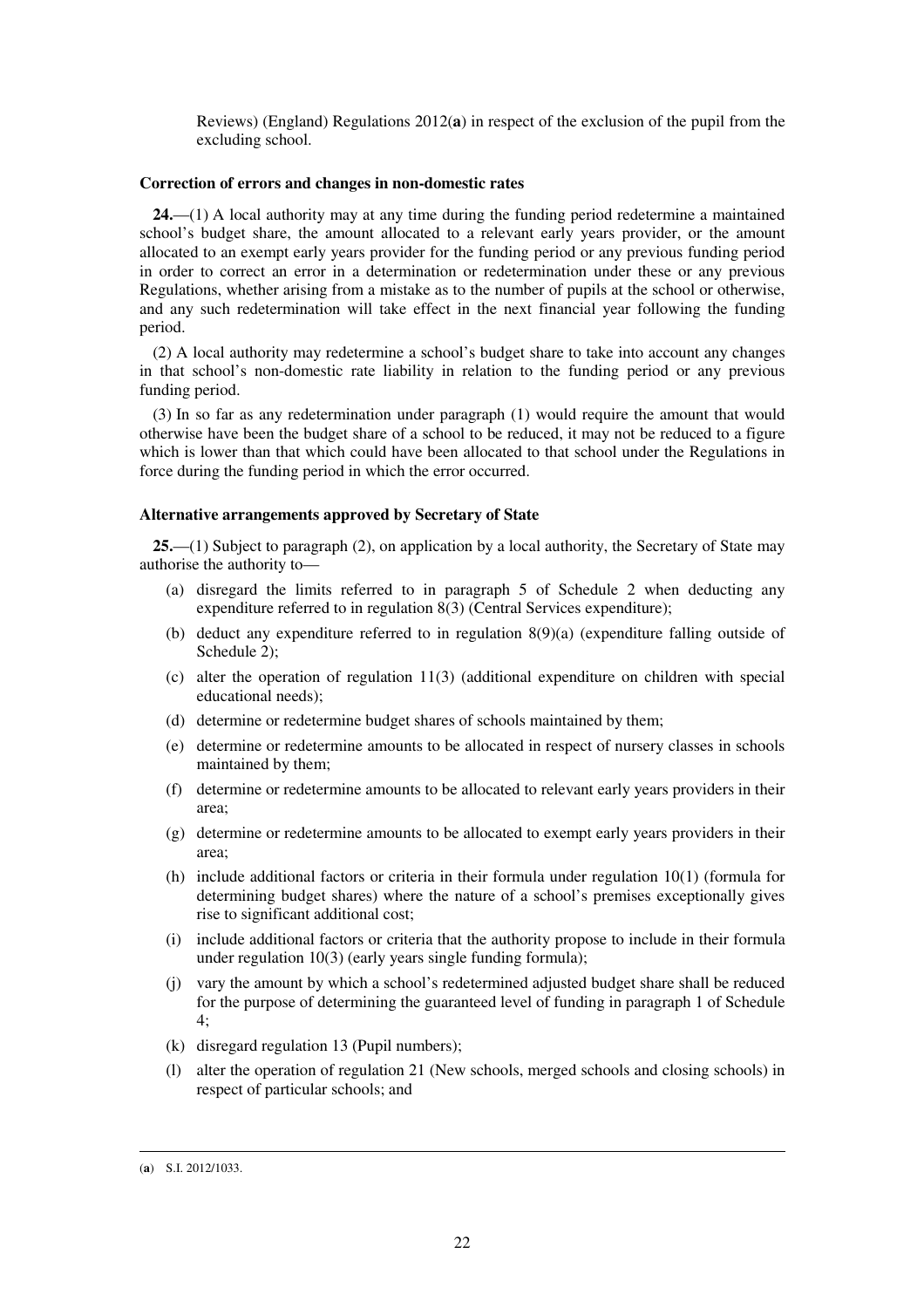(m) alter the operation of paragraphs 13 (primary sparsity) and 14 (secondary sparsity) of Schedule 3 in respect of particular schools.

(2) The Secretary of State may authorise the matters referred to in paragraph (1) to such extent as the Secretary of State may specify in accordance with arrangements approved in place of the arrangements provided for by these Regulations.

## PART 4

## Schemes

#### **Required content of schemes**

**26.** A scheme prepared by a local authority under section 48(1) of the 1998 Act must deal with the matters connected with the financing of schools maintained by the authority set out in Schedule 5.

#### **Approval by the schools forum or the Secretary of State of proposals to revise schemes**

**27.**—(1) Where a local authority submit a copy of their proposals to revise their scheme to their schools forum for approval pursuant to paragraph  $2A(3)(b)$  of Schedule 14 to the 1998 Act, the members of the schools forum who represent schools maintained by the authority may—

- (a) approve any such proposals;
- (b) approve any such proposals subject to modifications; or
- (c) refuse to approve any such proposals.

(2) Where the schools forum approves the proposals to revise the scheme, it may specify the date upon which the revised scheme is to come into force.

(3) Where—

- (a) the schools forum refuses to approve proposals submitted under paragraph  $2A(3)(b)$  of Schedule 14 to the 1998 Act, or approves any such proposals subject to modifications which are not acceptable to the local authority; or
- (b) the local authority are not required to establish a schools forum for their area,

the authority may apply to the Secretary of State for approval of such proposals.

(4) The Secretary of State may—

- (a) approve any such proposals;
- (b) approve any such proposals subject to modifications; or
- (c) refuse to approve any such proposals.

(5) When approving proposals to revise the scheme, the Secretary of State may specify the date upon which the revised scheme is to come into force.

(6) No revised scheme is to come into force unless approved by the schools forum or the Secretary of State in accordance with this regulation.

#### **Publication of schemes**

**28.**—(1) A local authority—

- (a) must publish their scheme on a website which is accessible to the general public; and
- (b) may publish it elsewhere, in such manner as they see fit.

(2) Whenever a local authority revise the whole or part of their scheme they must publish the scheme as revised on a website which is accessible to the general public by the date that the revisions are due to come into force, together with a statement that the revised scheme comes into force on that date.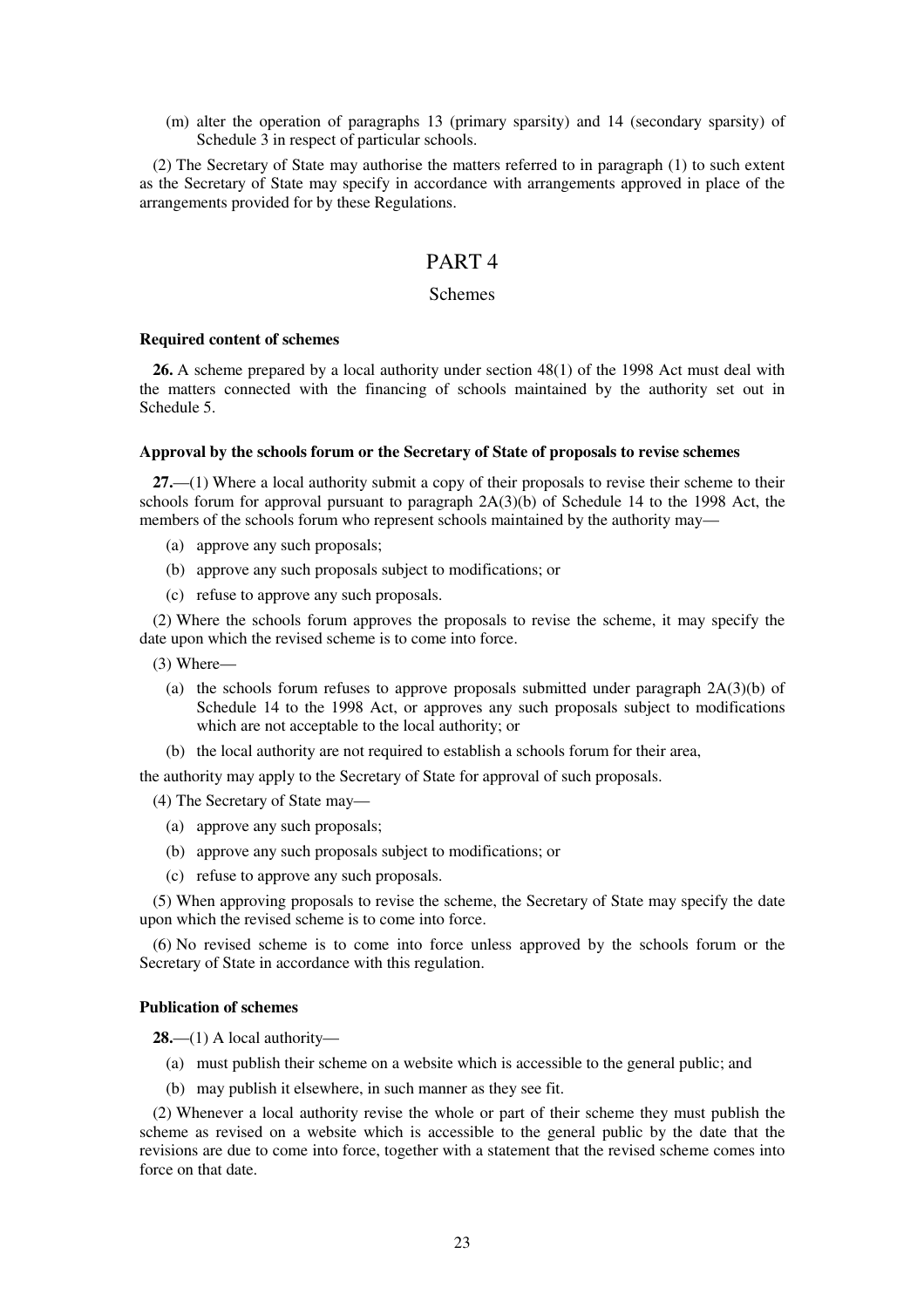*David Laws*  Minister of State 5th December 2013 Department for Education

# SCHEDULE 1 Regulation 4

# CLASSES OR DESCRIPTIONS OF PLANNED EXPENDITURE PRESCRIBED FOR THE PURPOSES OF THE NON-SCHOOLS EDUCATION BUDGET OF A LOCAL AUTHORITY

#### **Special educational provision**

**1.** Expenditure on services provided by educational psychologists.

**2.** Expenditure in connection with the local authority's functions under sections 321 to 331 of the 1996 Act (which functions relate to the identification and assessment of children with special educational needs and the making, maintaining and reviewing of statements for such children).

**3.** Expenditure on monitoring the provision for pupils in schools for the purposes of disseminating good practice in relation to, and improving the quality of educational provision for, children with special educational needs.

**4.** Expenditure on collaboration with other statutory and voluntary bodies to provide support for children with special educational needs.

**5.** Expenditure in connection with—

- (a) the provision of parent partnership services (that is services provided under section 332A of the 1996 Act(**a**) to give advice and information to parents of children with special educational needs), or other guidance and information to such parents which, in relation to pupils at a school maintained by the authority, are in addition to the information usually provided by the governing bodies of such schools; and
- (b) arrangements made by the authority with a view to avoiding or resolving disagreements with the parents of children with special educational needs.

**6.** Expenditure on carrying out the authority's child protection functions under the Children Act 1989, functions under section 175 of the 2002 Act (duties in relation to welfare of children), and other functions relating to child protection.

**7.** Expenditure incurred in entering into, or subsequently incurred pursuant to, an arrangement under section 31 of the Health Act 1999(**b**) or regulations made under section 75 of the National Health Service Act 2006(**c**) (arrangements between NHS bodies and local authorities).

**8.** Expenditure on the provision of special medical support for individual children in so far as such expenditure is not met by a National Health Service Trust, NHS foundation trust, Clinical Commissioning Group or Local Health Board.

<sup>(</sup>**a**) Section 332A was inserted by section 2 of the Special Educational Needs and Disability Act 2001 (c.10).

<sup>(</sup>**b**) 1999 c.8. Section 31 was repealed by section 6 of, and Schedule 4 to, the National Health Service (Consequential Provisions) Act 2006 (c.43) but section 4 of, and paragraph 1 of Schedule 2 to, that Act contains a savings provision which means that arrangements made under section 31 of the 1999 Act continue to have effect as if made under section 75 of the National Health Service Act 2006.

<sup>(</sup>**c**) 2006 c. 41.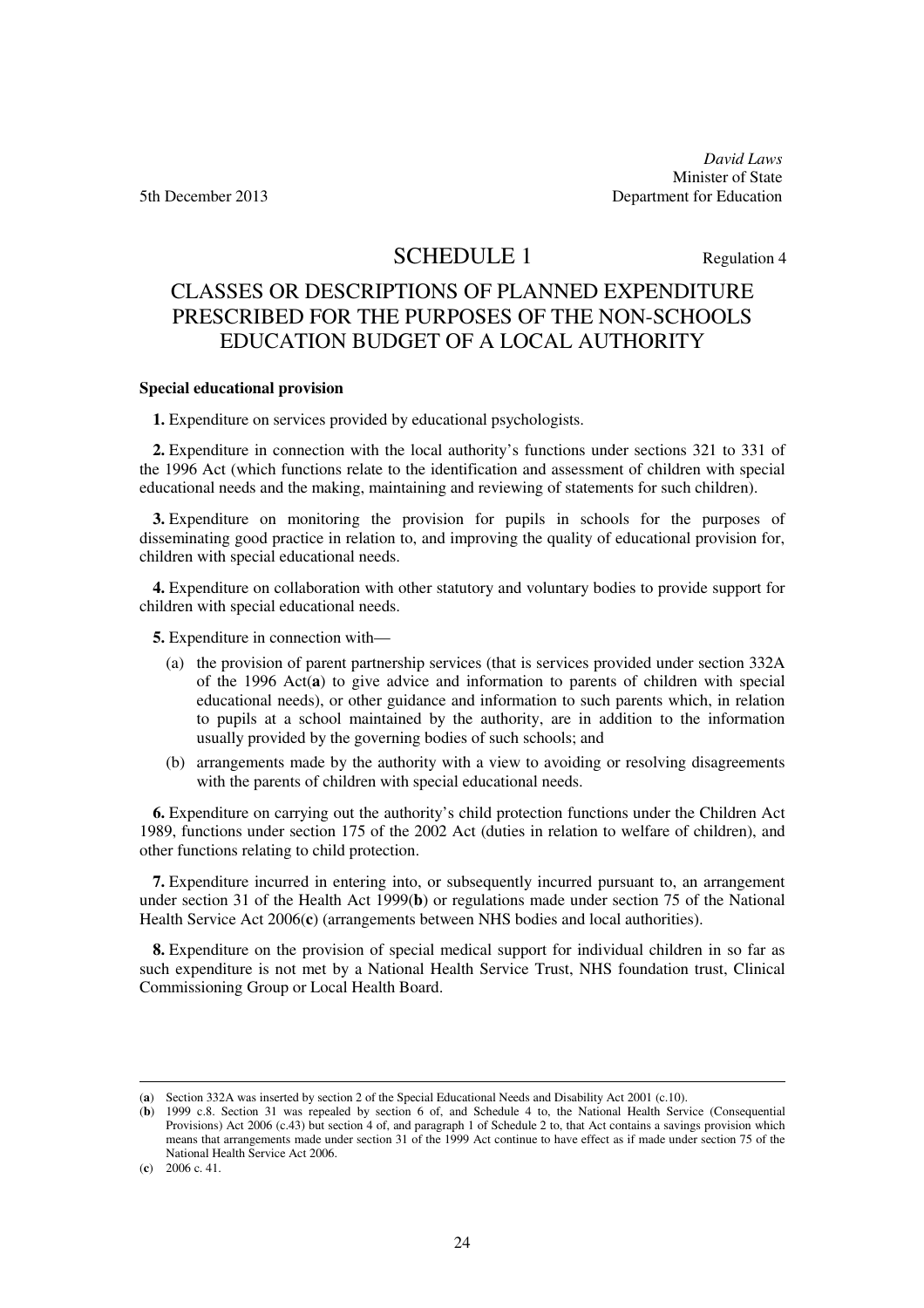#### **School improvement**

**9.** Expenditure incurred by a local authority in respect of action to support the improvement of standards in schools in the authority's area, in particular expenditure incurred in connection with functions under the following sections of the 2006 Act—

- (a) section 60(**a**) (performance standards and safety warning notice);
- (b) section 60A(**b**) (teachers' pay and conditions warning notice);
- (c) section 63(**c**) (power of local authority to require governing bodies of schools eligible for intervention to enter into arrangements);
- (d) section 64(**d**) (power of local authority to appoint additional governors);
- (e) section 65 (power of local authority to provide for governing bodies to consist of interim executive members) and Schedule 6; and
- (f) section 66(**e**) (power of local authority to suspend right to delegated budget).

#### **Access to education**

**10.** Expenditure in relation to the following matters—

- (a) management of the authority's capital programme including preparation and review of an asset management plan and negotiation and management of private finance transactions;
- (b) planning and managing the supply of school places, including the authority's functions in relation to the establishment, alteration or discontinuance of schools pursuant to Part 2 of, and Schedule 2 to, the 2006 Act;
- (c) the authority's functions in relation to the exclusion of pupils from schools, excluding any provision of education to excluded pupils, but including advice to the parents of such pupils;
- (d) the authority's functions under sections 508A to 509A(**f**) (school travel) of the 1996 Act; and
- (e) the authority's functions under sections 510 and 514 of the 1996 Act (provision and administration of clothing grants and boarding grants), and pursuant to regulations made under section 518(2) of the 1996 Act.

**11.** Expenditure arising from the authority's functions under Chapter 2 of Part 6 of the 1996 Act (school attendance).

**12.** Expenditure on the provision of support for students under regulations made under section 1(1) of the Education Act 1962(**g**) and under section 22 of the Teaching and Higher Education Act 1998(**h**).

<sup>(</sup>**a**) Section 60 was amended by section 203 of, and paragraph 3 of Schedule 13 to, the 2009 Act.

<sup>(</sup>**b**) Section 60A was inserted by section 203 of, and paragraph 4 of Schedule 13 to, the 2009 Act.

<sup>(</sup>**c**) Section 63 was amended by section 203 of, and paragraphs 5(2) and 5(3) of Schedule 13 to, the 2009 Act.

<sup>(</sup>**d**) Section 64 was amended by section 203 of, and paragraphs 6(2) to 6(5) of Schedule 13 to, the 2009 Act.

<sup>(</sup>**e**) Section 66 was amended by section 203 of, and paragraphs 7(a) and (b) of Schedule 13 to, the 2009 Act.

<sup>(</sup>**f**) Sections 508A to 509A were inserted by sections 57 and 76 to 78 of the 2006 Act and amended by section 103(1) of, and paragraph 23 of Schedule 2 to, the Childcare Act 2006 and section 54 of, and paragraphs 9(10) to 9(12) of Schedule 13 to, the Education Act 2011.

<sup>(</sup>**g**) 1962 c.12. The 1962 Act was repealed by the Teaching and Higher Education Act 1998 (c.30) with transitional savings provisions. The repeal does not affect the continued operation of the provisions that relate to the making of subordinate legislation. Relevant regulations made under section 1(1) of the 1962 Act are the Education (Mandatory Awards) Regulations 2003 (S.I. 2003/1994), as amended by S.I. 2004/1038 and S.I. 2004/1792. These Regulations describe the designated courses and methodology for calculating grants.

<sup>(</sup>**h**) 1998 c.30.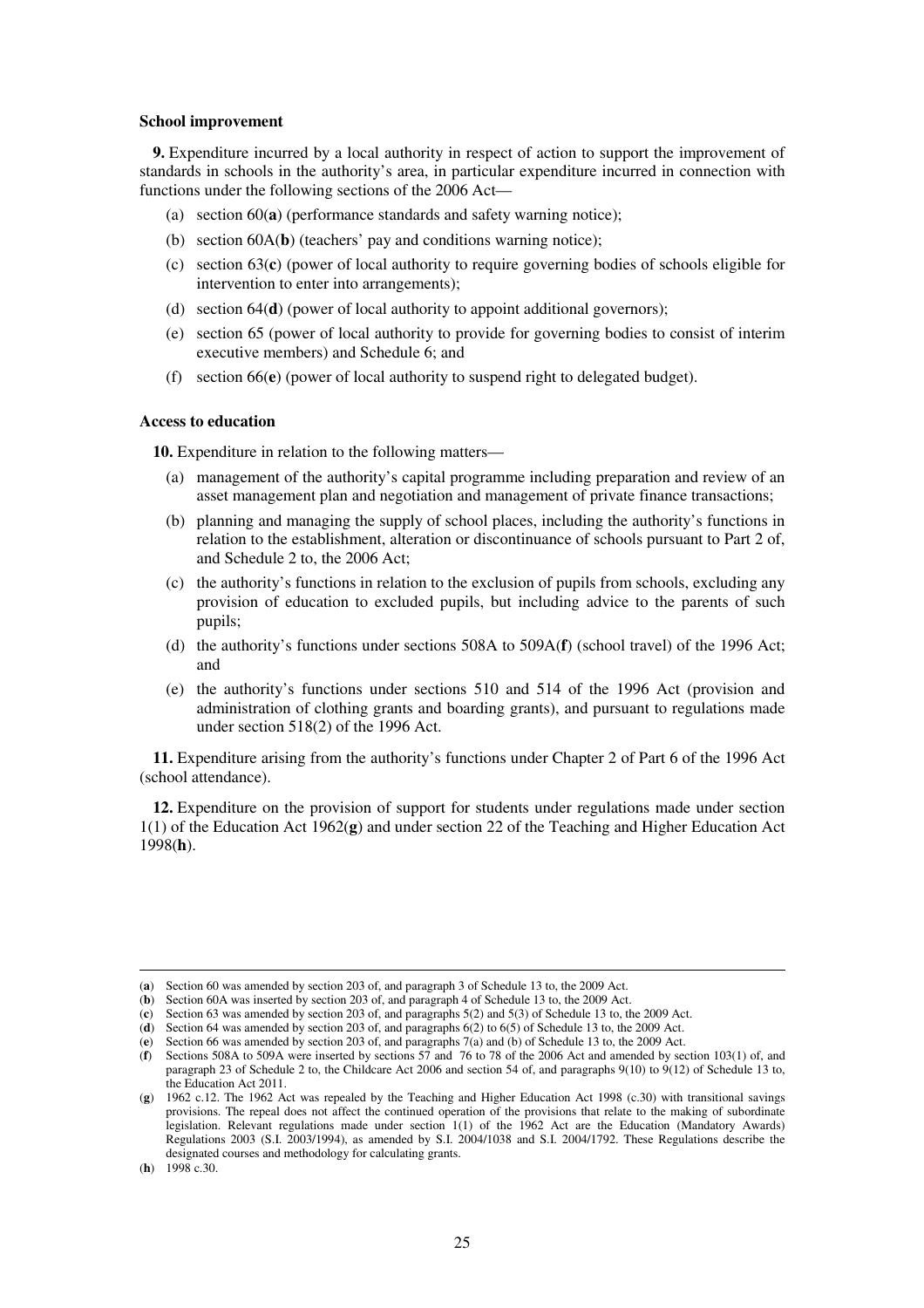**13.** Expenditure on discretionary grants paid under section 1(6) or 2 of the Education Act 1962 (awards for designated and other courses).

**14.** Expenditure on the payment of 16-19 Bursaries(**a**).

**15.** Expenditure on the provision of tuition in music, or on other activities which provide opportunities for pupils to enhance their experience of music.

**16.** Expenditure incurred in enabling pupils to enhance their experience of the visual, creative and performing arts other than music.

**17.** Expenditure on outdoor education centres, but not including centres wholly or mainly for the provision of organised games, swimming or athletics.

#### **Additional education and training for children, young persons and adults**

**18.** Expenditure on the provision of education and training and of organised leisure time occupation, and other provision under sections 15ZA and 15ZC of the 1996 Act(**b**).

**19.** Expenditure on the provision by the local authority under sections 507A and 507B of the 1996 Act(**c**) of recreation, social and physical training, educational leisure-time activities and recreational leisure-time activities.

#### **Strategic management**

**20.**—(1) Expenditure on education functions related to—

- (a) functions of the director of children's services and the personal staff of the director;
- (b) planning for the education service as a whole;
- (c) functions of the authority under Part I of the Local Government Act 1999(**d**) (Best Value) and the provision of advice to assist governing bodies in procuring goods and services with a view to securing continuous improvement in the way the functions of those governing bodies are exercised, having regard to a combination of economy, efficiency and effectiveness;
- (d) revenue budget preparation, preparation of information on income and expenditure relating to education for incorporation into the authority's annual statement of accounts, and the external audit of grant claims and returns relating to education;
- (e) administration of grants to the authority (including preparation of applications), functions imposed by or under Chapter 4 of Part 2 of the 1998 Act (financing of maintained schools) and, where it is the authority's duty to do so, ensuring payments are made in respect of taxation, national insurance and superannuation contributions;
- (f) authorisation and monitoring of—
	- (i) expenditure which is not met from schools' budget shares, and
	- (ii) expenditure in respect of schools which do not have delegated budgets,

and all related financial administration;

- (g) the formulation and review of the methods of allocation of resources to schools and other bodies;
- (h) the authority's monitoring of compliance with the requirements of their financial scheme prepared under section 48 of the 1998 Act, and any other requirements in relation to the provision of community facilities by governing bodies under section 27 of the 2002 Act;

<sup>(</sup>**a**) A 16-19 Bursary is financial assistance under section 14 of the 2002 Act paid to, or in respect of, a person who is aged 16 to 19 in connection with undertaking any course or training.

<sup>(</sup>**b**) Sections 15ZA and 15ZC were inserted by section 41 of the 2009 Act.

<sup>(</sup>**c**) Sections 507A and 507B were inserted by section 6(1) of the 2006 Act.

<sup>(</sup>**d**) 1999 c. 27.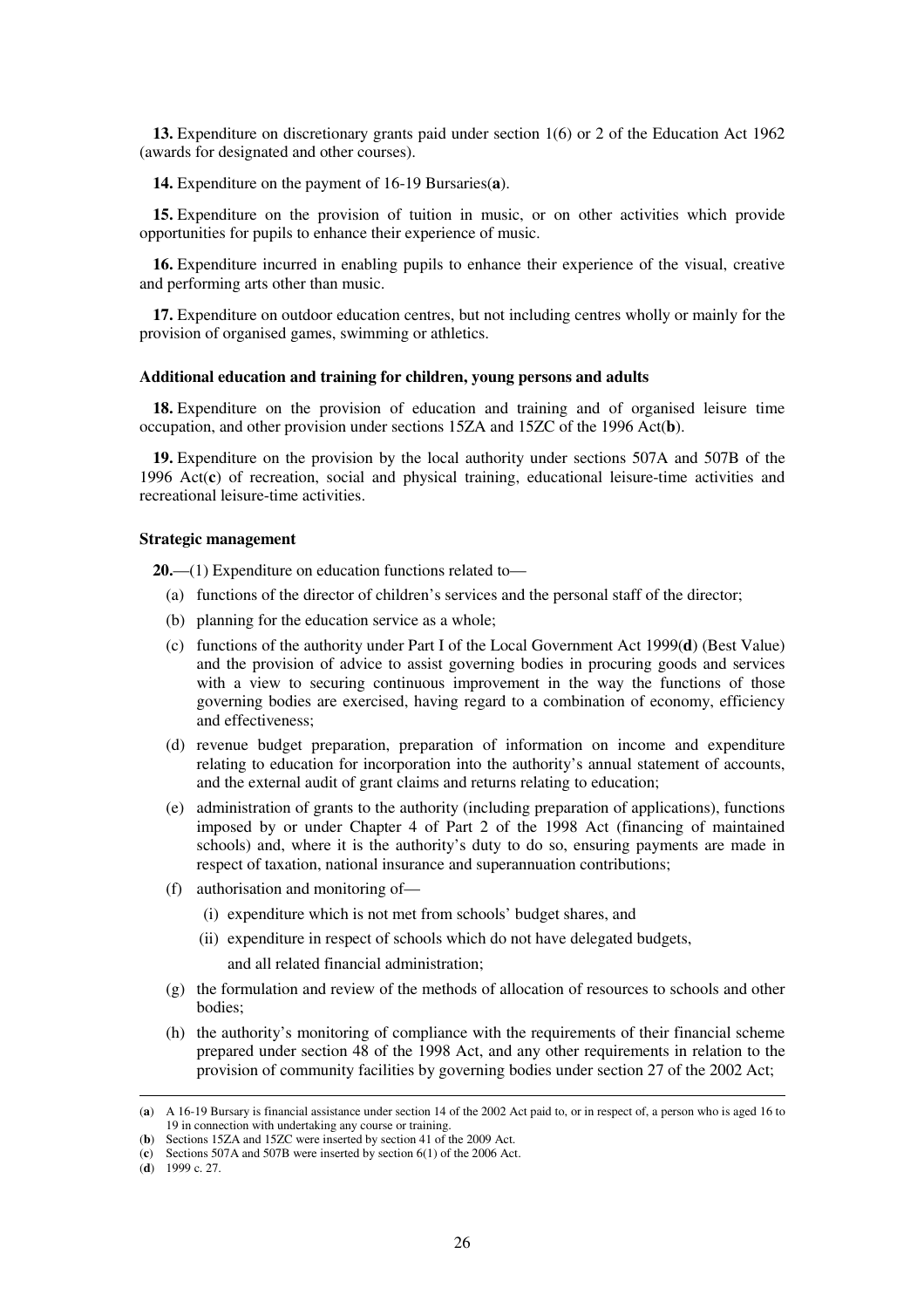- (i) internal audit and other tasks necessary for the discharge of the authority's chief finance officer's responsibilities under section 151 of the Local Government Act 1972(**a**);
- (i) the authority's functions under regulations made under section 44 of the 2002 Act(b);
- (k) recruitment, training, continuing professional development, performance management and personnel management of staff who are funded by expenditure not met from schools' budget shares and who are paid for services carried out in relation to those of the authority's functions and services which are referred to in other paragraphs of this Schedule;
- (l) investigations which the authority carry out of employees, or potential employees, of the authority, or of governing bodies of schools, or of persons otherwise engaged, or to be engaged, with or without remuneration to work at or for schools;
- (m) functions of the authority in relation to local government superannuation which it is not reasonably practicable for another person to carry out, and functions of the authority in relation to the administration of teachers' pensions;
- (n) retrospective membership of pension schemes and retrospective elections made in respect of pensions where it would not be appropriate to expect the governing body of a school to meet the cost from the school's budget share;
- (o) advice, in accordance with the authority's statutory functions, to governing bodies in relation to staff paid, or to be paid, to work at a school, and advice in relation to the management of all such staff collectively at any individual school, including in particular advice with reference to alterations in remuneration, conditions of service and the collective composition and organisation of such staff;
- (p) determination of conditions of service for non-teaching staff, and advice to schools on the grading of such staff;
- (q) the authority's functions regarding the appointment or dismissal of employees;
- (r) consultation and functions preparatory to consultation with or by governing bodies, pupils and persons employed at schools or their representatives, or with other interested bodies;
- (s) compliance with the authority's duties under the Health and Safety at Work etc Act 1974(**c**) and the relevant statutory provisions as defined in section 53(1) of that Act, in so far as compliance cannot reasonably be achieved through tasks delegated to the governing bodies of schools; but including expenditure incurred by the authority in monitoring the performance of such tasks by governing bodies and, where necessary, the giving of advice to them;
- (t) the investigation and resolution of complaints;
- (u) legal services relating to the statutory functions of the authority;
- (v) the preparation and review of plans involving collaboration with other local authority services or with public or voluntary bodies;
- (w) provision of information to or at the request of the Crown and the provision of other information which the authority are under a duty to make available;
- (x) the authority's functions pursuant to regulations made under section 12 of the 2002 Act (supervising authorities of companies formed by governing bodies); and
- (y) the authority's functions under the discrimination provisions of the Equality Act 2010(**d**) in so far as compliance cannot reasonably be achieved through tasks delegated to the governing bodies of schools; but including expenditure incurred by the authority in monitoring the performance of such tasks by governing bodies and, where necessary, the giving of advice to them.

<sup>(</sup>**a**) 1972 c. 70.

<sup>(</sup>**b**) The Consistent Financial Reporting (England) Regulations 2012 (S.I. 2012/674).

<sup>(</sup>**c**) 1974 c.37.

<sup>(</sup>**d**) 2010 c.15.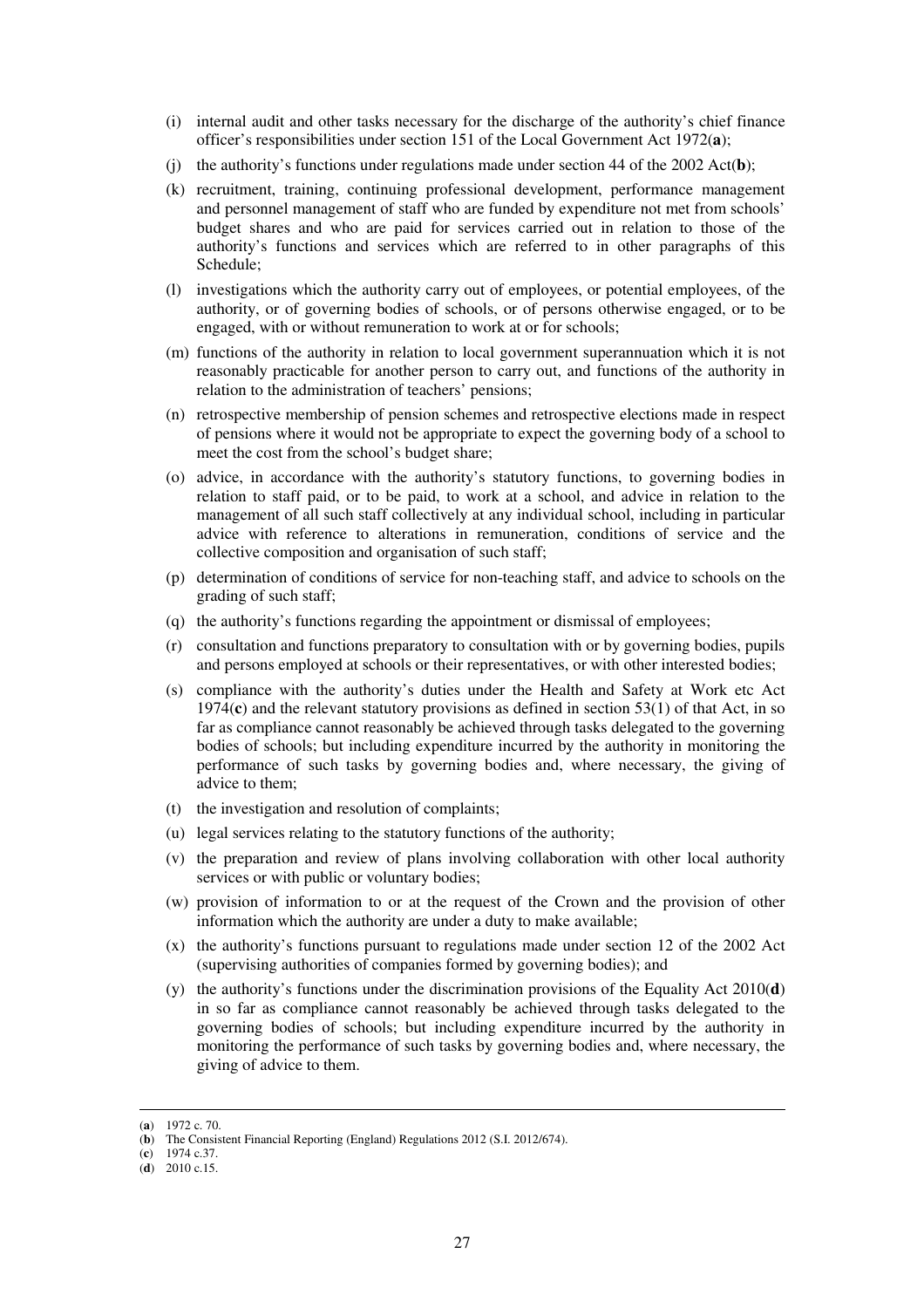(2) References to schools in this paragraph are to schools maintained by the authority.

### **Other functions**

**21.** Expenditure in pursuance of a binding agreement, where the other party is a local authority, or the other parties include one or more local authorities, in relation to the operation of a facility provided partly, but not solely, for the use of schools.

**22.** Expenditure on establishing and maintaining those electronic computer systems, including data storage, which are intended primarily to maintain linkage between local authorities and schools which they maintain.

**23.** Expenditure on monitoring National Curriculum assessment arrangements required by orders made under section 87 of the 2002 Act.

**24.** Expenditure in connection with the authority's functions in relation to the standing advisory council on religious education constituted by the authority under section 390 of the 1996 Act(**a**) or in the reconsideration and preparation of an agreed syllabus of religious education in accordance with Schedule 31 to the 1996 Act.

**25.** Expenditure in respect of the dismissal or premature retirement of, or for the purpose of securing the resignation of, or in respect of acts of discrimination against, any person except to the extent that these costs are chargeable to maintained schools' budget shares or fall within paragraph 4(b) of Schedule 2.

**26.** Expenditure in respect of a teacher's emoluments under section 19(9) of the Teaching and Higher Education Act 1998.

**27.** Expenditure on the appointment of governors, the making of instruments of government, the payment of expenses to which governors are entitled and which are not payable from a maintained school's budget share, and the provision of information to governors.

**28.** Expenditure on making pension payments, other than in respect of staff employed in maintained schools.

**29.** Expenditure on insurance, other than for liability arising in connection with maintained schools or maintained school premises.

**30.** Expenditure in connection with powers and duties performed under Part 2 of the Children and Young Persons Act 1933(**b**) (enforcement of, and power to make byelaws in relation to, restrictions on the employment of children).

<sup>(</sup>**a**) Section 390 was amended by section 140(1) of, and paragraph 93 of Schedule 20 to, the 1998 Act.

<sup>(</sup>**b**) 1933 c.12.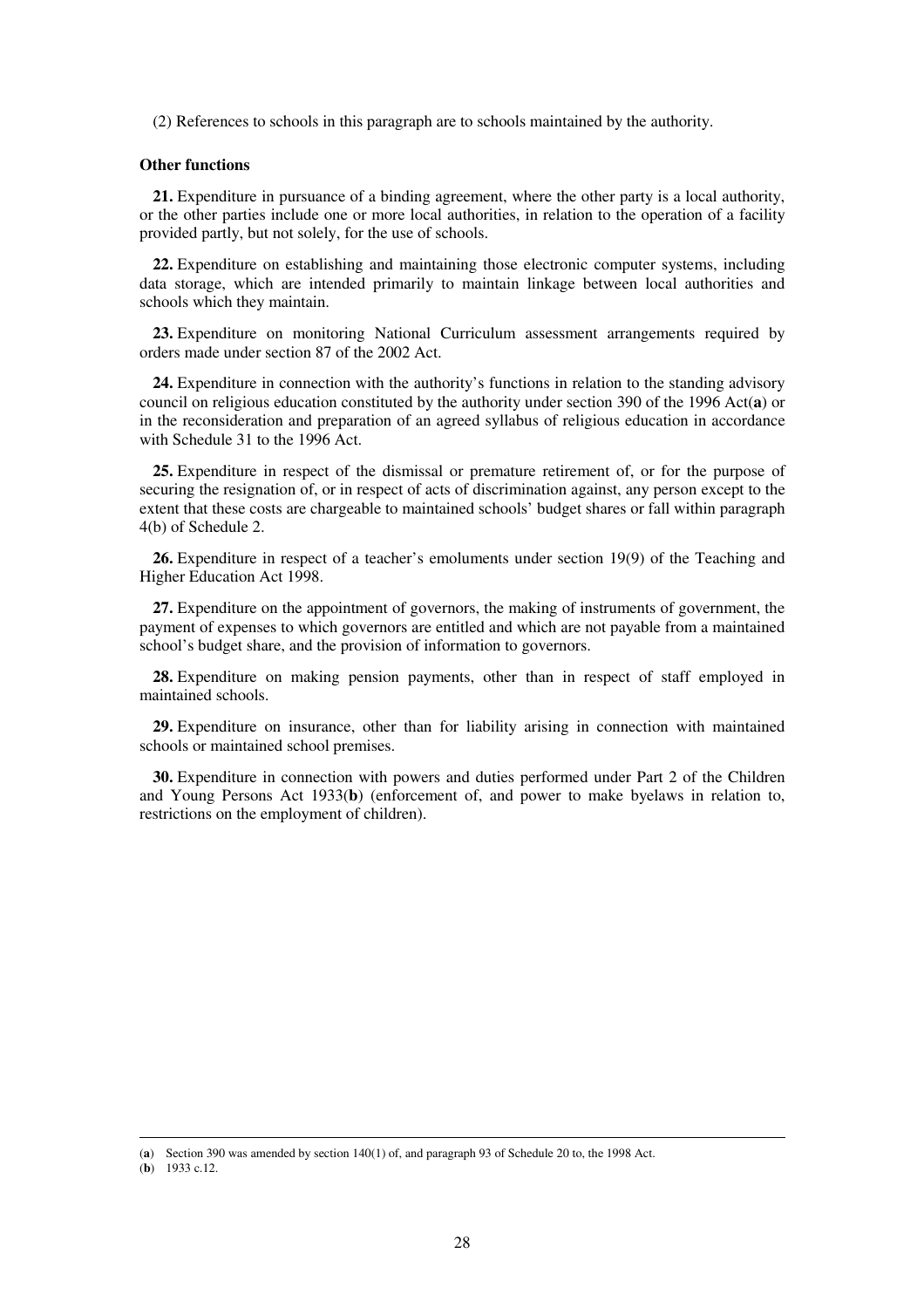# SCHEDULE 2 Regulations 6 and 8

# CLASSES OR DESCRIPTIONS OF PLANNED EXPENDITURE PRESCRIBED FOR THE PURPOSES OF THE SCHOOLS BUDGET OF A LOCAL AUTHORITY WHICH MAY BE DEDUCTED FROM IT TO DETERMINE THE INDIVIDUAL SCHOOLS BUDGET

## PART 1

## Central Services

**1.** Expenditure on the operation of the system of admissions of pupils to schools (including expenditure incurred in carrying out consultations under section 88C(2) of the 1998 Act(**a**)) and in relation to appeals.

**2.** Expenditure in connection with the authority's functions under section 47A of the 1998 Act (establishment and maintenance of, and consultation with, schools forums).

**3.** CERA incurred for purposes not falling within any other paragraph of this Schedule or Schedule 1.

**4.** Expenditure in respect of—

(a) prudential borrowing;

<u>.</u>

- (b) termination of employment costs, where the schools forum have approved the charging of these costs to the schools budget for the funding period in which they were incurred and the revenue savings achieved by the termination of employment to which they relate are equal to or greater than the costs incurred;
- (c) services (often known as combined budgets) funded partly from central expenditure and partly from other budgets of the local authority or contributions from other bodies, where the expenditure relates to classes or descriptions of expenditure falling outside those set out in this Schedule;
- (d) special educational needs transport costs; and
- (e) purposes not falling within any other paragraph of this Schedule, provided that the expenditure does not amount in total to more than 0.1% of the authority's schools budget; which has been approved by the schools forum or the Secretary of State before 1st April 2013.

**5.** Any deductions under any of paragraphs 1, 2, 3, 4(a), 4(b), 4(c), 4(d) and 4(e) must not exceed the amount deducted under each of the corresponding paragraphs of Part 1 of Schedule 2 to the 2012 Regulations for the previous funding period.

## PART 2

### Central Schools Expenditure

**6.** Expenditure on pay arrears due to staff employed at maintained schools and other staff whose salaries are met from the schools budget, and expenditure on the costs of financing payment of such arrears, where the expenditure is not chargeable to a maintained school's budget share under the terms of the local authority's scheme.

<sup>(</sup>**a**) Section 88C(2) was amended by section 51 of, and Schedule 4 to, the 2002 Act and sections 45 and 56 of the 2006 Act.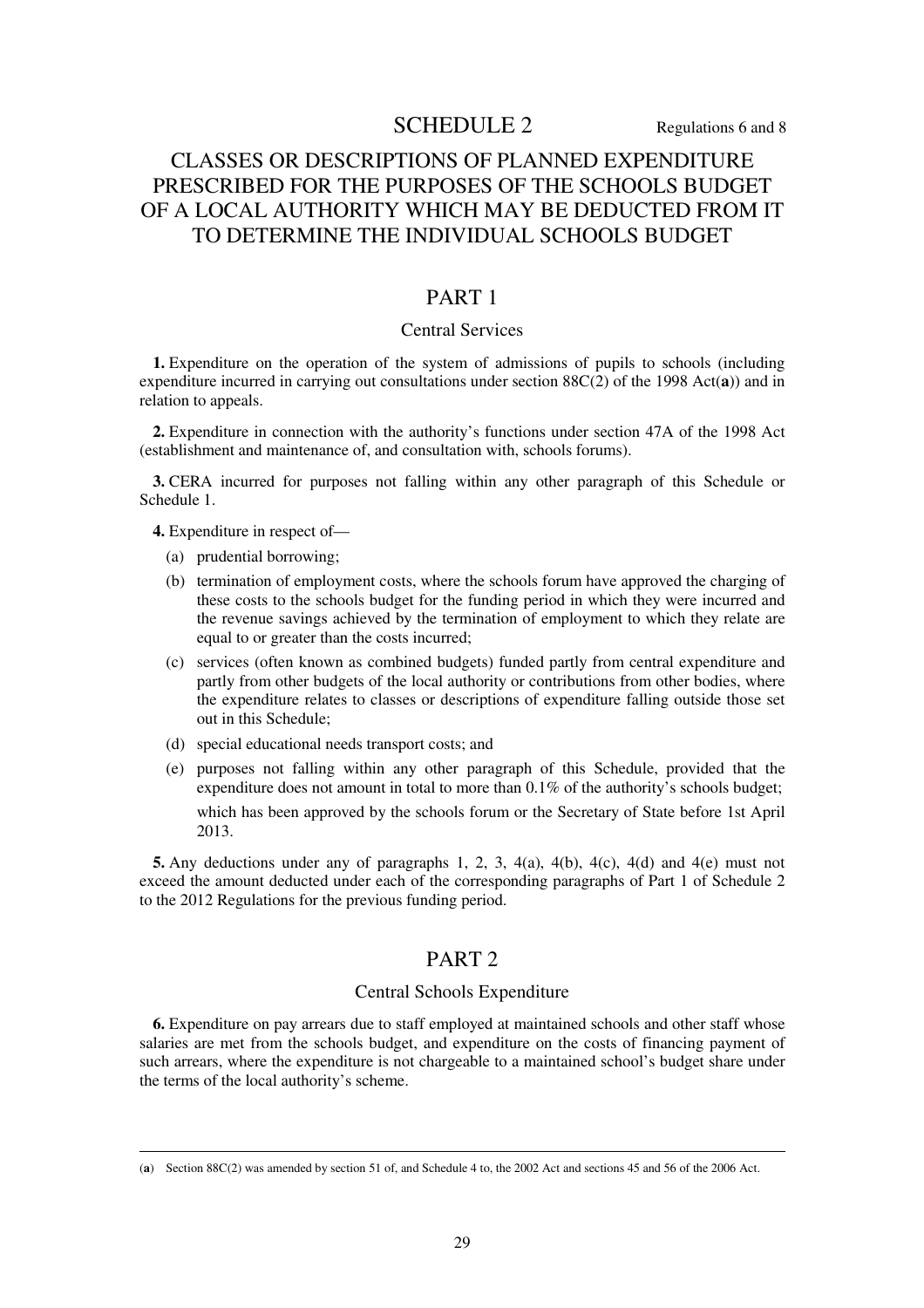**7.** Expenditure pursuant to section 18 of the 1996 Act(**a**) in making any grant or other payment in respect of fees or expenses (of whatever nature) which are payable in connection with the attendance of pupils at a school which is not maintained by any local authority.

**8.** Expenditure due to a significant growth in pupil numbers as a result of the local authority's duty under section 13(1) of the 1996 Act to secure that efficient primary education and secondary education are available to meet the needs of the population of their area.

**9.** Expenditure to be incurred due to a decline in pupil numbers in—

- (a) schools which were awarded either the highest or the second highest grade in their last inspection under section 5 of the 2005 Act, including those inspected during the funding period; and
- (b) Academy schools that have not previously been inspected under section 5 of the 2005 Act and have a predecessor school or schools which was awarded the highest or second highest grade in its last inspection under section 5 of the 2005 Act, including those inspected during the funding period,

where funding is likely to be necessary due to subsequent growth in pupil numbers at such schools before the end of the next three financial years after the funding period.

**10.** Expenditure to be incurred prior to the opening of new schools to fund the appointment of staff and to enable the purchase of any goods and services necessary in order to admit pupils.

**11.** Expenditure in order to make provision for extra classes in order to comply with the School Admissions (Infant Class Sizes) (England) Regulations 2012(**b**).

**12.** Expenditure on licences which are negotiated centrally by the Secretary of State for all publicly funded schools.

**13.** Remission of boarding fees payable in connection with the attendance of pupils at maintained schools and Academies.

# PART 3

## Central Early Years Expenditure

**14.** Expenditure on early years provision, excluding expenditure—

- (a) on such provision in a maintained school;
- (b) on relevant early years provision;
- (c) on exempt early years provision; and
- (d) on community early years provision.

**15.** Expenditure on determining—

- (a) the eligibility for free school meals of a pupil who is being provided with early years provision; or
- (b) the eligibility of a child for prescribed early years provision.

<sup>(</sup>**a**) Section 18 was amended by article 5(1) of, and paragraph 7 of Schedule 2 to, S.I. 2010/1158.

<sup>(</sup>**b**) S.I. 2012/10.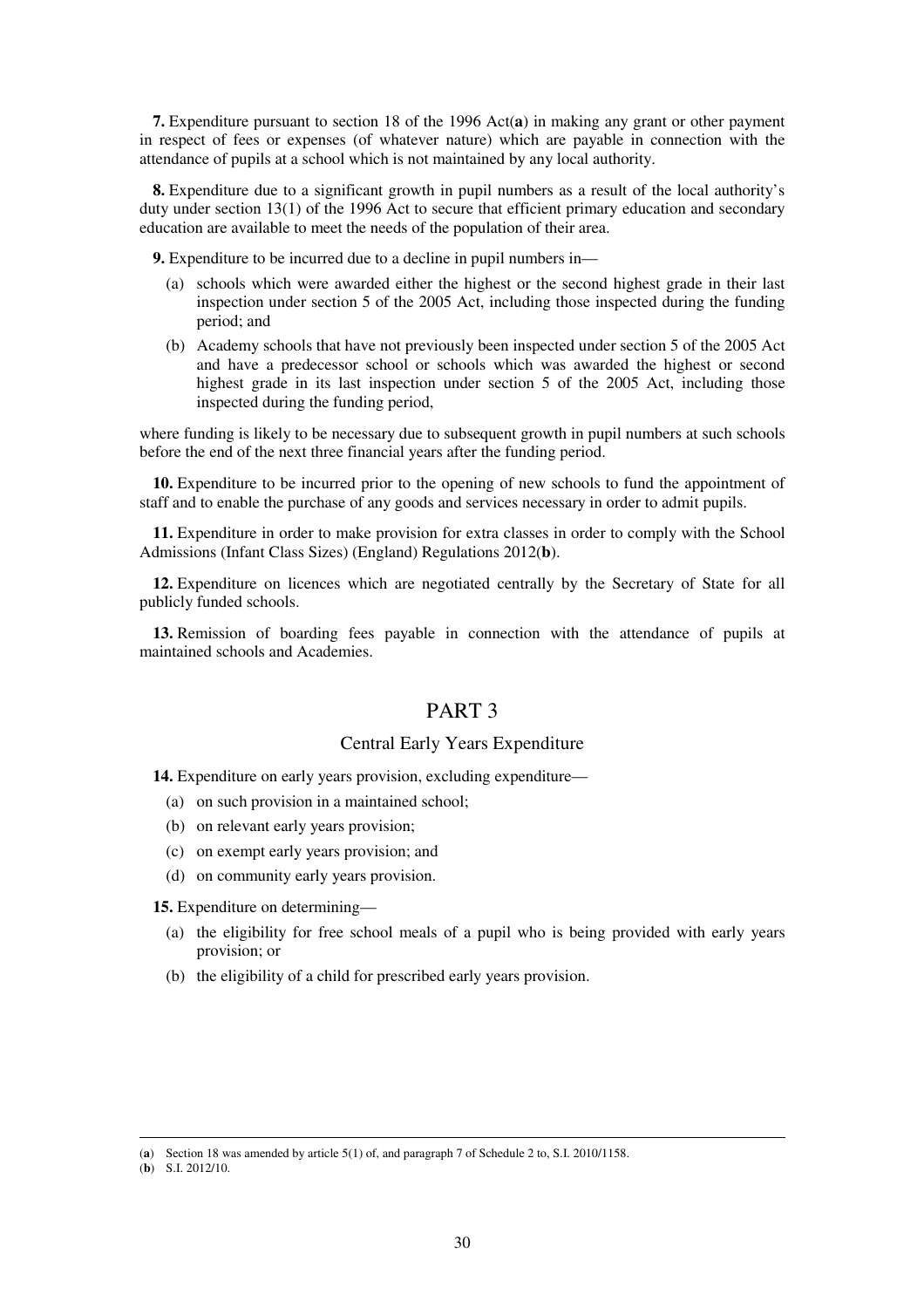## PART 4

## Children And Young People With High Needs

**16.** Expenditure in respect of pupils with special educational needs in primary and secondary schools, and children with special educational needs in relevant early years providers, exempt early years providers and those being provided with community early years provision, excluding expenditure—

- (a) in respect of pupils in places which the authority have reserved for children with special educational needs; or
- (b) where it would be reasonable to expect such expenditure to be met from a school's budget share, the amount allocated to a relevant early years provider or the general annual grant paid to an Academy by the Secretary of State.

**17.** Expenditure in respect of pupils—

- (a) with special educational needs at special schools and special Academies; or
- (b) in places at primary or secondary schools which the authority have reserved for children with special educational needs.

where the expenditure cannot be met from the sum referred to in regulation 14(1) or 14(2).

**18.** Expenditure in respect of persons provided with further education who are—

- (a) aged under 19 and have learning difficulties; or
- (b) aged 19 or over but under 25 and are subject to learning difficulty assessment.

**19.** Expenditure on support services for children who have a statement of special educational needs and for children with special educational needs who do not have such a statement.

**20.** Expenditure for the purposes of encouraging—

- (a) collaboration between special schools and primary and secondary schools to enable children with special educational needs to engage in activities at primary and secondary schools;
- (b) the education of children with special educational needs at primary and secondary schools; and
- (c) the engagement of children with special educational needs at primary and secondary schools in activities at the school with children who do not have special educational needs,

in cases where the local authority consider it would be unreasonable for such expenditure to be met from a school's budget share or the general annual grant paid to an Academy by the Secretary of State.

**21.** Expenditure incurred in relation to education otherwise than at school under section 19 of the 1996 Act or in relation to a pupil referral unit, where the expenditure cannot be met from the sum referred to in regulation 14(3).

**22.** Expenditure on the payment of fees in respect of children with special educational needs—

- (a) at independent schools or at special schools which are not maintained by a local authority under section 348 of the 1996 Act; or
- (b) at an institution outside England and Wales under section 320 of the 1996 Act.

**23.** Expenditure on hospital education services, aside from expenditure on hospital education places referred to in regulation 14.

**24.** Expenditure on special schools and pupil referral units in financial difficulty.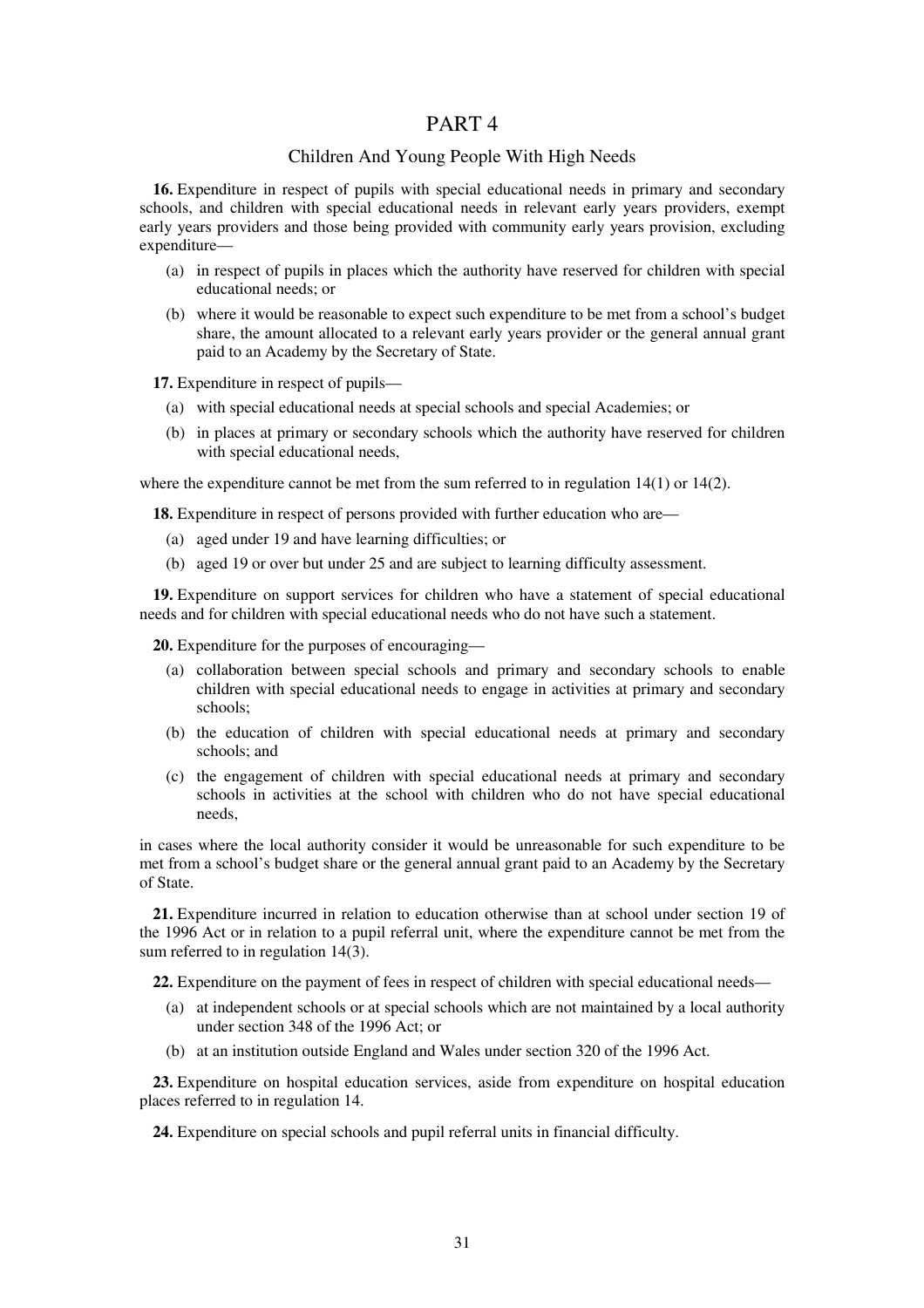**25.** Expenditure on costs in connection with private finance initiatives and the programme known as "Building Schools for the Future" at special schools, special Academies, pupil referral units and alternative provision Academies(**a**).

**26.** Expenditure on the purchase of CRC Energy Efficiency Scheme allowances operated by the Environment Agency for pupil referral units.

## PART 5

## Items That May Be Removed From Maintained Schools' Budget Shares

**27.** Expenditure (other than expenditure referred to in Schedule 1 or any other paragraph of this Schedule) incurred on services relating to the education of children with behavioural difficulties, and on other activities for the purpose of avoiding the exclusion of pupils from schools.

**28.** Expenditure on determining the eligibility of a pupil for free school meals.

**29.** Expenditure on making payments to, or in providing a temporary replacement for, a woman on maternity leave or a person on adoption leave.

**30.** Expenditure on making payments to, or in providing a temporary replacement for, any person—

- (a) carrying out trade union duties or undergoing training under sections 168 and 168A of the Trade Union and Labour Relations (Consolidation) Act 1992(**b**);
- (b) taking part in trade union activities under section 170 of the Trade Union and Labour Relations (Consolidation) Act 1992;
- (c) performing public duties under section 50 of the Employment Rights Act 1996(**c**);
- (d) undertaking jury service;
- (e) who is a safety representative under the Safety Representatives and Safety Committees Regulations 1977(**d**);
- (f) who is a representative of employee safety under the Health and Safety (Consultation with Employees) Regulations 1996(**e**);
- (g) who is an employee representative for the purposes of Chapter 2 of Part 4 of the Trade Union and Labour Relations (Consolidation) Act 1992, as defined in section 196 of that Act or regulation 13(3) of the Transfer of Undertakings (Protection of Employment) Regulations 2006(**f**);
- (h) taking time off for ante-natal care under section 55 of the Employment Rights Act 1996;
- (i) undertaking duties as a member of the reserve forces as defined in section 1(2) of the Reserve Forces Act 1996(**g**);
- (j) suspended from working at a school; or
- (k) who is appointed a learning representative of a trade union, in order for that person to analyse training requirements or to provide or promote training opportunities, and to carry out consultative or preparatory work in connection with such functions.

<sup>(</sup>**a**) "Alternative provision Academy" is defined in section 1C of the Academies Act 2010 (c.32).

<sup>(</sup>**b**) 1992 c.52. Section 168A was inserted by section 43 of the Employment Act 2002 (c.22).

<sup>(</sup>**c**) 1996 c.18.

<sup>(</sup>**d**) S.I. 1977/500, amended by section 1 of the Employment Rights (Dispute Resolution) Act 1998 (c.8) and S.I. 1996/1513, 1999/860, 1999/2024, 1999/3242, 2005/1541, 2006/594 and 2008/960.

<sup>(</sup>**e**) S.I. 1996/1513, amended by section 1 of the Employment Rights (Dispute Resolution) Act 1998 (c.8) and S.I. 1999/3242 and 2005/1541.

<sup>(</sup>**f**) S.I. 2006/246, amended by S.I. 2010/93.

<sup>(</sup>**g**) 1996 c.14.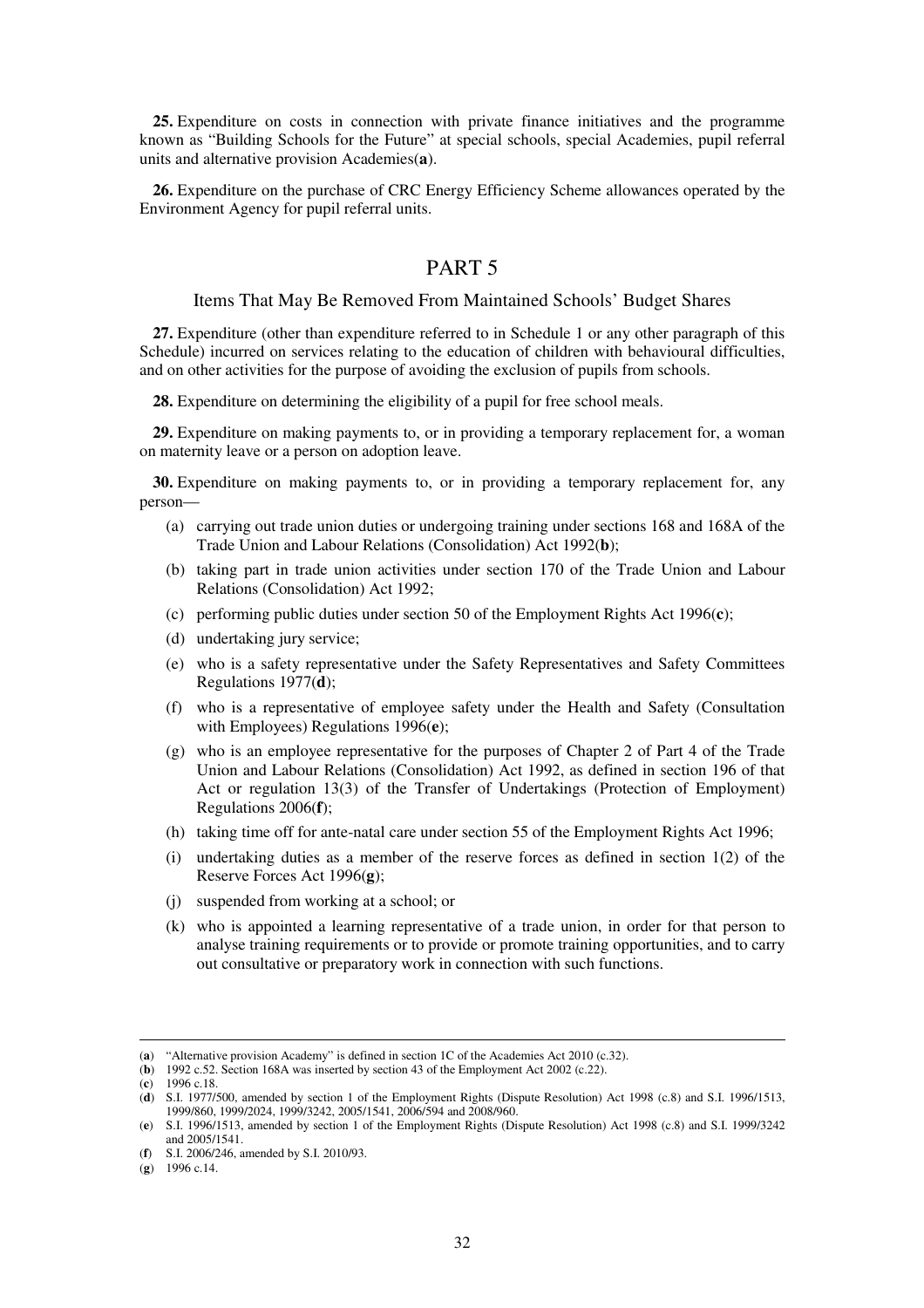**31.** Expenditure on making payments to, or in providing a temporary replacement for, a person who is seconded on a full-time basis for a period of three months or more other than to a local authority or the governing body of a school.

**32.** Expenditure on making payments to, or in providing a temporary replacement for, persons who have been continuously absent from work because of illness for 21 days or more.

**33.** Expenditure on insurance in respect of liability arising in connection with schools and school premises.

**34.** Expenditure on services to schools provided by museums and galleries.

**35.** Expenditure on library services.

**36.** Expenditure on licence fees or subscriptions paid on behalf of schools.

**37.** Expenditure on the schools' specific contingency.

**38.** Expenditure for the purposes of—

- (a) improving the performance of under-performing pupils from minority ethnic groups; or
- (b) meeting the specific needs of bilingual pupils.

# SCHEDULE 3 Regulation 18

# ADDITIONAL REQUIREMENTS, OR FACTORS OR CRITERIA WHICH MAY BE TAKEN INTO ACCOUNT, IN A LOCAL AUTHORITY'S FORMULA UNDER REGULATION 18

# PART 1

## Applicable only to budget shares for maintained schools

**1.** A single sum for primary schools—

- (a) other than middle schools, of an equal amount to be given to each school of up to £175,000 per school; and
- (b) which are middle schools, of an amount to be calculated per school in accordance with the middle school single sum formula.

**2.** A single sum for secondary schools—

- (a) other than middle schools, of an equal amount to be given to each school of up to £175,000 per school; and
- (b) which are middle schools, of an amount to be calculated per school in accordance with the middle school single sum formula.

**3.**—(1) Subject to sub-paragraph (5), in respect of pupils at key stages 1 and 2, a single per pupil amount based on the number of pupils in Year 1, Year 2, Year 3, Year 4 and Year 5 to whom either sub-paragraphs (2) and (4), or sub-paragraphs (3) and (4), applies.

(2) This sub-paragraph applies to pupils who achieved fewer than 73 points on the Early Years Foundation Stage Profile under the 2008 Document.

(3) This sub-paragraph applies to pupils who achieved fewer than 78 points on the Early Years Foundation Stage Profile under the 2008 Document.

(4) This sub-paragraph applies to pupils who did not achieve expected development in relation to the relevant early learning goals in the Early Years Foundation Stage Profile under the 2012 Document.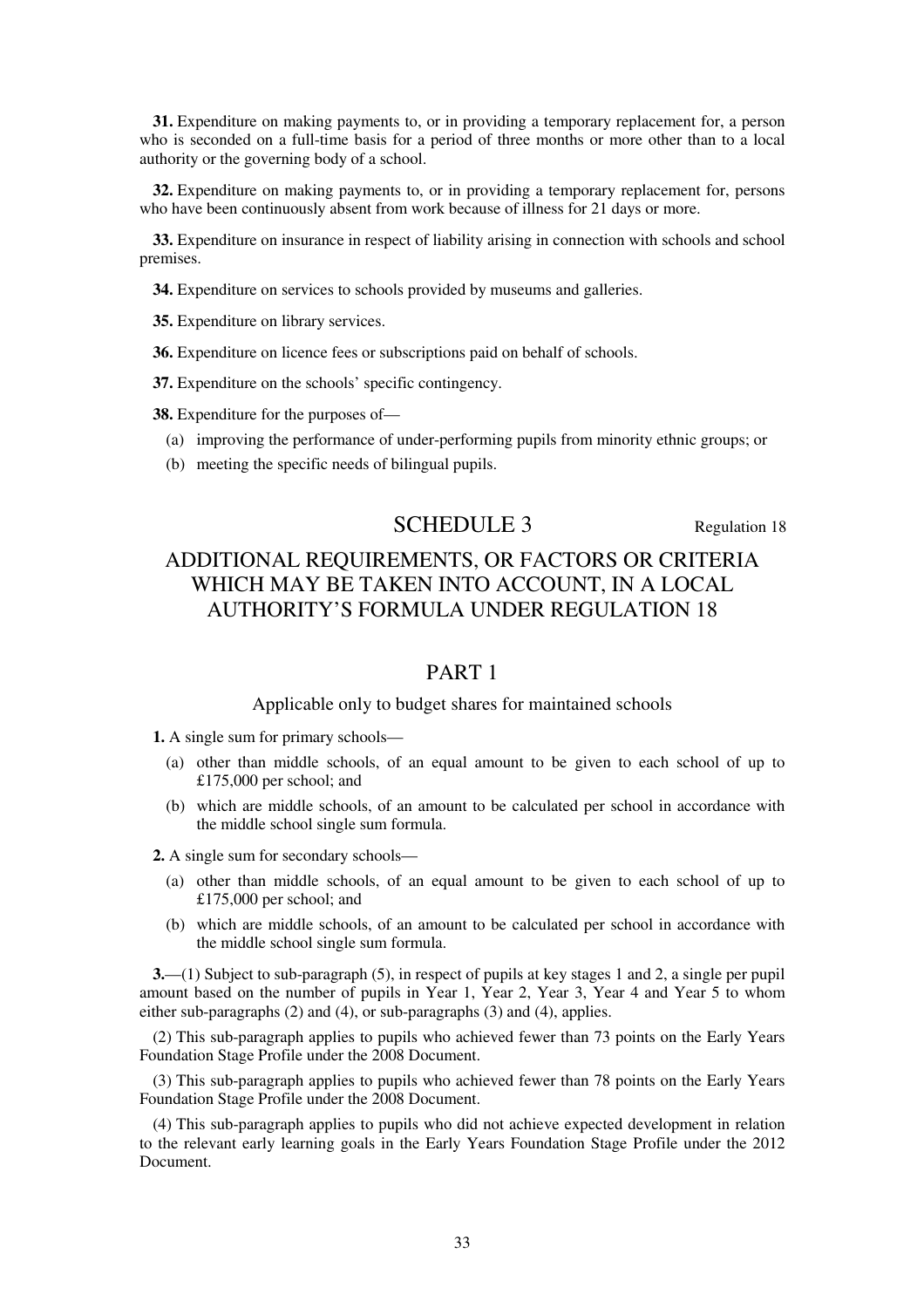(5) Where, in respect of the total number of pupils in the local authority, the percentage of those pupils to whom sub-paragraph (4) applies is greater than either—

- (a) the number of pupils to which sub-paragraph (2) applies, expressed as a percentage of the total pupils in the local authority, where the local authority is using sub-paragraph (2) to determine a single per pupil amount under sub-paragraph (1); or
- (b) the number of pupils to which sub-paragraph (3) applies, expressed as a percentage of the total pupils in the local authority, where the local authority is using sub-paragraph (3) to determine a single per pupil amount under sub-paragraph (1),

the authority may moderate the number of pupils to whom sub-paragraph (4) would otherwise apply, in accordance with sub-paragraph (6).

(6) The local authority may moderate the number of pupils to whom sub-paragraph (4) would otherwise apply by multiplying that number by a number between zero and one, but only where the resulting number expressed as a percentage of the number of pupils in the authority, is not less than the number referred to in sub-paragraph  $(5)(a)$  or (b), as appropriate.

**4.** In respect of pupils at key stages 3 and 4, a single per pupil amount based on—

- (a) the number of pupils who were assessed as achieving level 3 or lower in English or mathematics at key stage 2 under any arrangements predating the 2013 Document, and
- (b) the number of pupils who were assessed under the 2013 Document as achieving level 3 or lower in mathematics or English reading under the tests referred to in paragraph 4.1 of the 2013 Document or the teaching assessment of English writing.

**5.** A single per pupil amount for each pupil, based on the number of pupils in Year 1, Year 2 and at key stage 2 for whom English is not their first language, where either—

- (a) the pupil was not recorded as attending a school or schools in England on any school census before 6th October 2011;
- (b) the pupil was not recorded as attending a school or schools in England on any school census before 4th October 2012; or
- (c) the pupil was not recorded as attending a school or schools in England on any school census before 3rd October 2013.

**6.** A single per pupil amount for each pupil, based on the number of pupils at key stages 3 and 4 for whom English is not their first language, where either—

- (a) the pupil was not recorded as attending a school or schools in England on any school census before 6th October 2011;
- (b) the pupil was not recorded as attending a school or schools in England on any school census before 4th October 2012; or
- (c) the pupil was not recorded as attending a school or schools in England on any school census before 3rd October 2013.

**7.**—(1) Where the total number of pupils to whom sub-paragraph (2)(a) and (b) applies is more than 10% of the total number of pupils at key stages 1 and 2 in the school, a single per pupil amount for every pupil in excess of the said 10%.

(2) This sub-paragraph applies to—

- (a) pupils at key stages 1 and 2 who joined in the previous three academic years at any time other than August or September, excluding pupils who joined the school in the nursery class, if the school has such a class;
- (b) pupils at key stages 1 and 2 who joined in the reception class at any time other than January, in the previous three academic years.

**8.** Where the total number of pupils at key stages 3 and 4 who joined the school in the last three academic years at any time other than August or September is more than 10% of the total number of pupils at key stages 3 and 4, a single per pupil amount for every pupil in excess of the said 10%.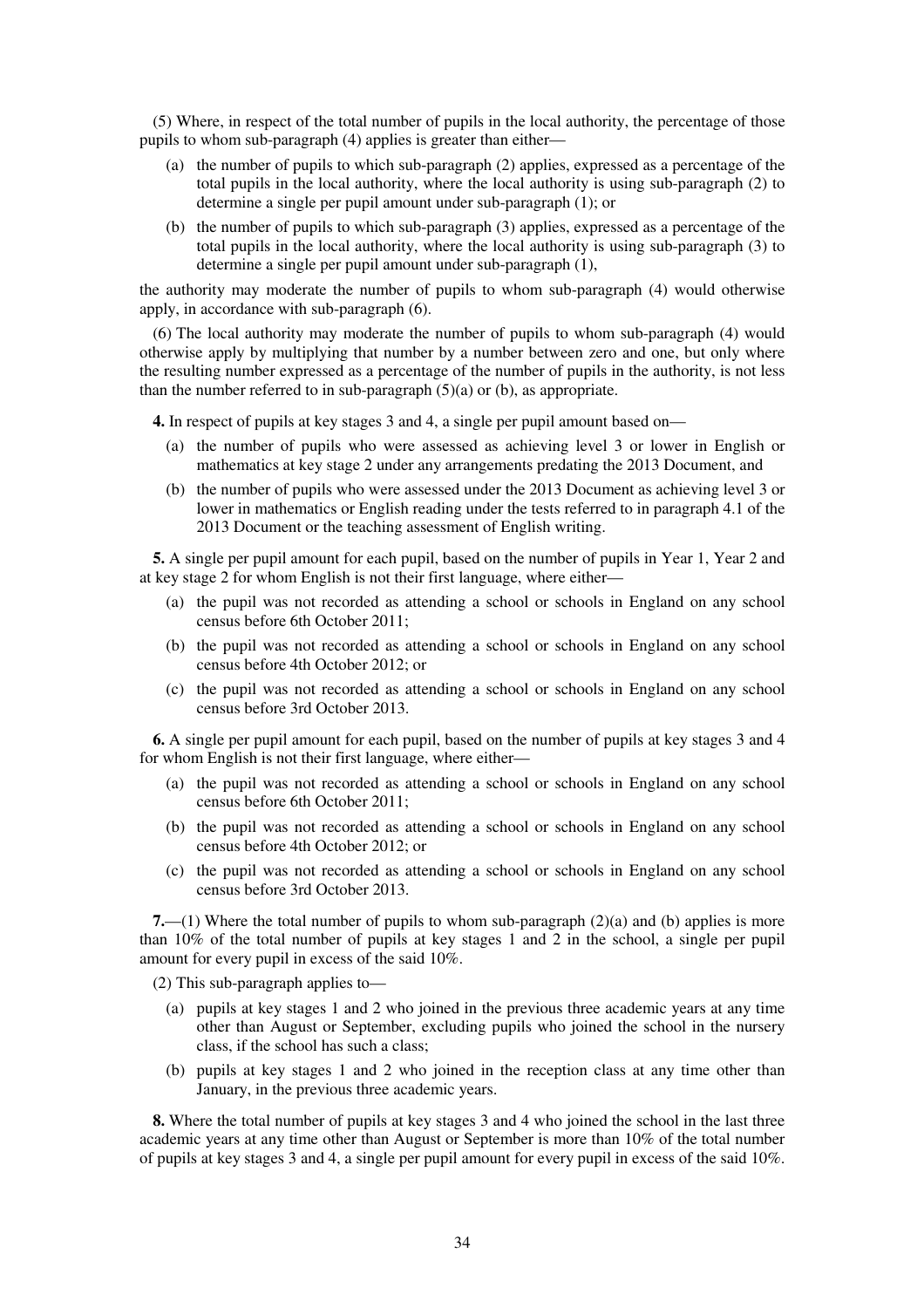**9.** A single per pupil amount, based on the number of pupils who were looked after children on 31st March 2013.

**10.** Funding for schools with split sites, where the funding must be in accordance with criteria published by the authority.

**11.** Non-domestic rates payable in respect of the premises of each school (including actual or estimated cost).

**12.** Payments in relation to a private finance initiative (including actual or estimated cost).

**13.** Differential salaries of teachers at schools in the county councils of Buckinghamshire, Essex, Hertfordshire, Kent or West Sussex due to the schools being in different London salary weighting areas.

**14.**—(1) In respect of all primary schools to which sub-paragraph (2) applies, other than those which are middle schools or all-through schools, an amount calculated in accordance with subparagraphs  $(3)$  and  $(4)$ —

(2) This sub-paragraph applies where—

- (a) in respect of those pupils for which the school is their home school, the mean of the distances between each pupil's home and their second closest school is more than or equal to a distance determined by the local authority of at least two miles and the same distance must be applied to all such schools; and
- (b) the number of pupils in the school is less than a number determined by the authority, such number must be no more than 150 and the same number must be applied to all such schools.

(3) Subject to sub-paragraph (4), the amount is either—

- (a) a single sum of up to  $\text{\pounds}100,000$ , and each school must be allocated the same sum, or
- (b) a sum of the amount  $A \times (1 B/C)$  where—

*A* is a sum of up to £100,000, and the same sum must be used in the calculation for each school

*B* is the number of pupils in the school

*C* is the number determined by the authority in sub-paragraph  $(2)(b)$ .

(4) The authority must use the same method of calculating the amount under sub-paragraph (3) in respect of all schools to which sub-paragraph (2) applies.

**15.**—(1) Where sub-paragraph (2) applies in respect of secondary schools, primary schools which are middle schools and primary schools which are all-through schools, an amount calculated in accordance with sub-paragraphs (3) and (4)—

(2) This sub-paragraph applies where—

- (a) in respect of those pupils for which the school is their home school, the mean of the distances between each pupil's home and their second closest school is more than or equal to a distance determined by the local authority of at least—
	- (i) two miles in respect of middle schools,
	- (ii) two miles in respect of all-through schools,
	- (iii) three miles in respect of secondary schools other than middle schools or all-through schools; and
- (b) the number of pupils in the school is less than a number determined by the authority, such number must be no more than 600 and the same number must be applied to all of the schools listed in Paragraph  $(2)(a)(i)$  to (iii).

(3) Subject to sub-paragraph (4) the amount is either—

(a) a single sum of up to  $\pounds 100,000$ , and each school must be allocated the same sum, or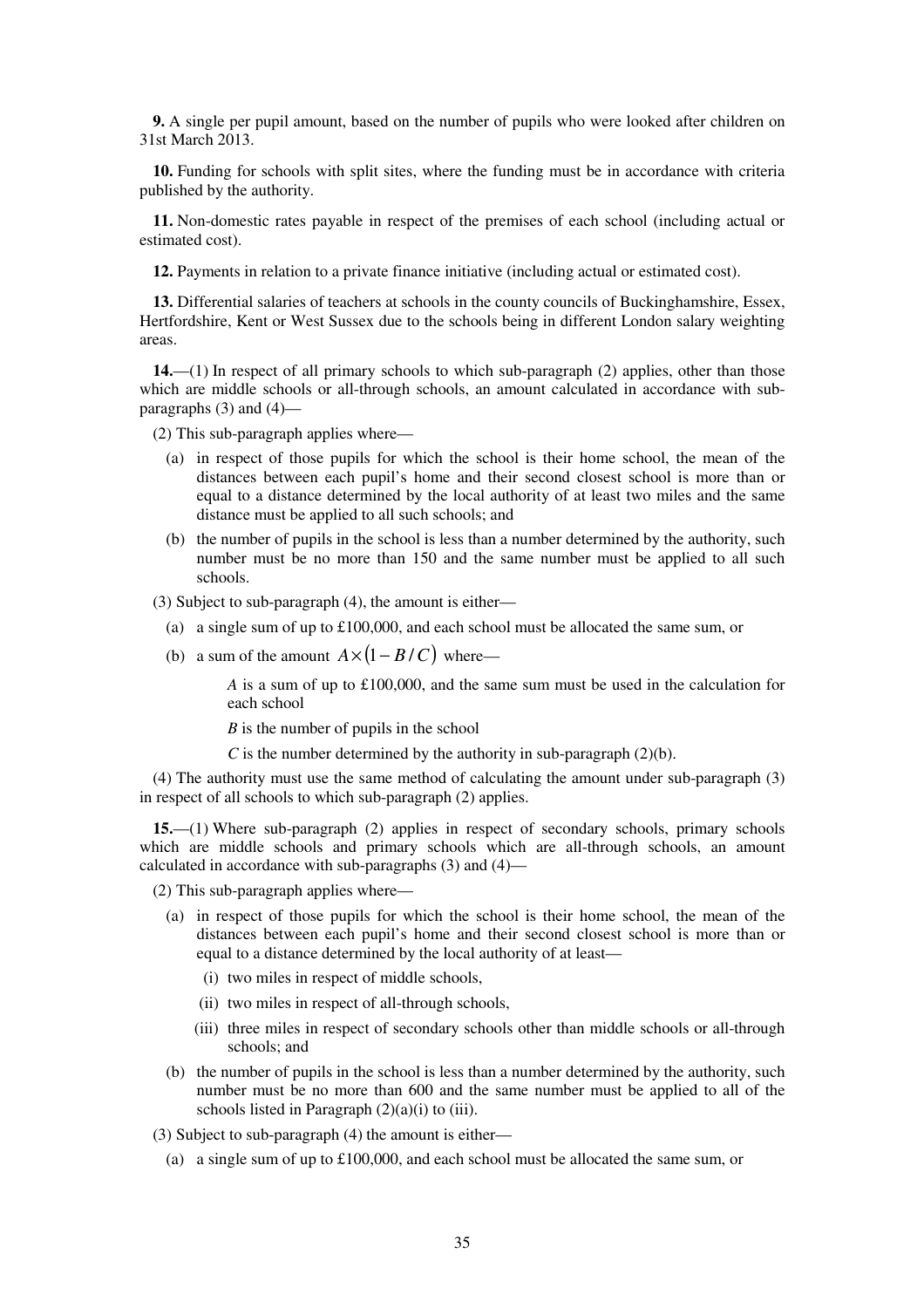(b) a sum of the amount  $A \times (1 - B/C)$  where—

*A* is a sum of up to £100,000, and the same sum must be used in the calculation for each school

*B* is the number of pupils in the school

*C* is the number determined by the authority in sub-paragraph (2)(b).

(4) The authority must use the same method of calculating the amount under sub-paragraph (3) in respect of all schools to which sub-paragraph (2) applies.

# PART 2

## Applicable only to budget shares for, and amounts to be allocated to, providers of prescribed early years provision

**16.** Incidence of looked after children.

**17.** Prior attainment of pupils entering a school or children entering a relevant early years provider, exempt early years provider or school where they will receive community early years provision.

**18.** Pupils and children for whom English is not their first language.

**19.** A single sum for each school, relevant early years provider, exempt early years provider and school providing community early years provision, which may vary according to the type of provider.

**20.** Funding for schools, relevant early years providers, exempt early years providers and schools providing community early years provision with split sites, where the funding must be in accordance with criteria published by the authority.

**21.** Non-domestic rates payable in respect of the premises of each school, relevant early years provider, exempt early years provider or school providing community early years provision (including actual or estimated cost).

**22.** Payments in relation to a private finance initiative (including actual or estimated cost).

**23.** Differential salaries of teachers at schools in the county councils of Buckinghamshire, Essex, Hertfordshire, Kent or West Sussex due to the schools being in different London salary weighting areas.

**24.** The need to improve the quality of provision by particular providers or types of provider.

**25.** The degree of flexibility in the hours of attendance that a provider makes available.

**26.** The need to secure or sustain a sufficiency of prescribed early years provision within the authority's area or any sub-area within that area; and in this paragraph "sub-area" means—

- (a) an electoral division or ward of the authority; or
- (b) such other appropriate geographical division into which the authority have notionally divided their area.

# SCHEDULE 4 Regulation 19

## MINIMUM FUNDING GUARANTEE

**1.** In this Schedule—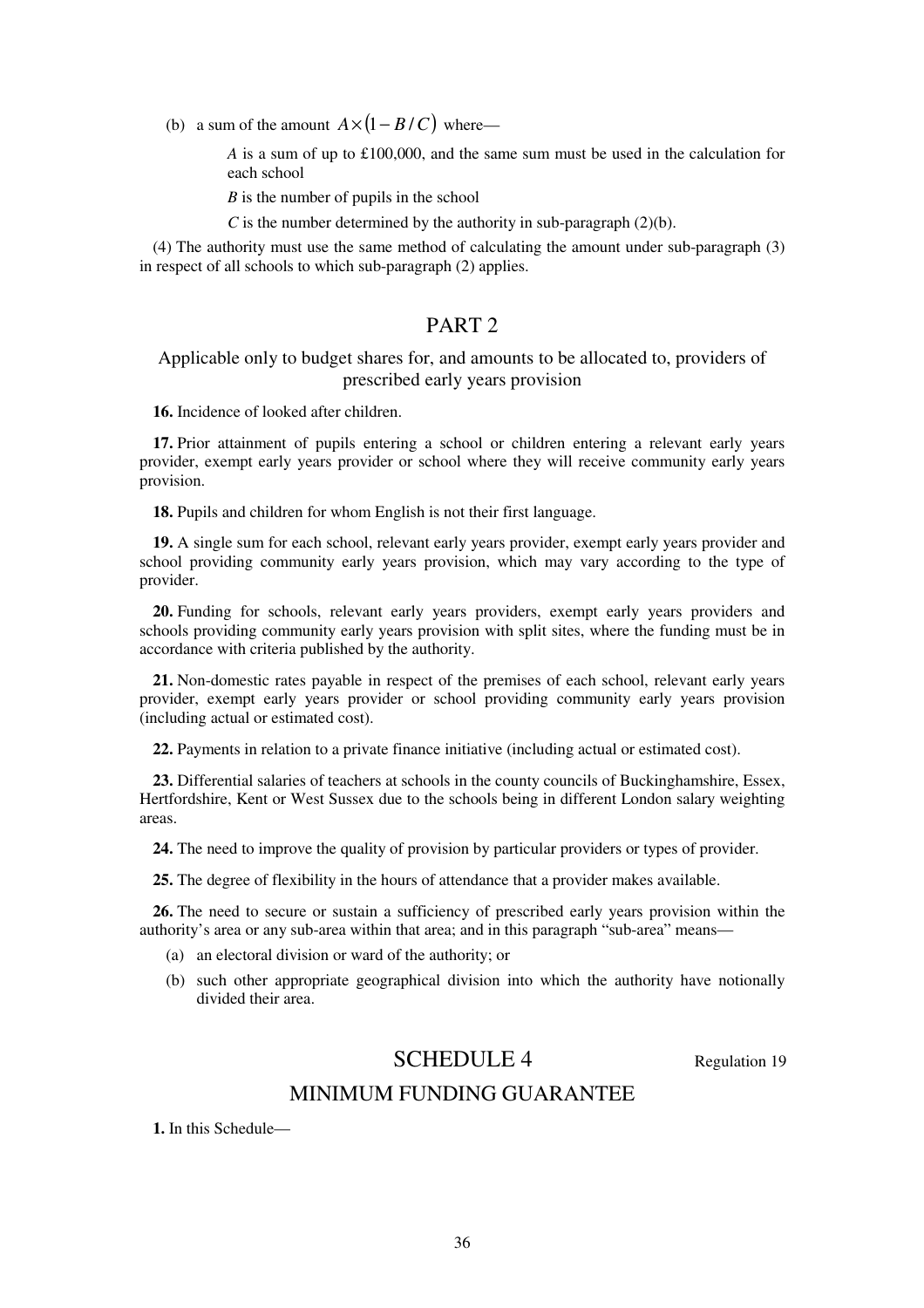- (a) references to the number of pupils exclude those funded by a sixth form grant and those in places which the local authority have reserved for children with special educational needs;
- (b) the "relevant number" of pupils for the previous funding period is the number of pupils at the school on 4th October 2012;
- (c) the "relevant number" of pupils for the funding period is the number of pupils at the school on 3rd October 2013;
- (d) references to a redetermined adjusted budget share for the previous funding period must be reduced by the following—
	- (i) any amount included pursuant to regulation 20 (sixth form funding) of the 2012 Regulations;
	- (ii) any amount allocated to the school pursuant to Schedule 3 of the 2012 Regulations where such amount has been deducted from the schools budget under Part 4 (Children And Young People With High Needs) of Schedule 2;
	- (iii) any amount allocated to the school pursuant to regulation  $10(3)(b)$  (nursery classes) of the 2012 Regulations;
	- (iv) any amount included in respect of paragraph 10 (rates) of Schedule 3 of the 2012 Regulations;
	- (v) any amount allocated to the school pursuant to paragraph 1 (primary single sum) of Schedule 3;
	- (vi) any amount allocated to the school pursuant to paragraph 2 (secondary single sum) of Schedule 3;
	- (vii) any amount allocated to the school pursuant to paragraph 14 (primary sparsity) of Schedule 3; and
	- (viii) any amount allocated to the school pursuant to paragraph 15 (secondary sparsity) of Schedule 3.
- (e) references to a redetermined adjusted budget share for the funding period include the effect of any alternative arrangements approved by the Secretary of State under regulation 25, but are reduced by the following—
	- (i) any amount included pursuant to regulation 20 (sixth form funding);
	- (ii) any amount allocated under regulation 14(2) (places in special schools and places reserved for children with special educational needs);
	- (iii) any amount included in respect of paragraph 11 (rates) of Schedule 3;
	- (iv) any amount allocated to the school pursuant to paragraph 1 (primary single sum) of Schedule 3;
	- (v) any amount allocated to the school pursuant to paragraph 2 (secondary single sum) of Schedule 3;
	- (vi) any amounts allocated pursuant to regulation 10(1) (formula for determining budget shares) which would have been within a class or description of the expenditure listed in Schedule 2 to the 2012 Regulations that the authority deducted in the previous funding period;
	- (vii) any amount allocated to the school under regulation 10(3) (early years single funding formula);
	- (viii) any amount allocated to the school pursuant to paragraph 14 (primary sparsity) of Schedule 3; and
		- (ix) any amount allocated to the school pursuant to paragraph 15 (secondary sparsity) of Schedule 3.
- (f) for the purposes of this Schedule—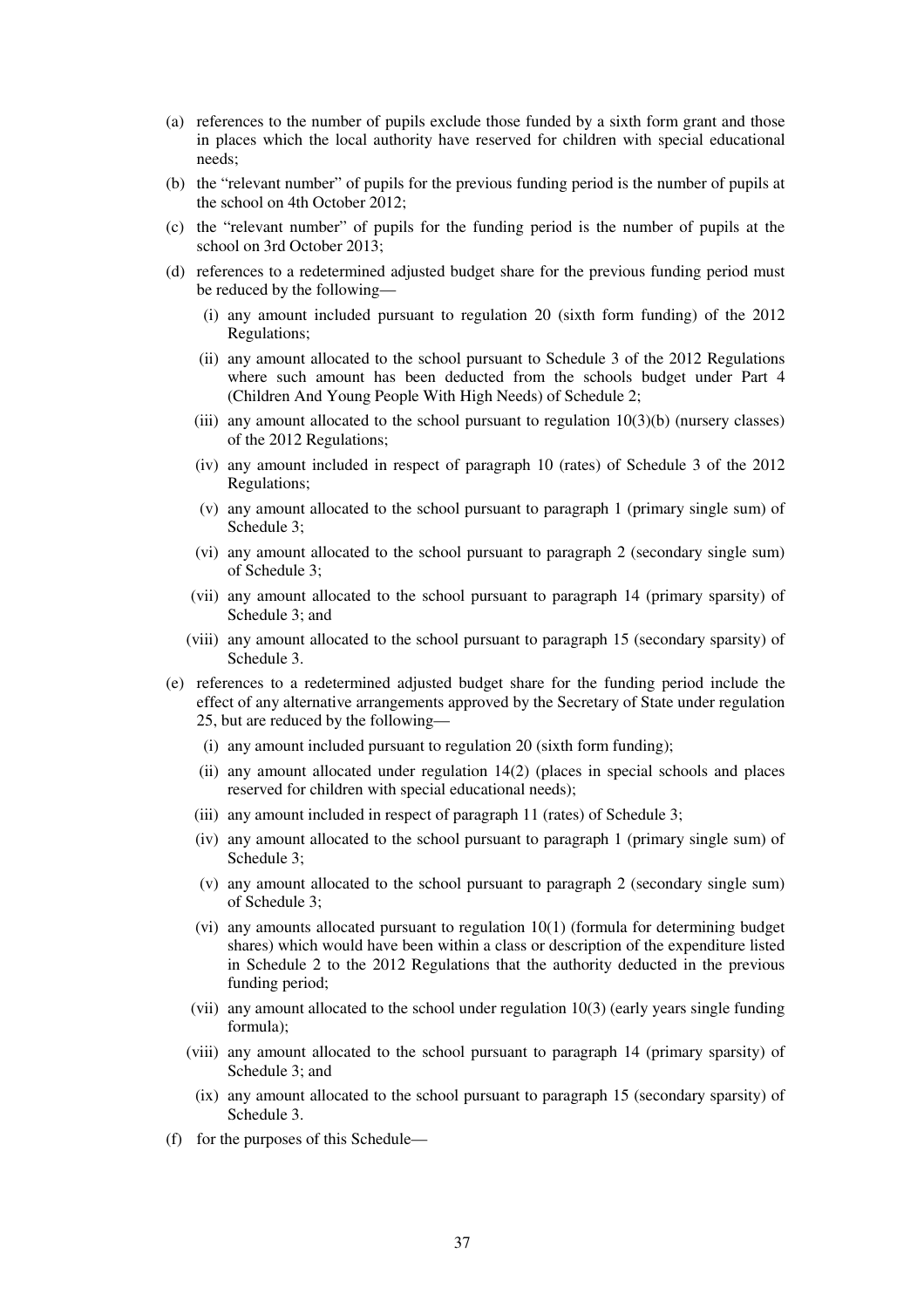- (i) where a school opened during the previous funding period, its redetermined adjusted budget share for the previous funding period is the amount it would have been had the school opened on 1st April 2013; and
- (ii) where a school opens during the funding period, its redetermined adjusted budget share for the funding period is the amount it would have been had the school opened on 1st April 2014,

in both cases adjusted in accordance with sub-paragraph (d) or (e), whichever is applicable.

**2.** Where  $(A/B)$  is less than  $(C/D)$  then the guaranteed funding level is  $(C/D) \times B$  where—

*A* is the redetermined adjusted budget share for the funding period;

*B* is the relevant number of pupils in the funding period;

*C* is the redetermined adjusted budget share for the previous funding period multiplied by 0.985; and

*D* is the number of relevant pupils in the previous funding period.

**3.** Where a new school opens during the funding period and is a replacement for two or more schools being discontinued during the funding period its guaranteed funding level must be calculated in accordance with paragraph 2, subject to paragraph 4.

**4.** In calculating the guaranteed level of funding under paragraph 3 the relevant number of pupils in the previous funding period under paragraph 1(b) is the sum of the relevant number of pupils in the discontinued schools on 4th October 2012.

# SCHEDULE 5 Regulation 26

## CONTENTS OF SCHEMES

**1.** The carrying forward from one funding period to another of surpluses and deficits arising in relation to schools' budget shares.

**2.** Amounts which may be charged against schools' budget shares.

**3.** Amounts received by schools which may be retained by their governing bodies and the purposes for which such amounts may be used.

**4.** The imposition, by or under the scheme, of conditions which must be complied with by schools in relation to the management of their delegated budgets and of sums made available to governing bodies by the authority which do not form part of delegated budgets, including conditions prescribing financial controls and procedures.

**5.** Terms on which services and facilities are provided by the authority for schools maintained by them.

**6.** The payment of interest by or to the authority.

<u>.</u>

**7.** The times at which amounts equal in total to the school's budget share are to be made available to governing bodies and the proportion of the budget share to be made available at each such time.

**8.** The virement between budget heads within the delegated budget.

**9.** Circumstances in which a local authority may delegate to the governing body the power to spend any part of the authority's non-schools education budget or schools budget in addition to those set out in section 49(4)(a) to (c) of the 1998 Act(**a**).

<sup>(</sup>**a**) Section 49(4) was amended by section 215 of, and paragraph 100 of Schedule 21 to, the 2002 Act.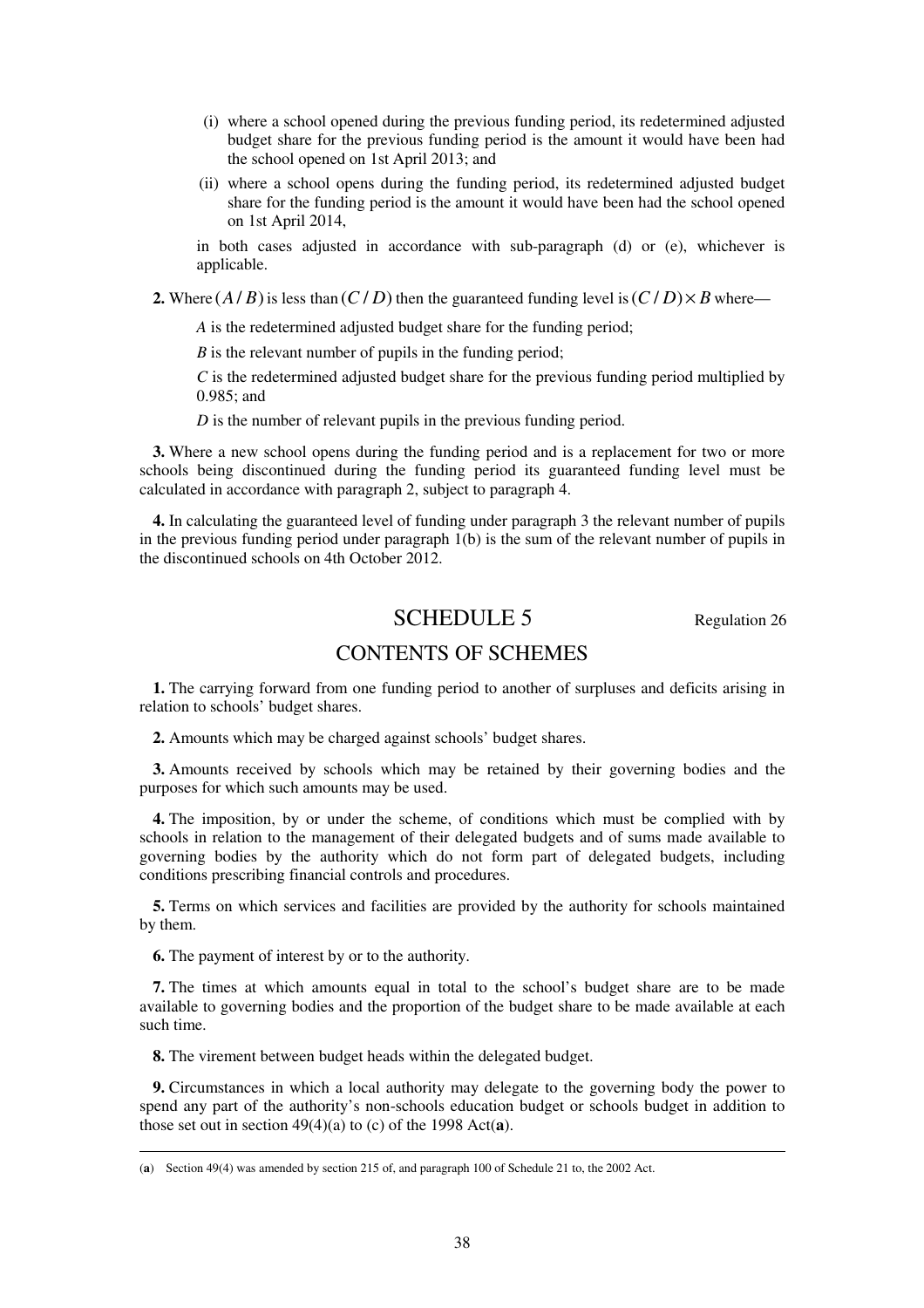**10.** The use of delegated budgets and of sums made available to a governing body by the local authority which do not form part of delegated budgets.

**11.** Borrowing by governing bodies.

**12.** The banking arrangements that may be made by governing bodies.

**13.** A statement as to the personal liability of governors in respect of schools' budget shares having regard to section 50(7) of the 1998 Act.

**14.** A statement as to the allowances payable to governors of a school which does not have a delegated budget in accordance with the scheme made by the authority for the purposes of section 519 of the 1996 Act(**a**).

**15.** The keeping of a register of any business interests of the governors and the head teacher.

**16.** The provision of information by and to the governing body.

**17.** The maintenance of inventories of assets.

**18.** Plans of a governing body's expenditure.

**19.** A statement as to the taxation of sums paid or received by a governing body.

**20.** Insurance.

<u>.</u>

**21.** The use of delegated budgets by governing bodies so as to satisfy the authority's duties imposed by or under the Health and Safety at Work etc Act 1974.

**22.** The provision of legal advice to a governing body.

**23.** Funding for child protection issues.

**24.** How complaints by persons working at a school or by school governors about financial management or financial propriety at the school will be dealt with and to whom such complaints should be made.

**25.** Expenditure incurred by a governing body in the exercise of the power conferred by section 27 of the 2002 Act.

## **EXPLANATORY NOTE**

*(This note is not part of the Regulations)* 

These Regulations make provision for the financial arrangements of local authorities in relation to the funding of maintained schools and providers of prescribed early years provision in England, for the financial year 2014-2015.

The School Finance (England) Regulations 2012 are revoked. The School and Early Years Finance (England) Regulations 2012 remain in force.

These Regulations define the non-schools education budget (regulation 4 and Schedule 1), the schools budget (regulation 6 and Schedule 2), central expenditure and the individual schools budget (regulation 8 and Schedule 2). They require local authorities to determine budget shares for schools maintained by them and amounts to be allocated in respect of early years provision in their area, in accordance with the appropriate formulae (regulations 10 and 11). They impose a minimum funding guarantee (regulation 19 and Schedule 4) and requirements in relation to local authorities' schemes (regulation 26 and Schedule 5).

No impact assessment has been prepared for these Regulations as they have minimal impact on businesses, civil society organisations and the public sector.

<sup>(</sup>**a**) Section 519 was amended by section 140 of, and paragraph 139 of Schedule 2 to, the 1998 Act.